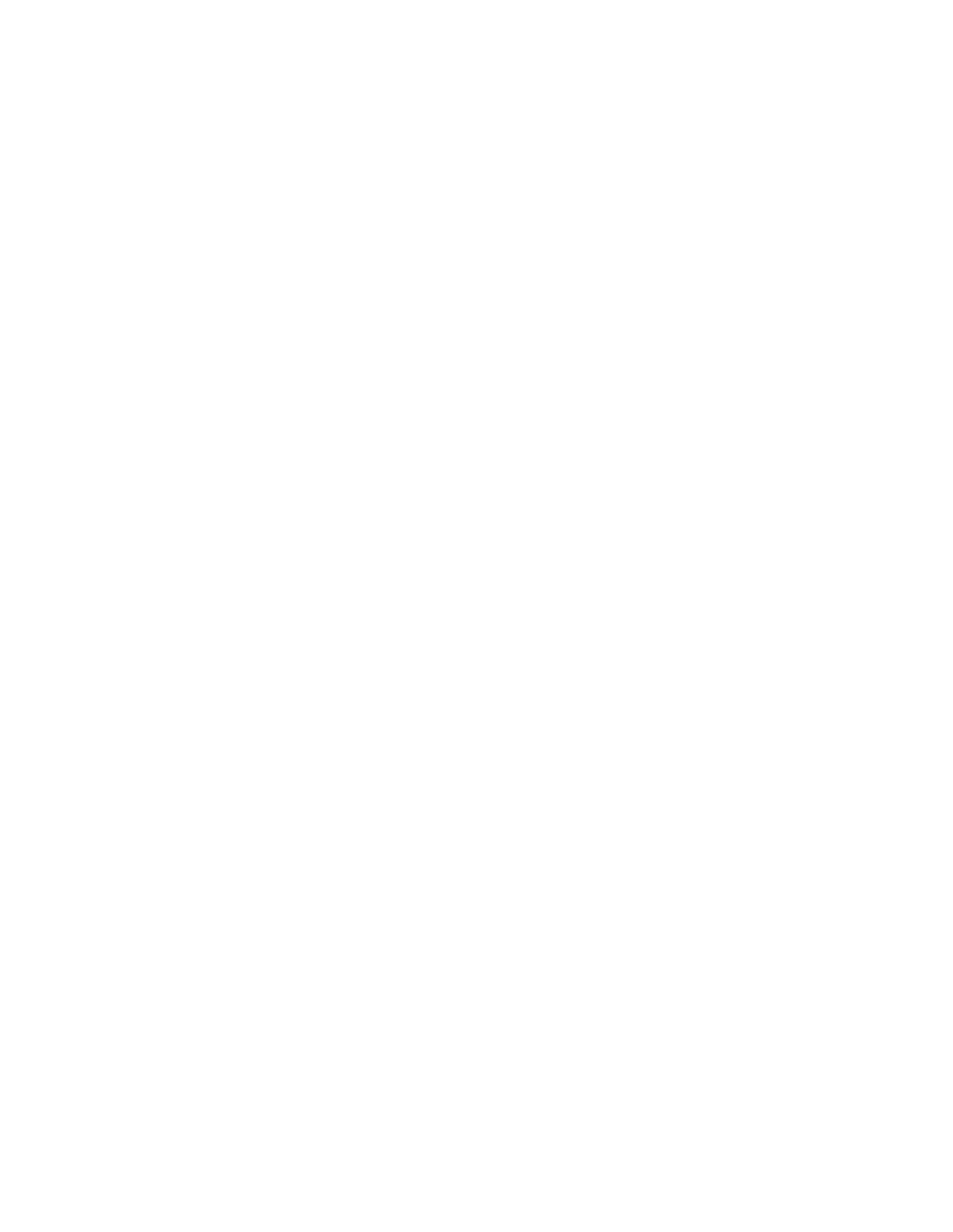# **Collective Action in an Asymmetric World**

Cuicui Chen

*Harvard University*

Richard Zeckhauser

*Harvard University*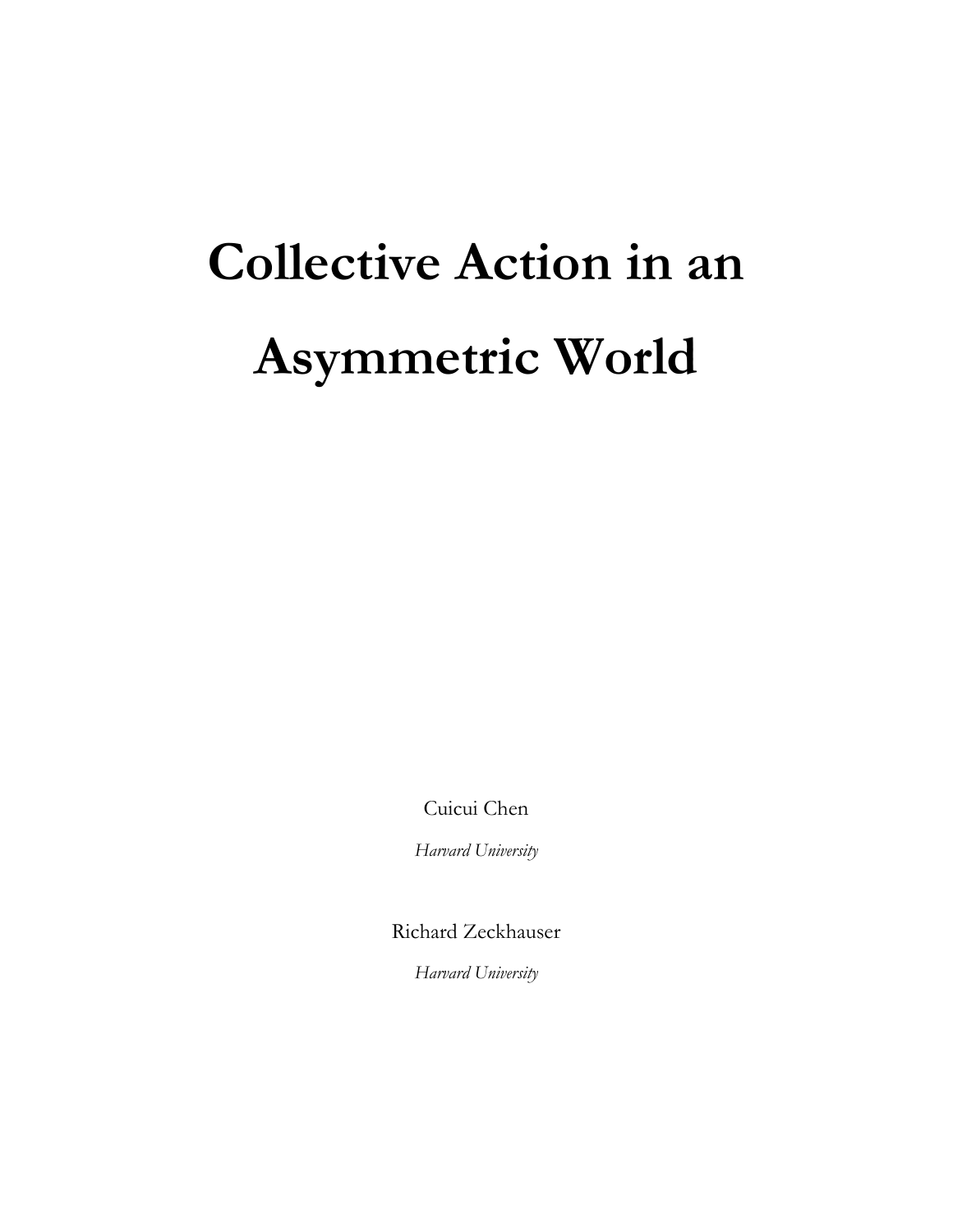#### **The Harvard Environmental Economics Program**

The Harvard Environmental Economics Program (HEEP) develops innovative answers to today's complex environmental issues, by providing a venue to bring together faculty and graduate students from across Harvard University engaged in research, teaching, and outreach in environmental, energy, and natural resource economics and related public policy. The program sponsors research projects, convenes workshops, and supports graduate education to further understanding of critical issues in environmental, natural resource, and energy economics and policy around the world. For more information, see the Program's website: http://heep.hks.harvard.edu.

#### **Acknowledgements**

The Enel Endowment for Environmental Economics at Harvard University provides major support for HEEP. The Endowment was established in February 2007 by a generous capital gift from Enel SpA, a progressive Italian corporation involved in energy production worldwide. HEEP receives additional support from the affiliated Enel Foundation.

HEEP also receives support from the Alfred P. Sloan Foundation, Bank of America, BP, Castleton Commodities International LLC, Chevron Services Company, Duke Energy Corporation, and Shell. HEEP enjoys an institutional home in and support from the Mossavar-Rahmani Center for Business and Government at the Harvard Kennedy School. HEEP collaborates closely with the Harvard University Center for the Environment (HUCE). The Center has provided generous material support, and a number of HUCE's Environmental Fellows and Visiting Scholars have made intellectual contributions to HEEP.

HEEP and the closely-affiliated Harvard Project on Climate Agreements are grateful for additional support from the Harvard University Climate Change Solutions Fund; the Belfer Center for Science and International Affairs and the Ash Center for Democratic Governance and Innovation—both located at the Harvard Kennedy School; Christopher P. Kaneb (Harvard AB 1990); and the International Emissions Trading Association (IETA).

Previous sponsors include: the AVINA Foundation, ClimateWorks Foundation, Doris Duke Charitable Foundation, the James M. and Cathleen D. Stone Foundation, the National Science Foundation, the U.S. Department of Energy, and the U.S. Environmental Protection Agency.

#### **Citation Information**

Chen, Cuicui, and Richard Zeckhauser. "Collective Action in an Asymmetric World." Discussion Paper 2016-68. Cambridge, Mass.: Harvard Environmental Economics Program, May 2016.

The views expressed in the Harvard Environmental Economics Program Discussion Paper Series are those of the author(s) and do not necessarily reflect those of the Harvard Kennedy School or of Harvard University. Discussion Papers have not undergone formal review and approval. Such papers are included in this series to elicit feedback and to encourage debate on important public policy challenges. Copyright belongs to the author(s). Papers may be downloaded for personal use only.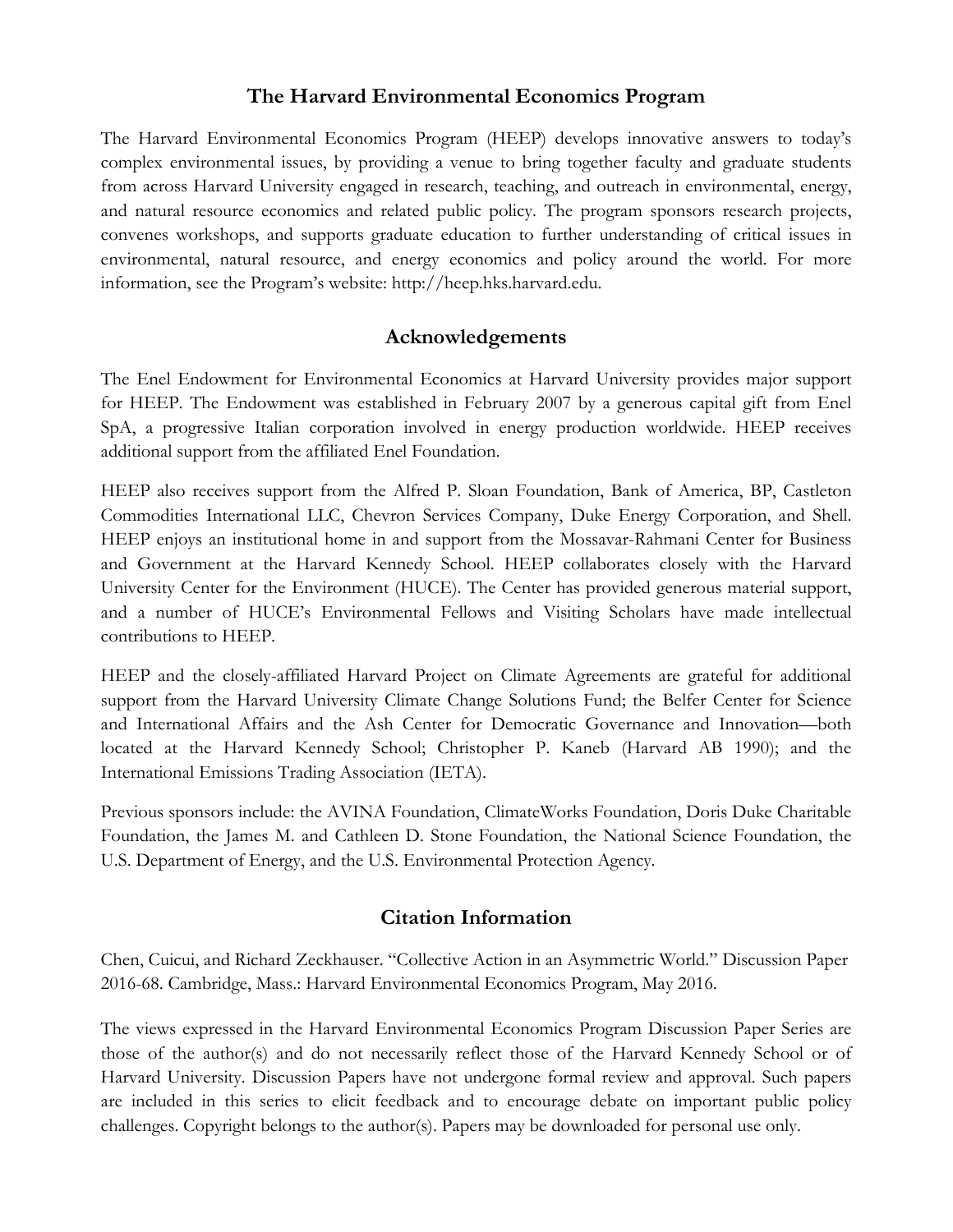## COLLECTIVE ACTION IN AN ASYMMETRIC WORLD<sup>∗</sup>

CUICUI CHEN AND RICHARD ZECKHAUSER

April 25, 2016

#### Abstract

A central authority possessing tax and expenditure responsibilities can readily provide an efficient level of a public good. Absent a central authority, the case with climate change mitigation, voluntary arrangements must replace coercive arrangements; significant under-provision must be expected. Potential contributors have strong incentives to free ride, or to ride cheaply. International public goods are particularly challenging. The players - the nations of the world - are many and they start in quite different circumstances. Voluntary arrangements that might emerge from negotiations fall short for two reasons: First, players frame negotiations from their own standpoint, making stalemate likely. Second, the focal-point solution where contributions are proportional to benefits clashes with the disproportionate incentives little players have to ride cheaply. We identify a solution, the Cheap-Riding Efficient Equilibrium, which defines the relative contributions of players of differing size (or preference intensity) to reflect cheap riding incentives, yet still achieves Pareto optimality. Players start by establishing the Alliance/Nash Equilibrium as a base point. From that point they apply either the principles of the Lindahl Equilibrium or the Nash Bargaining Solution to proceed to the Pareto frontier. The former benefits from its focal-point properties; the latter is a standard analytic tool addressing bargaining. We apply our theory to climate change by first examining the Nordhaus Climate Club proposal. We then test the Alliance Equilibrium model using individual nations' Intended Nationally Determined Contributions pledged at the Paris Climate Change Conference. As hypothesized, larger nations made much larger pledges in proportion to their Gross National Incomes. JEL codes: H87, F53, C72.

<sup>∗</sup>E-mails: cuicuichen@fas.harvard.edu, richard zeckhauser@hks.harvard.edu (corresponding author). Address: 79 JFK Street, Cambridge, MA, 02138. We thank Joe Aldy, Keith Dougherty, Rob Stavins, and the participants at the Harvard Environmental Economics lunch, the 53rd Annual Meetings of the Public Choice Society, and the Harvard Seminar in Environmental Economics and Policy for helpful comments.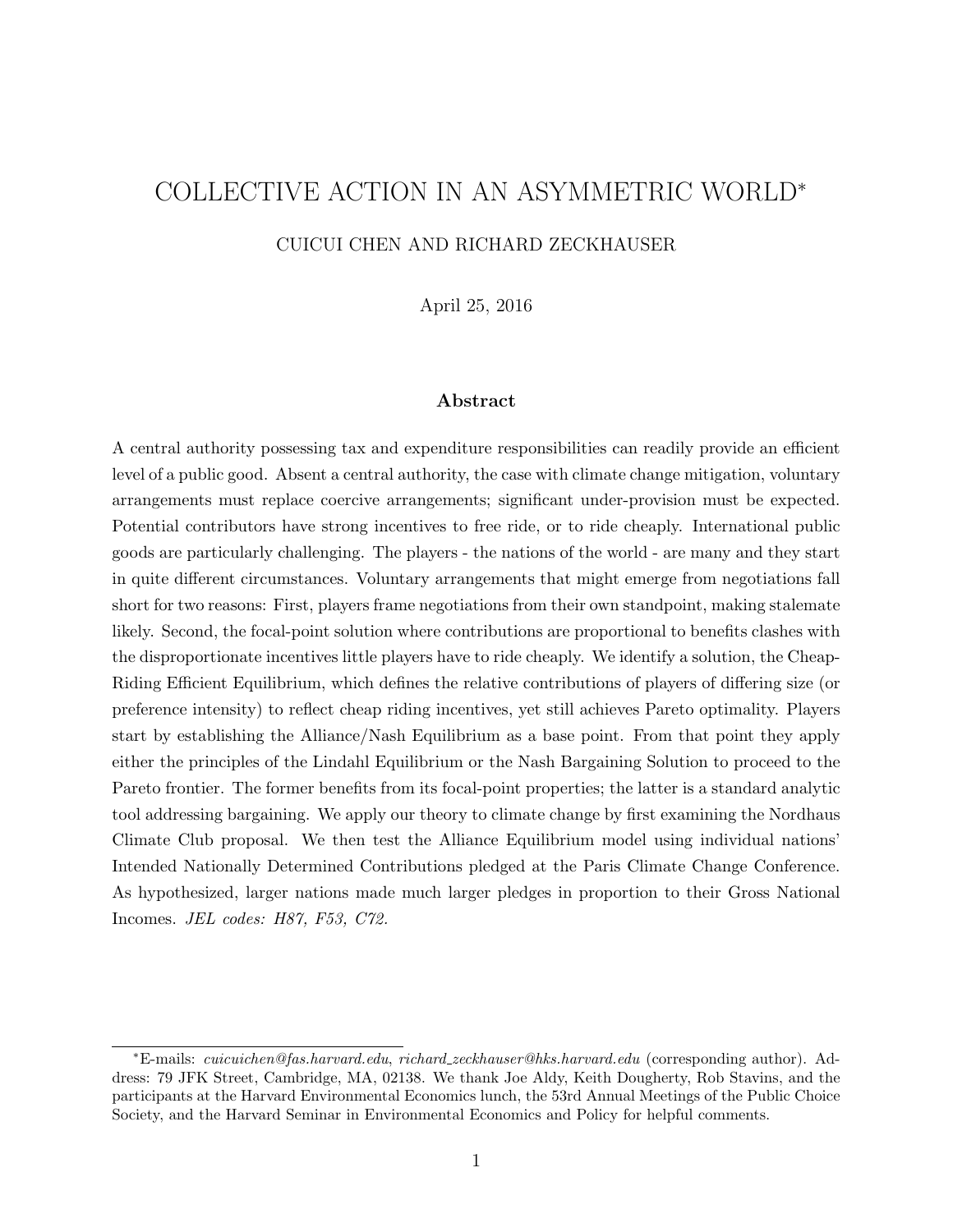#### I. INTRODUCTION

Samuelson's famed condition for the efficient provision of a public good is that the sum of agents' marginal rates of substitution of private goods for the public good equal the marginal cost of the good. To identify the efficient level requires that costs and individuals' preferences be known or readily inferred. To achieve that level is a bigger challenge. It can be met given three conditions: (1) the good is centrally provided; (2) the center has a coercive mechanism for financing any level of expenditure; and (3) the political system operates to promote efficiency. These three conditions are satisfied most commonly if there is a benevolent government with taxing authority providing the good.

Unfortunately, for many critical public goods no government unit is responsible for provision. We refer to such goods as having No Central Authority (NCA). This often implies that "financing" must come from voluntary contributions by agents. The contributions may be set through a negotiation, formal or informal, or the agents may just decide independently how much to contribute. Contributions are possibly of money but possibly also of factors of production, such as volunteer services, that help produce the good. Sometimes the agents make direct in-kind contributions of the good itself.

The great challenge for NCA goods is that the potential contributors have strong incentives not to contribute, since they get as much from provision by others as they do from provision themselves. While the term "free riding" is typically used to describe such situations, in many cases we see less extreme behavior, which we term as cheap riding. If the potential contributor gets a substantial portion of the benefits from a public good, or if he or she enjoys separate benefits from the action of contributing that are quite apart from the public good,<sup>[1](#page-5-0)</sup> then he or she will likely contribute a positive amount, although that amount would still be lower than what efficiency would require. Indeed, as Mancur Olson

<span id="page-5-0"></span><sup>&</sup>lt;sup>1</sup>An example of this separate benefit in the climate change mitigation context is that a nation may have incentive to cut back some emissions if there are opportunities to link trade negotiations or club membership to the strength climate effort. McLean and Stone (2012) find that most nations that ratified the Kyoto Protocol or that imposed restrictions on their carbon emissions were either part of the European Union or nations that hoped to establish ties to or become part of EU.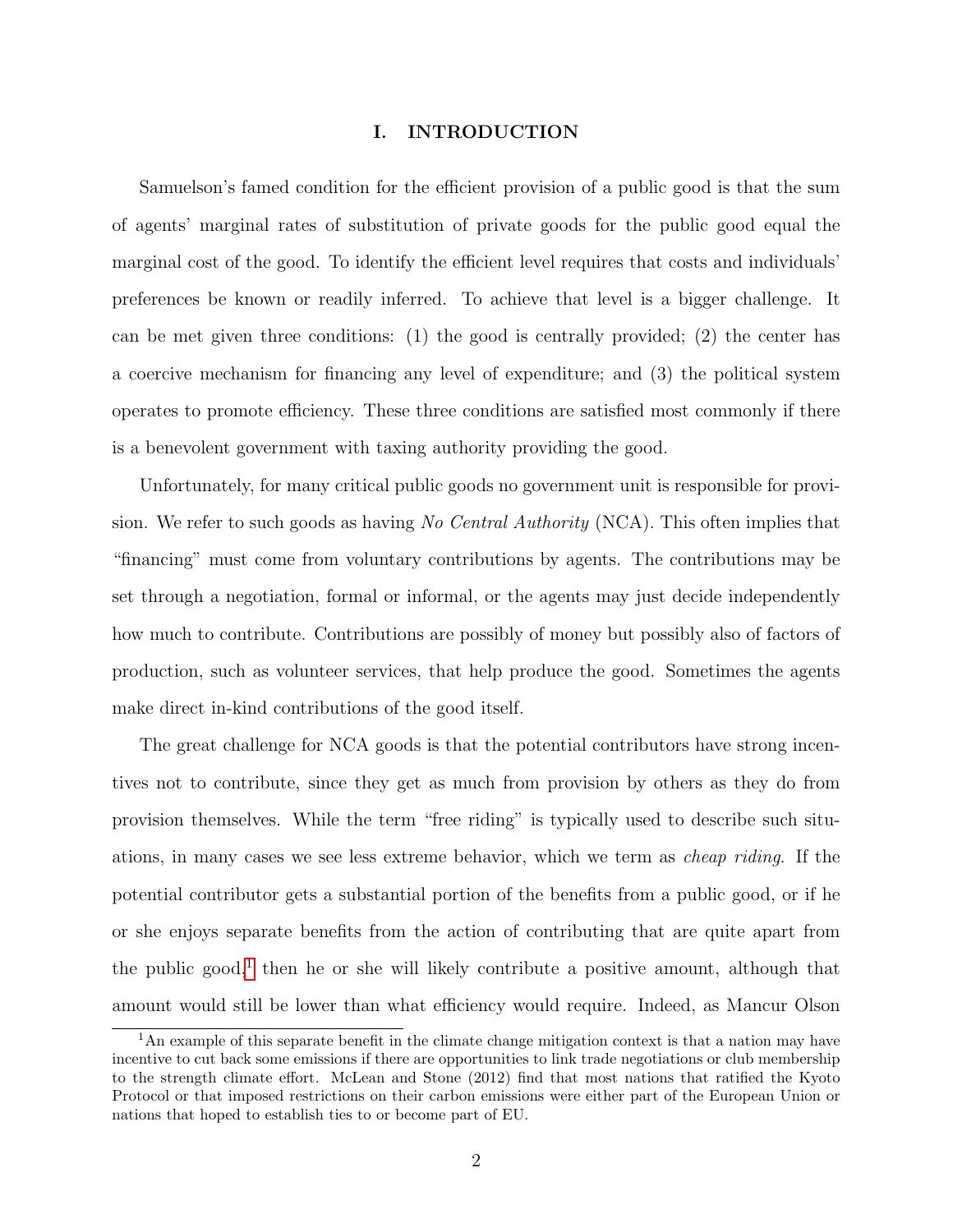famously showed in The Logic of Collective Action, in the absence of a central authority, self-interested entities will provide for the public good only if they are incentivized by benefits, such as prestige or networking, that are quite distinct from advancing the group interest (Olson, 1965).

The cheap-riding problem is likely reinforced if, in addition, some players are small and some are large. The small players, having little ability or incentive to boost the overall level of the public good, will pursue their self-interest and ride cheaply. At the Nash Equilibrium, what in this context is the Alliance Equilibrium, overall provision will be woefully inefficient.

This paper focuses on international public goods, using the control of greenhouse gases (GHGs) as a prime example. Its descriptive model shows that contributions from small nations relative to their national incomes will be well below those of large nations. It also shows that efforts to get nations to contribute proportionally, or equivalently to bear a common carbon tax, will founder because they do not recognize the incentive of small nations to ride cheaply.

Recognizing this, we develop a prescriptive model that takes the Alliance/Nash Equilibrium as the starting point. It then considers two Pareto-improving paths to the Pareto frontier. One relies on the Lindahl Equilibrium; the other employs the Nash Bargaining solution. In our illustrative numerical example, the two outcomes are remarkably similar.

In our penultimate section, we consider the implications of our model for international climate agreements. We first discuss the Nordhaus Climate Club proposal, and indicate ways his proposals might be adjusted to recognize the extreme cheap riding incentives for small nations. An empirical section then focuses on individual nations' Intended Nationally Determined Contributions (INDCs) to the 2015 Paris Climate Change Conference. As hypothesized, small nations made much smaller pledges than large nations relative to their national incomes. Neither vulnerability to climate change nor per capita income contributes to this pattern.

We proceed as follows. Section II discusses international public goods and the challenges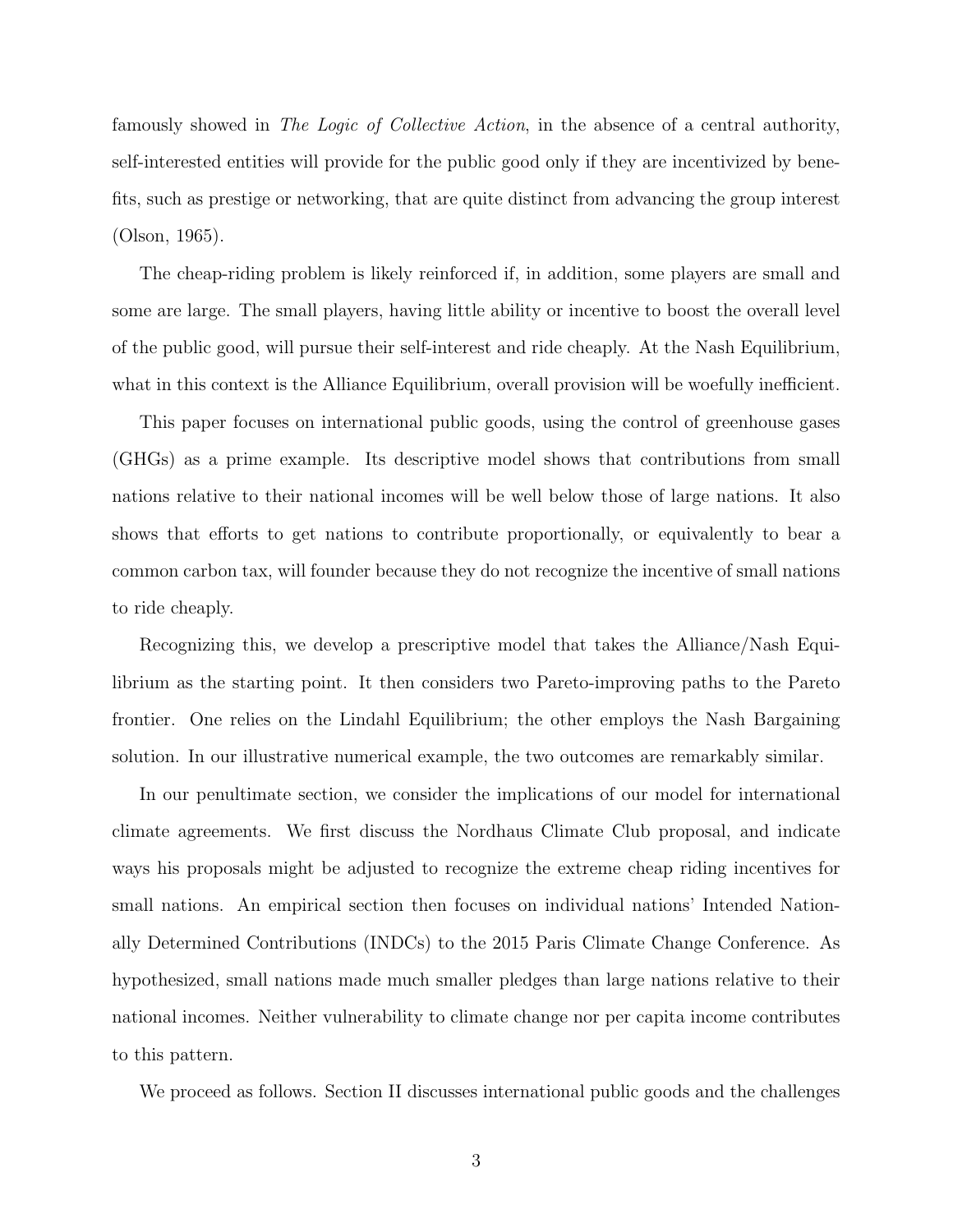to providing them in efficient quantities. Section III sets up the model. Section IV demonstrates cheap riding in the Alliance/Nash Equilibrium. Section V then shows a shortcoming of the Lindahl Equilibrium, a famed prior attempt to deal with efficient provision in an asymmetric situation, that is it does not recognize the disparate incentives of players to ride cheaply. A potential solution, the Cheap-Riding Efficient Equilibrium (CREE), is presented in Section VI. Section VII applies the central theories of the paper to the climate change mitigation context; Subsection VII.I discusses the Nordhaus Climate Club approach, and Subsection VII.II presents empirical evidence demonstrating cheap riding in the INDCs that nations pledged at the Paris Climate Change Conference. Section VIII concludes.

#### II. ALLIANCE AND INTERNATIONAL PUBLIC GOOD

There are a number of critical public goods that benefit most or all nations in the world. Battling ISIS, fighting against antibiotic resistance, and confronting climate change are all exemplars. These too are NCA goods; there is no overarching authority that can enforce contributions to such international efforts. Centralized provision is the exception. Moreover, rarely does one nation pay money to get another nation to provide such a good. Thus, the contributions that nations do make are often made in kind. Thus, nations provide military resources in battling ISIS, or curb greenhouse gas emissions (GHGs) to confront climate change.

The provision of international public goods with no central authority is challenging for two reasons. First, forces that at times motivate contributions by individuals - such as warm glow, prestige or self interest – will rarely be sufficient to motivate significant contributions by nations. Second, the potential providers are very differently situated. Some are rich, some poor; and some are big, some little. Moreover, on any level of the public good, some will secure much greater benefits from its provision than will others. Thus, Bangladesh, with heavily polluted and low-lying ocean-side areas, will benefit greatly from the effective control of greenhouse gases; northern nations with steep coastlines would benefit much less.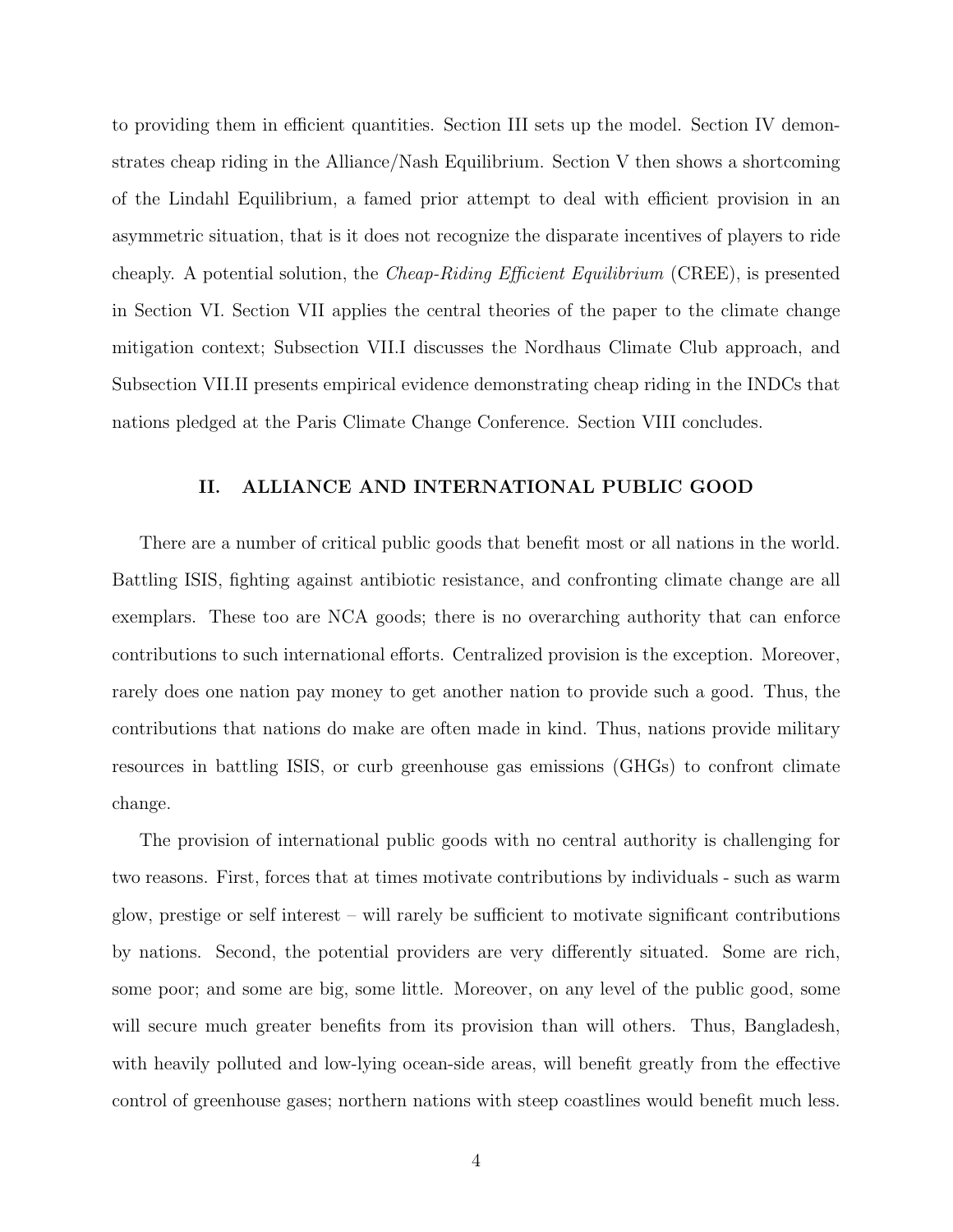The theory of alliances (Olson and Zeckhauser, 1966) was developed to address just such a situation. Its principal lesson - mentioned in Section I - is that those who benefit more from the good will contribute disproportionately more to its provision. Thus, in a world with two nations that are otherwise alike but with one nation twice as big as the other, the big nation will end up contributing significantly more than twice as much as the little nation. Precisely this pattern is observed where the US provides vastly disproportionately in combatting ISIS,<sup>[2](#page-8-0)</sup> or where Saudi Arabia cut its oil production far more below its optimum than did other OPEC nations when OPEC was still hanging together to cut production.[3](#page-8-1) The Alliance Equilibrium, as discussed by Olson and Zeckhauser (1966), is a Nash Equilibrium, where each player takes as given the strategies of all other players.

The question then arises as to why the alliance members do not get together and bargain their way to an efficient equilibrium. Such an approach might have potential if the members were all similarly situated, and the number of members is not too large. In a negotiation, a natural focal point in the sense of Schelling  $(1960)^4$  $(1960)^4$  would be that each member contributes the same; none could expect to pay less than the others. In such a symmetric situation, with only a few players, they could merely identify and agree to the optimal per capita contribution. Positing that contributions could be monitored, efficiency would be achieved.

In the situation that prevails in real life across nations, however, matters are far from symmetric. Even if the individuals within the nations were identical, for example in income, the little nations could expect the bigger nations to contribute more, arguing correctly that given proportional contributions big nations benefit much more at the margin. However,

<span id="page-8-0"></span><sup>2</sup>Pentagon officials complained that some of the 64 partner nations and regional groups, mostly the Arab allies which are smaller nations, are not doing enough. See the news coverage at: [http://www.latimes.](http://www.latimes.com/world/middleeast/la-na-isis-coalition-20160201-story.html) [com/world/middleeast/la-na-isis-coalition-20160201-story.html](http://www.latimes.com/world/middleeast/la-na-isis-coalition-20160201-story.html).

<span id="page-8-1"></span><sup>3</sup>Griffin and Xiong (1997) find that small producers (such as Gabon, Qatar, Algeria, Libya, Indonesia and Nigeria) were subsidized at the expense of large producers (especially Saudi Arabia) in the OPEC arrangement, a phenomenon they call the "small producer bias".

<span id="page-8-2"></span><sup>4</sup>Schelling (1960) proposes focal points as an intuitive and practical way to coordinate behavior; in many cases a player has "expectation of what the other expects him to expect to be expected to do". He suggested that focal points "may depend on imagination more than on logic; it may depend on analogy, precedent, accidental arrangement, symmetry, aesthetic or geometric configuration, casuistic reasoning, and who the parties are and what they know about each other".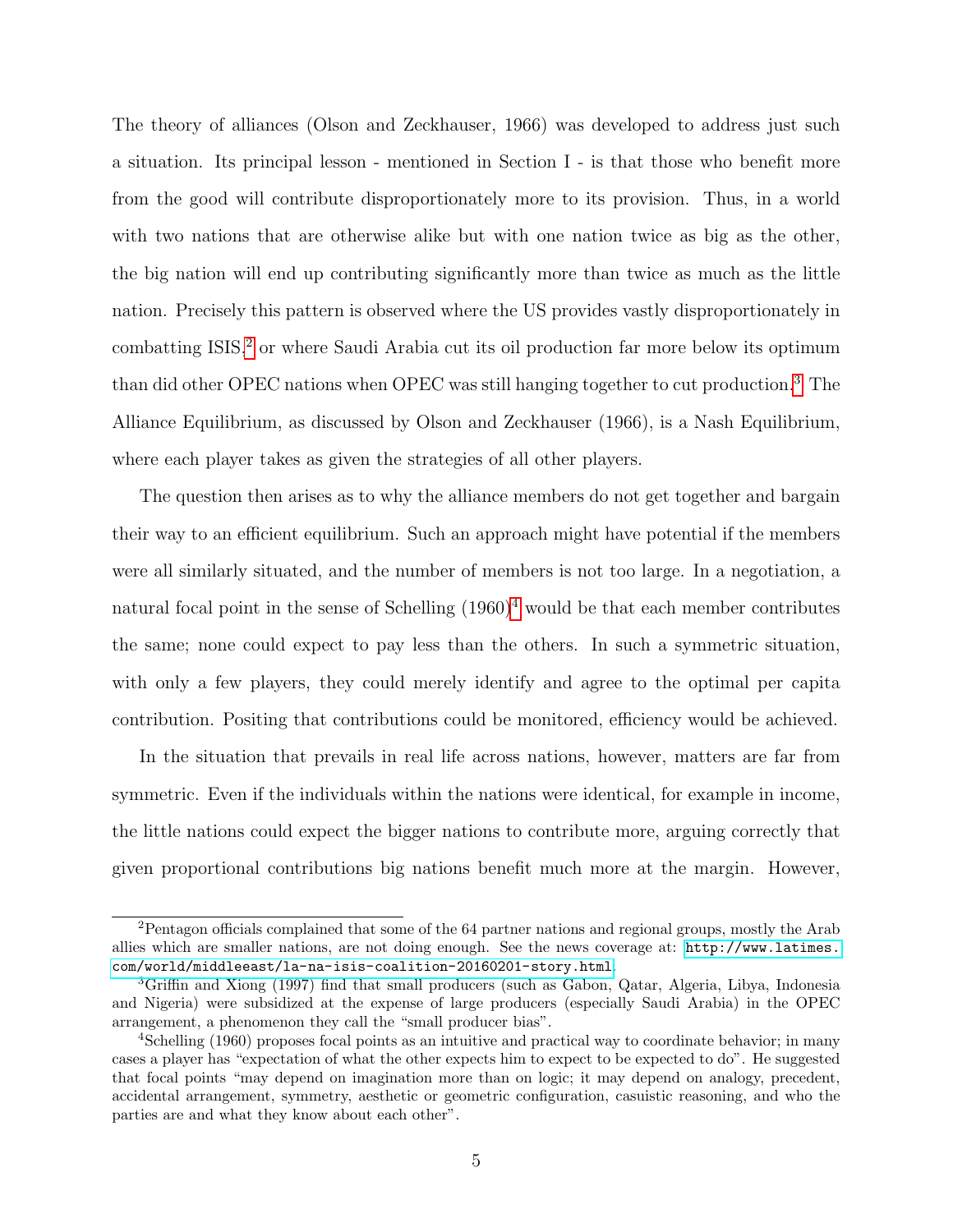determining the appropriate ratio of big to little contributions would present a challenge. Big and little nations would respectively advance arguments as to why the ratio should be smaller or larger. As a result, agreement is unlikely. With each nation following its own principles, under provision is to be expected. Prior to the 21st Conference of the Parties (COP21) to the United Nations Framework Convention on Climate Change that took place in Paris in December 2015, individual nations, big and little, had submitted the Intended Nationally Determined Contributions (INDCs) that were later included in the new international climate agreement. Following the arguments above, since a nation's pledges were voluntarily made, the sum of pledged reductions was woefully below what will be required to hold the warming by 2100 below 1.5-2 degrees Celsius compared to pre-industrial times. That is the value that most climate scientists think is probably the maximum level the Earth can sustain without incurring devastating damages from climate change.<sup>[5](#page-9-0)</sup>

Following Olson (1965) and Olson and Zeckhauser (1966), numerous papers have examined the under-provision of NCA goods, including the effect of group size (for example, Isaac and Walker [1998]), the implications of individual heterogeneity (for example, Boadway and Hayashi [1999]; Callander and Herstad [2015]), the role of uncertainty (see Kolstad [2007] and the literature reviewed therein), and the validity of the Nash assumption (for example, Cornes and Sandler [1983]; Sudgen [1985]).

Given that NCA goods are typically under provided, a number of solutions have been proposed. A notable early attempt at ameliorating under provision is the "byproduct" solution in Olson (1965), in which additional private benefits are attached to the private contributions. While Olson (1965) does not consider this approach as a force for large groups (where the cheap riding incentive is too strong), Booth (1985) and subsequently Naylor (1989) argue that social custom, peer pressure, and reputation can explain the existence of large

<span id="page-9-0"></span><sup>&</sup>lt;sup>5</sup>Indeed, Hohne et al. (2015) finds that the unconditional reduction pledges in INDCs would lead to a median warming of around 2.7 degrees Celsius by 2100 with the full range of 2.2 to 3.4 degrees Celsius. The European Commission also states that "[the INDCs] are not yet enough to keep global warming below 2 degrees celsius" on its Climate Action web page at [http://ec.europa.eu/clima/policies/international/](http://ec.europa.eu/clima/policies/international/negotiations/paris/index_en.htm) [negotiations/paris/index\\_en.htm](http://ec.europa.eu/clima/policies/international/negotiations/paris/index_en.htm).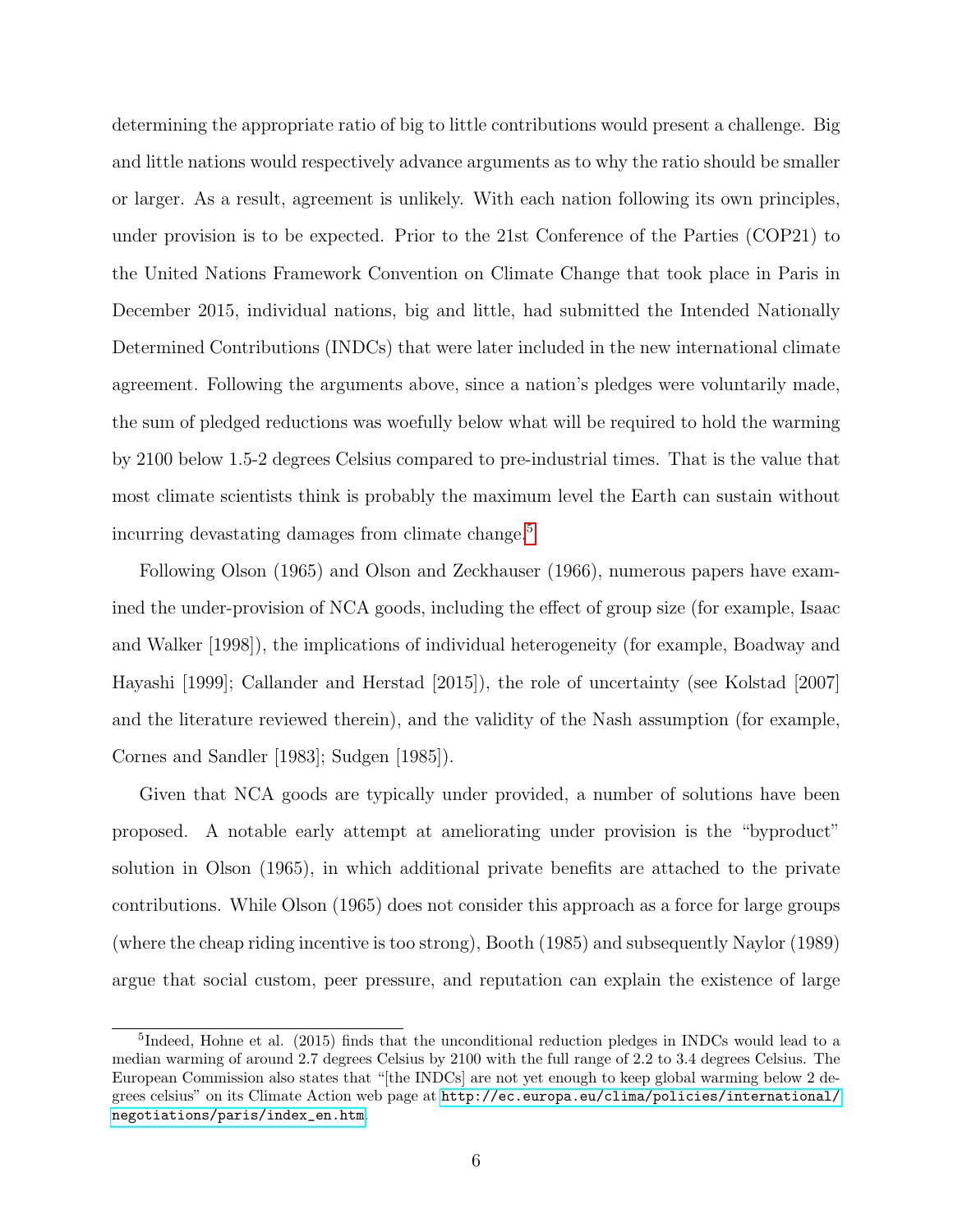groups and the associated public goods they provide, such as a labor union securing a strike by its workers. More generally, Schneider and Pommerehne (1981) (and the literature they review) suggest that there can be forces in participants' decision making processes that deter free-riding.

More recently, Arce M. and Sandler (2001) propose setting up a super-national organization that sends signals to nations in order to induce correlated equilibria that are Pareto superior to Nash equilibria. Gerber and Wichardt (2009) study a two-stage mechanism where players commit to the public good by paying a deposit prior to the contribution stage. They show that properly designed deposits support prior commitment and full ex post contributions as a sub-game perfect Nash Equilibrium. Barrett (1999) represents public good provision in a repeated prisoners' dilemma game and shows that cooperation can be both individually and collectively rational. Similarly, Heitzig, Lessmann and Zou (2011) cast the public good provision game in a repeated game setting and argue that dynamic concerns can enforce efficiency. Abul Naga and Jones (2012) discuss the role of other-regarding preferences such as altruism in bringing about efficient provision. One strand of literature studies matching schemes (for example, Barrett [1990], Falkinger, Hackl and Bruckner [1996]; Boadway, Song and Tremblay [2011]; Buchholz, Cornes and Rubbelke [2014]), in which players decide on the unconditional and conditional (matching) contributions to the public good. This process can lead to interior matching equilibria at which all agents make strictly positive unconditional contributions.

Our approach to solving the under-provision problem of NCA goods is simple and intuitive. It defines the relative contributions of players of differing size in a manner that both caters to the strong incentive of little players to ride cheaply, yet still achieves Pareto optimality. The analysis recognizes that such mechanisms are not currently in place, and that most alliance efforts lead to total outputs that are well below what would be optimal. In other words, there are agreements requiring greater contributions from all that would be substantial Pareto improvements. We seek a principles-based approach to defining such an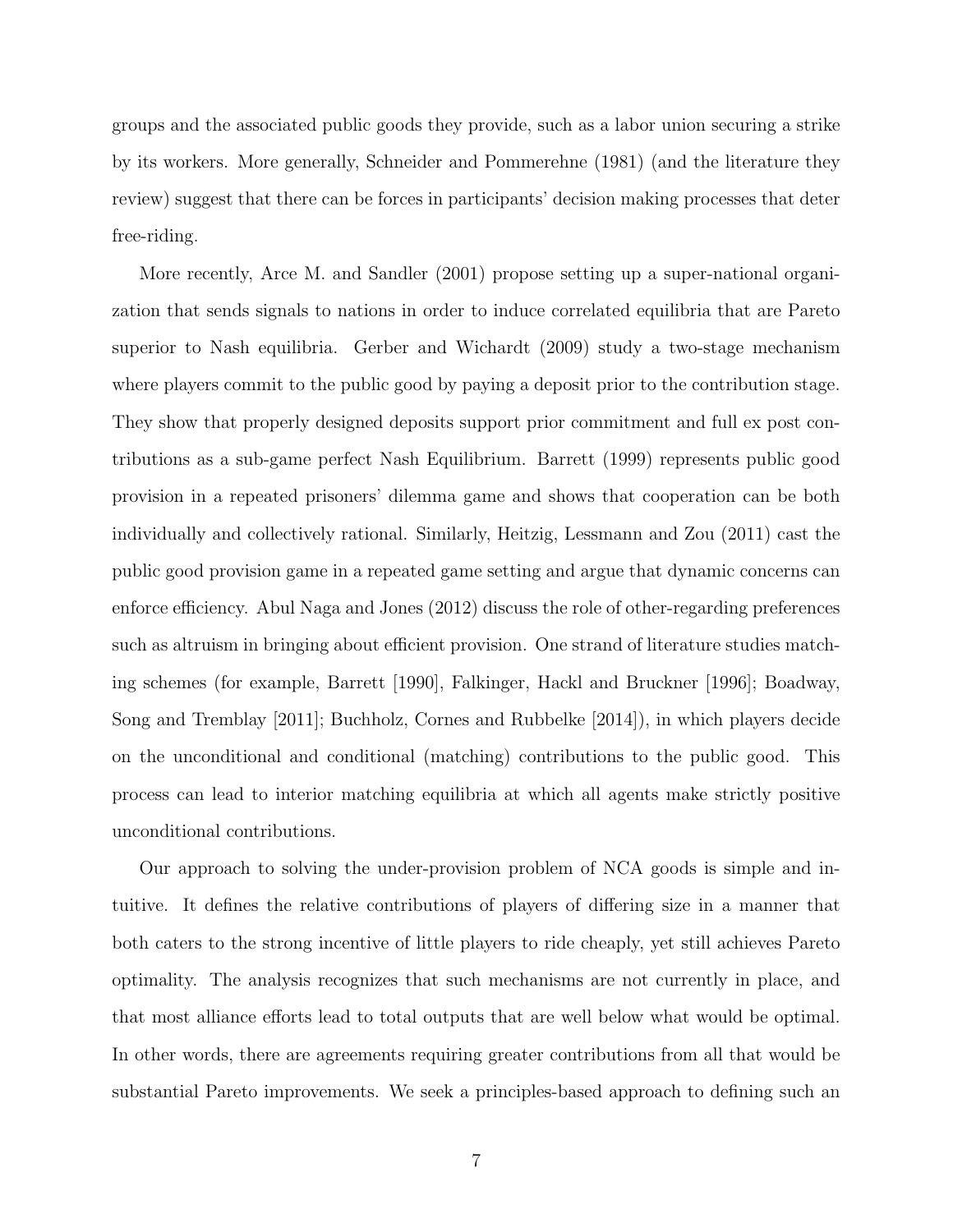agreement.

#### III. MODEL SETUP

Index the players in the model by  $i \in \mathcal{N} = \{1, \ldots, n\}$ , and let the contribution of each player to the public good be  $m_i \geq 0$ . For simplicity, side payments are ruled out.<sup>[6](#page-11-0)</sup> The public good is simply the sum of all individual contributions,  $M = \sum_i m_i$  (we discuss the imperfect substitutability case in the Appendix). Denote the sum of contributions by players other than i by  $M_{-i} = \sum_{j \neq i} m_j$ . Player i gets benefit  $V_i(M)$  from the public good.

Since we are considering in-kind contributions, as is the norm with international public goods, we allow players to receive private benefits from their own contributions, quite apart from the public good. Thus, for example, a nation's armed forces contribute to the deterrent level of a military alliance. However, they are also available to assist in the case of a natural disaster. A nation's efforts to curb GHGs by developing clean energy technologies would simultaneously advance its high tech capabilities. In addition, a nation may value the respect that other nations pay to it when it contributes to the public good. Represent this private benefit as  $B_i(m_i)$ .

The cost to player i of providing  $m_i$  is  $K_i(m_i)$ . Note, because we are dealing with a situation where contributions are in kind, we might expect the marginal cost of contribution to increase sharply as one contributes more; that is,  $K''$  can be not only positive, but significantly so.<sup>[7](#page-11-1)</sup> Player i's net payoff is thus  $U_i(M, m_i) = V_i(M) - K_i(m_i) + B_i(m_i)$ .

For notational simplicity, in what follows we will just use  $C_i(m_i)$  to represent the net private cost,  $K_i(m_i) - B_i(m_i)$ , so that the utility functions can be written as  $U_i(M, m_i) =$  $V_i(M) - C_i(m_i)$ . Throughout the paper we assume that utility functions are common knowledge.

<span id="page-11-0"></span><sup>&</sup>lt;sup>6</sup>In the real world, direct side payments between nations are likely politically infeasible. Indirect side payments are sometimes used. See our further discussion in Subsection VII.I and Footnote 19.

<span id="page-11-1"></span><sup>&</sup>lt;sup>7</sup>If the players were only providing money, as opposed to in-kind contributions, the increasing marginal cost feature would be solely due to income effects.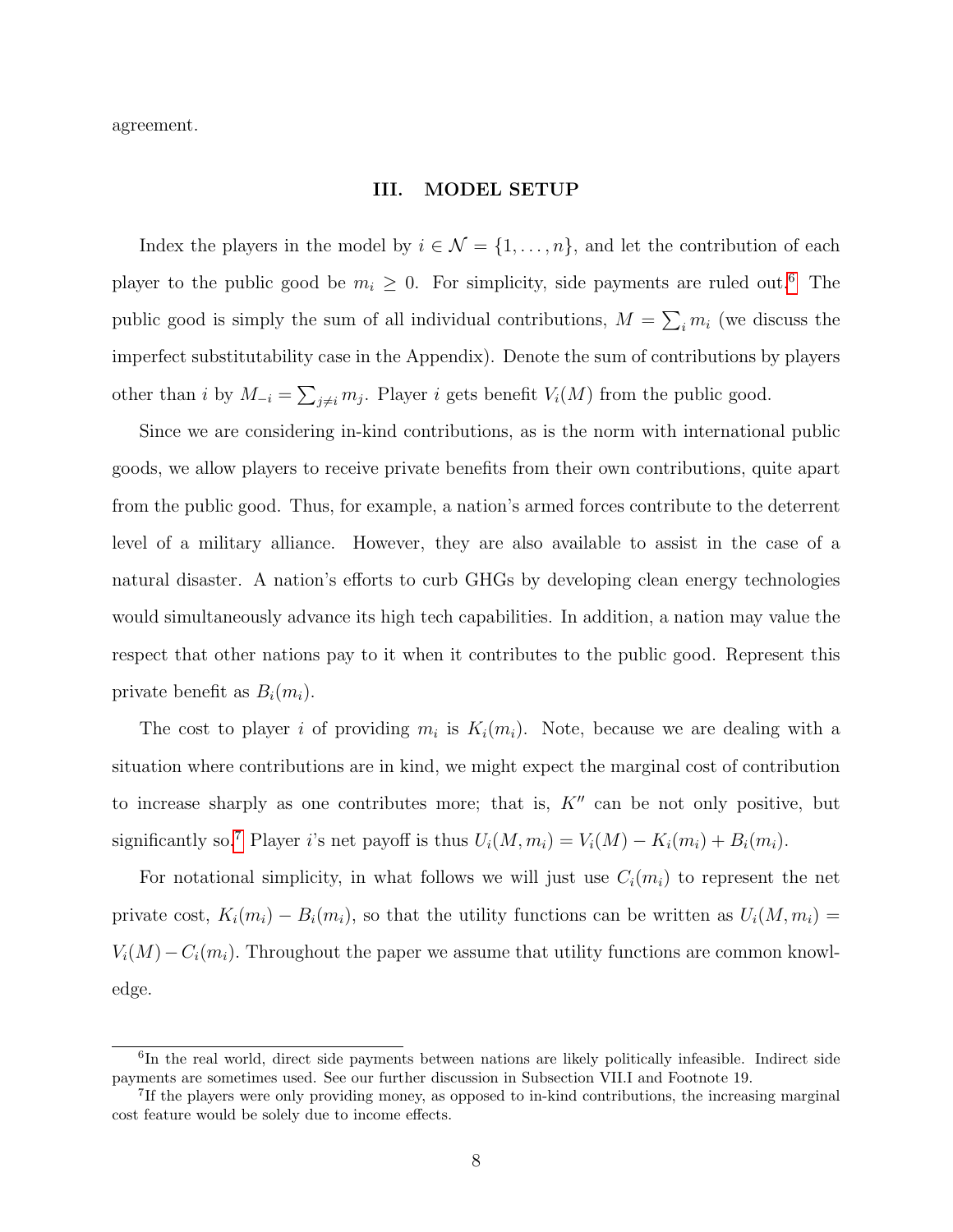#### IV. ALLIANCE EQUILIBRIUM, NASH EQUILIBRIUM

To demonstrate cheap riding, we first present the Alliance Equilibrium (Olson and Zeckhauser, 1966). It is essentially a *Nash Equilibrium*, an allocation  $(m_i^N)_{i \in \mathcal{N}}$  (where the superscript  $N$  stands for Nash) such that each player's choice is a best respond to what the others do. That is, for each  $i \in \mathcal{N}$ :

$$
m_i^N \in \arg\max_{m_i \ge 0} U_i(m_i + M_{-i}^N, m_i), \qquad (Nash)
$$

where  $M_{-i}^N = \sum_{j \neq i} m_j^N$ .

<span id="page-12-1"></span>**Proposition IV.1.** An Alliance/Nash Equilibrium exists if for each i,  $V_i' > 0, C_i' > 0$ , and at least one of the following inequalities is strict:  $V_i'' \leq 0, C_i'' \geq 0$ . It is unique if also  $C_i'' > 0$ .

*Proof.* We prove it in three steps. First, we show that the the best response function  $g_i^*(M_{-i})$ exists, is unique, continuous, and non-increasing. Then we use the Brouwer fixed point theorem<sup>[8](#page-12-0)</sup> to show the existence of a Nash Equilibrium. Finally, we show uniqueness if also  $C''_i > 0.$ 

Step 1. There are two cases. If  $V_i'(0) > C_i'(0)$ , then under the conditions given, there is a unique intersection of  $V_i'(\cdot)$ , the marginal benefit curve, and  $C_i'(\cdot)$ , the marginal cost curve, which represents the best response. If  $V_i'(0) < C_i'(0)$ , then under the conditions given,  $V_i'(m_i) < C_i'(m_i)$  for any  $m_i > 0$ , and hence the best response is 0. Figure [I](#page-42-0) provides a straightforward graphical proof. To show that the best response function is non-increasing, in the first case, increasing  $M_{-i}$  weakly lowers the marginal benefit curve and thus shifts the intersection weakly to the left along the horizontal axis, making the best response weakly smaller. In the second case, an

<span id="page-12-0"></span><sup>&</sup>lt;sup>8</sup>The Brouwer fixed point theorem says that every continuous function from a convex compact subset of a Euclidean space to itself has a fixed point.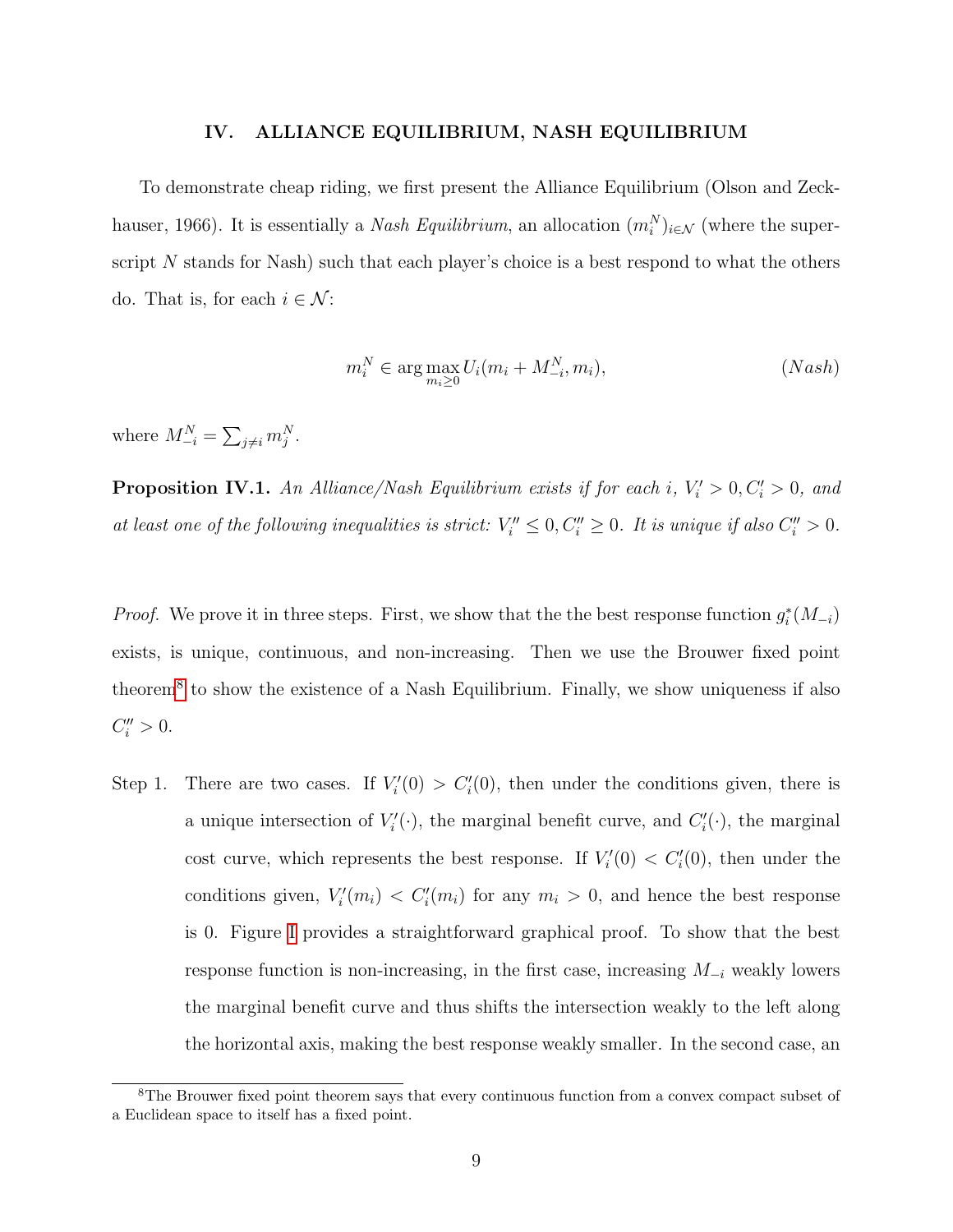increase in  $M_{-i}$  weakly lowers the marginal benefit curve, so that the best response stays at 0. That the best response function is continuous is obvious.

- Step 2. A Nash Equilibrium is a fixed point of  $(m_i)_{i\in\mathcal{N}}=g((m_i)_{i\in\mathcal{N}})$ , where the *i*-th element of the vector  $g((m_i)_{i\in\mathcal{N}})$  is i's best response function evaluated at the sum of others' contributions,  $g_i^*(M_{-i})$ . To use the Brouwer fixed point theorem to show the existence of a fixed point, it suffices to show that the domain of  $g$  is a convex compact set, and that the range of  $q$  is contained in its domain. Indeed, without loss of generality we can restrict the domain of  $m_i$  for each i to  $[0, \max_i g_i^*(0)],$ because no player will ever want to contribute more than what he or she would as the sole contributor. As a result, the domain of  $g$  is a closed rectangle, and it is thus convex and compact. The range of  $g$  is contained in the domain because  $g_i^*(M_{-i}) \in [0, g_i^*(0)]$  for any  $M_{-i} \geq 0$  and for any i as  $g_i^*(\cdot)$  is non-increasing.
- Step 3. To use Corollary 1 in Folmer and Mouche (2004), take individual player's action  $x^i = m_i$ , a function of the action profile  $y = \varphi(x) = \sum_i x_i = M$ , and individual player's utility function  $\pi^i(x^i, \varphi(x)) = \pi^i(m_i, M) = U_i(M, m_i) = V_i(M) - C_i(m_i)$ . Then, the conditions in Corollary 1 hold. In particular,

$$
\frac{\partial \pi^i}{\partial x^i}(x^i, y) + \frac{\partial \pi^i}{\partial y}(x^i, y) = -C'_i(m_i) + V'_i(M)
$$

is strictly decreasing in  $m_i$  and decreasing in M, if  $C_i'' > 0$  and  $V_i'' \leq 0$ . Thus, by Corollary 1, there exists at most one Nash Equilibrium. With the existence result we establish in Step 2, there is a unique Nash Equilibrium.

 $\Box$ 

We now discuss one important property of the Alliance/Nash Equilibrium, first proposed in Olson and Zeckhauser (1966). Positing that nations differ only in size (a parameter in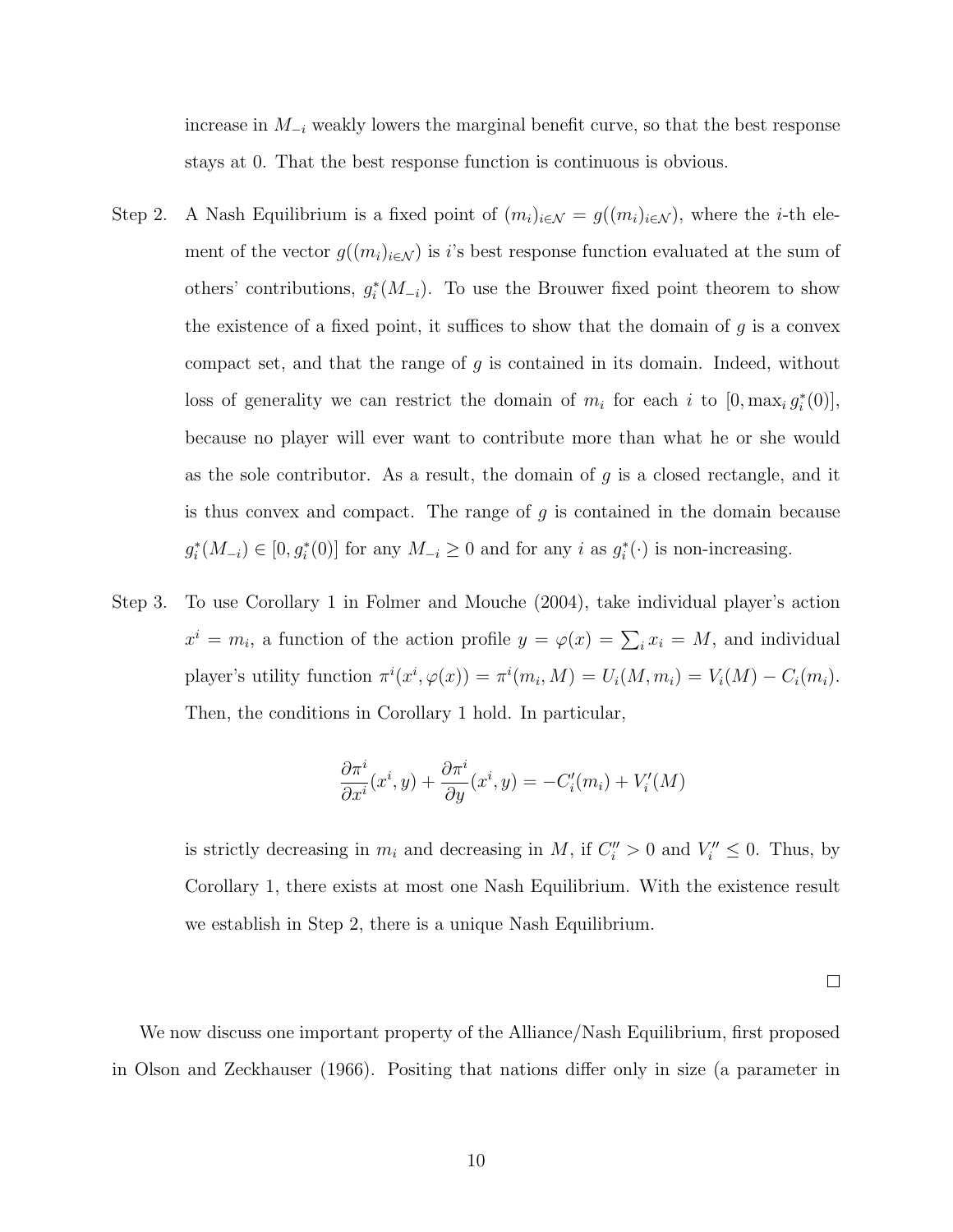the utility functions, more below),<sup>[9](#page-14-0)</sup> big nations will contribute more than in proportion to their size in the Alliance Equilibrium. Taking GNP as the measure of nation size, Olson and Zeckhauser (1966) provide an intuitive proof as follows: suppose by way of contradiction that the big nation, which has twice the GNP of the little nation, contributes twice as much in the Alliance Equilibrium. The Alliance Equilibrium requires that the marginal rate of substitution of the private good for the public good (MRS) equal the marginal cost, which, in our setup, means that  $V_1'(M)/C_1'(m_1) = V_2'(M)/C_2'(m_2) = 1$ . This requirement is not met if the big nation contributes twice as much, because by their definition of nation size,  $V'_1(M) = 2V'_2(M)$  and  $C'_1(m_1) = C'_2(m_2)$  at  $m_1 = 2m_2$ , so that the MRS of the big nation is twice that of the little. This implies that the big nation would want to contribute even more and/or the little nation even less, until they reach the equilibrium requirement.

We generalize their insights with a more general definition of nation "size". Size is defined here as a variable such that for two nations with a given ratio of the values of that variable, the MRS, or the "bang for its additional contribution", of the big nation is strictly higher than that of the little when contributions are at that ratio. That is, if the size ratio  $s_1/s_2 > 1$ , then  $V'_1(M)/C'_1(m_1) > V'_2(M)/C'_2(m_2)$  for  $m_1/m_2 = s_1/s_2$ . This is a more general definition than that in Olson and Zeckhauser (1966), because while the case where  $V'_1(M) = 2V'_2(M)$  and  $C'_1(m_1) = C'_2(m_2)$  at  $m_1 = 2m_2$  satisfies the definition, so does one where  $V_1'(M) = V_2'(M)$  and  $C_1'(m_1) < C_2'(m_2)$  at  $m_1 = 2m_2$ .

An example of the first case would be using population as a size measure for two otherwise identical nations in the context of GHG emissions reduction; the big nation has twice as many people to benefit from an additional unit of global reduction, and achieves twice as much reduction by simply making everyone to copy the abatement behavior from their counterparts in the little nation. An example of the second case is using Gross National Income (GNI) as the size measure for two nations that also differ in vulnerability and technology. The US may

<span id="page-14-0"></span><sup>9</sup>This is a simplification of the reality, in which nations differ along many dimensions. For example, in confronting climate change, Southern nations get more benefits than Northern nations, low lying coastal nations much more than inland nations, developing nations have more room (and thus lower marginal cost) to abate than developed nations, and much more.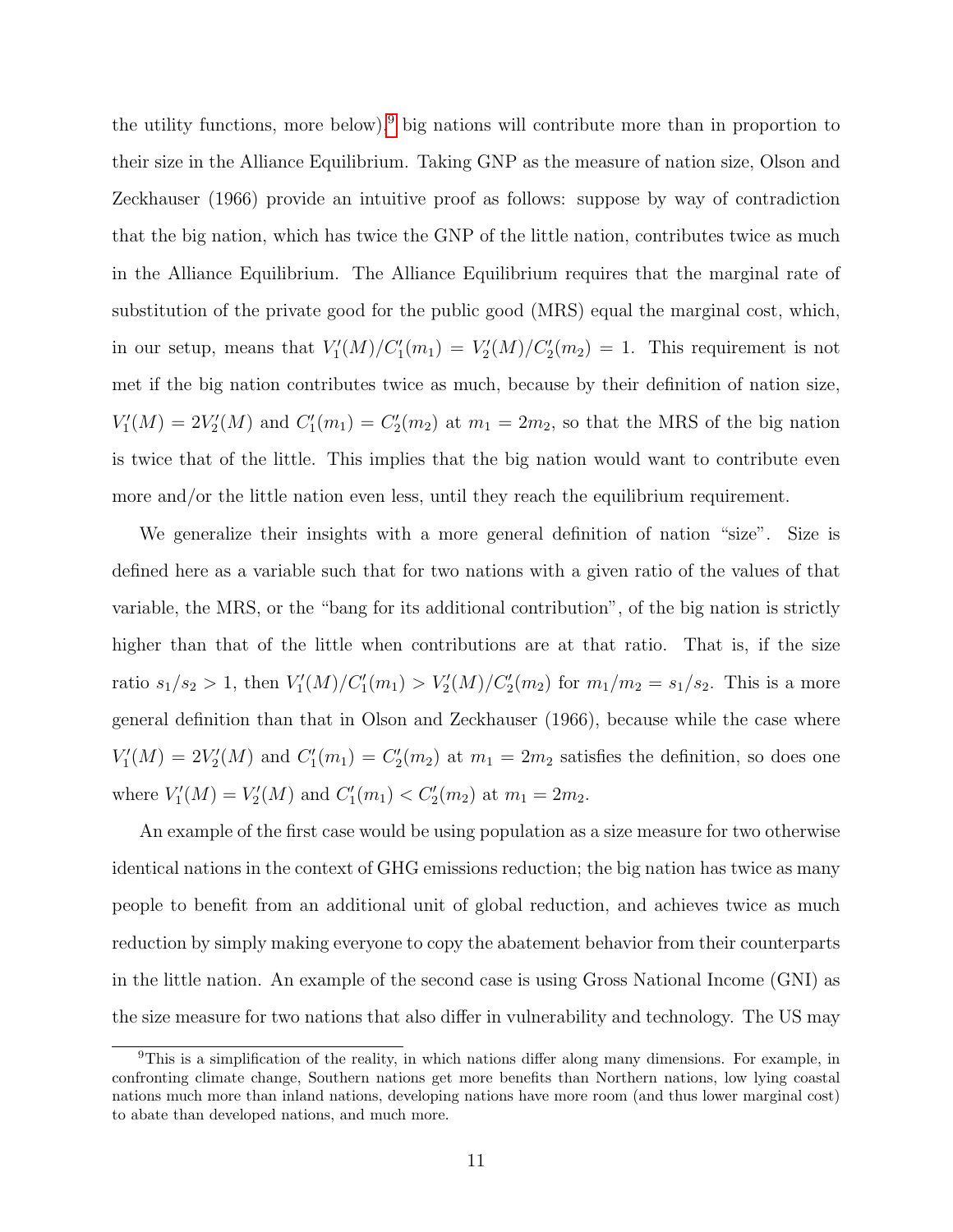have the same marginal benefit from global GHG reduction as does Japan given that the US is less vulnerable albeit it has more wealth at stake. Contributing at the wealth ratio, the US may still find it cheaper to abate on the margin than Japan given that Japan is already very carbon-lean. The Alliance Equilibrium will thus have the US contribute disproportionally more than Japan.<sup>[10](#page-15-0)</sup>

As a numerical example, we posit that  $V_i(a_i, M) = a_i \lambda \log M$ ,  $C_i(a_i, m_i) = m_i^2/a_i$ , where  $\lambda$  is a known scaler. Suppose there are only two nations, with the big nation being four times as large as the little nation, that is,  $a_1 = 1, a_2 = 1/4$ . Let  $\lambda = 4$ . Thus, the big nation's MRS is four times as big as the little's at a four-to-one contribution; it has four times as large a marginal benefit and the same marginal cost as the little. Our calculation shows that the big nation contributes 1.372 at the Alliance/Nash Equilibrium, which is sixteen times the little nation's contribution of 0.086, although the former is only four times the size of the latter.

This Alliance/Nash Equilibrium outcome is also far from Pareto optimal. The big nation gets a net payoff of -0.375 and the little nation a net payoff of 0.347. But if the big nation contributed 20% more and the little nation gave twice its original contribution, those net payoffs would rise to -0.319 and 0.480, a major Pareto improvement, though this outcome also is far from Pareto optimal.

We will now take a brief excursion to discuss a famed prior attempt to deal with efficient provision of public goods with players of disparate preference intensities.

#### V. LINDAHL EQUILIBRIUM, SUPPLY-DEMAND ARRANGEMENT

Lindahl (1958) conceived of a provision scheme where each player reported how much of the public good he or she wants depending on the share he or she would be required to

<span id="page-15-0"></span> $10$ Those examples might seem quite stylized. Indeed, as we have already recognized above, in the climate change mitigation context, nations differ along many more dimensions. Nevertheless, in Subsection VII.II, our empirical section, we show empirical evidence that GNI is a valid measure of nation size despite the real-world complexities.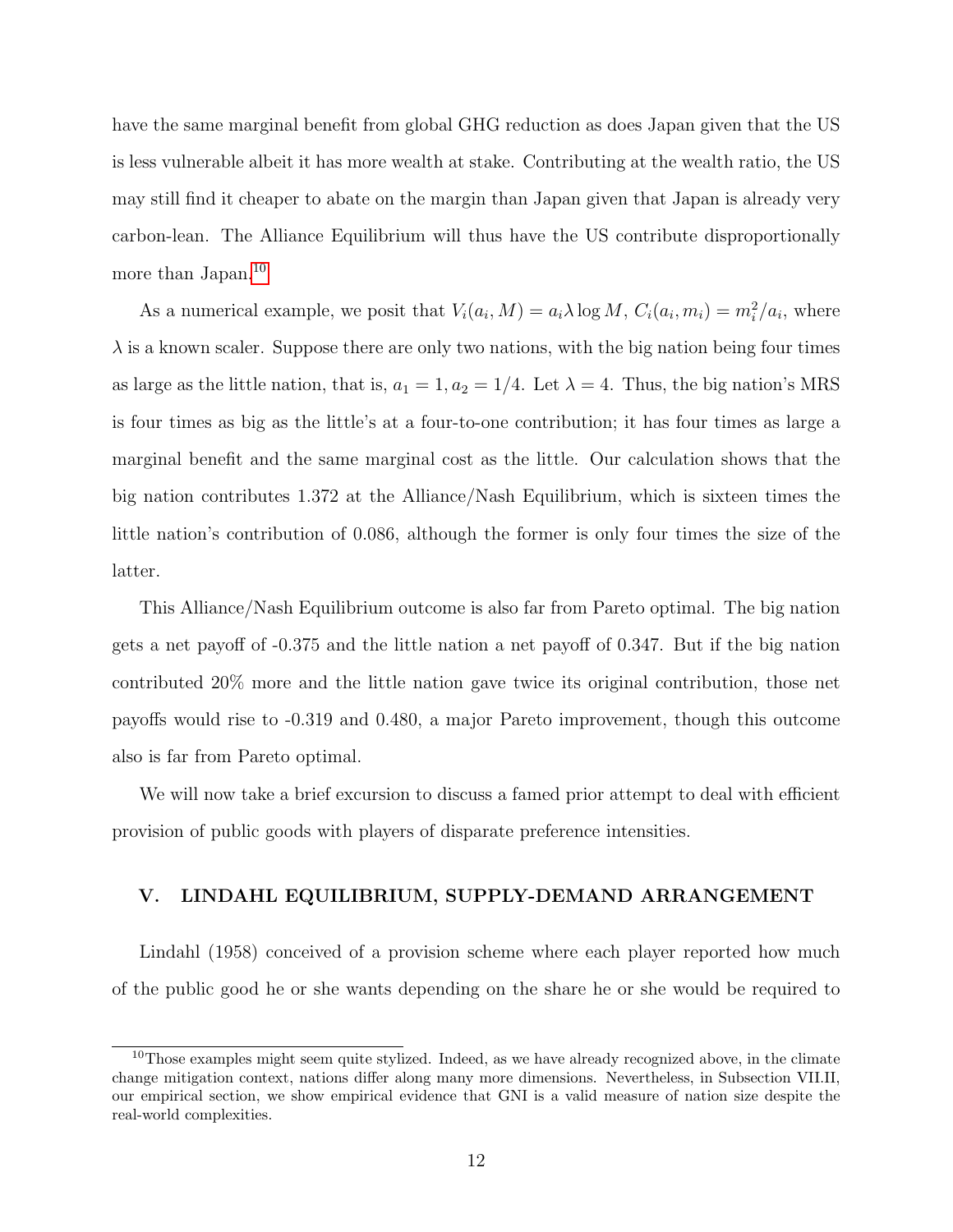pay.[11](#page-16-0) The cost shares would be determined such that each player desires the same amount of the public good. Formally, a Lindahl Equilibrium consists of individualized public good prices (or cost shares)  $(p_i^L)_{i \in \mathcal{N}}$  (where the superscript L stands for Lindahl), a private good price which we normalize to 1, and an allocation  $(M^L, (m_i^L)_{i \in \mathcal{N}})$  such that for each  $i \in \mathcal{N}$ :

$$
(m_i^L, M^L) \in \arg\max_{m_i, M \ge 0} U_i(M, m_i),
$$
  
subject to:  $p_i^L M \le m_i,$  (Lindahl)

and the market clears:

$$
M^L = \sum_i m_i^L.
$$

The next proposition shows that the Lindahl Equilibrium exists and is unique in our context.

<span id="page-16-1"></span>**Proposition V.1.** There exists a unique Lindahl Equilibrium if for each i,  $V_i' > 0, C_i' >$  $0, V''_i < 0, C''_i > 0.$ 

Proof. Buchholz, Cornes, and Peters (2008) establishes the existence and uniqueness of the Lindahl Equilibrium in an economy where the utility function is formulated in terms of the public good and the private consumption good  $x_i$ , and the production cost function h maps the amount of public good to the total contribution of the private good, under three assumptions:

Assumption 1. Each utility function is twice continuously differentiable, strictly monotone increasing in both variables and strictly quasi-concave.

Assumption 2. The public good is not a Giffen good for any agent.

<span id="page-16-0"></span><sup>11</sup>Contrary to some economists' views that the Lindahl Equilibrium is of purely theoretical interest, Lindahl actually intended it to be potentially useful in practice. In Lindahl (1958), he framed the Lindahl Equilibrium as a "positive solution" to the problem of determining "just" tax burdens on asymmetric taxpayers, and discusses extensively the potential challenges and the corresponding solutions in applying the Lindahl Equilibrium to the real world.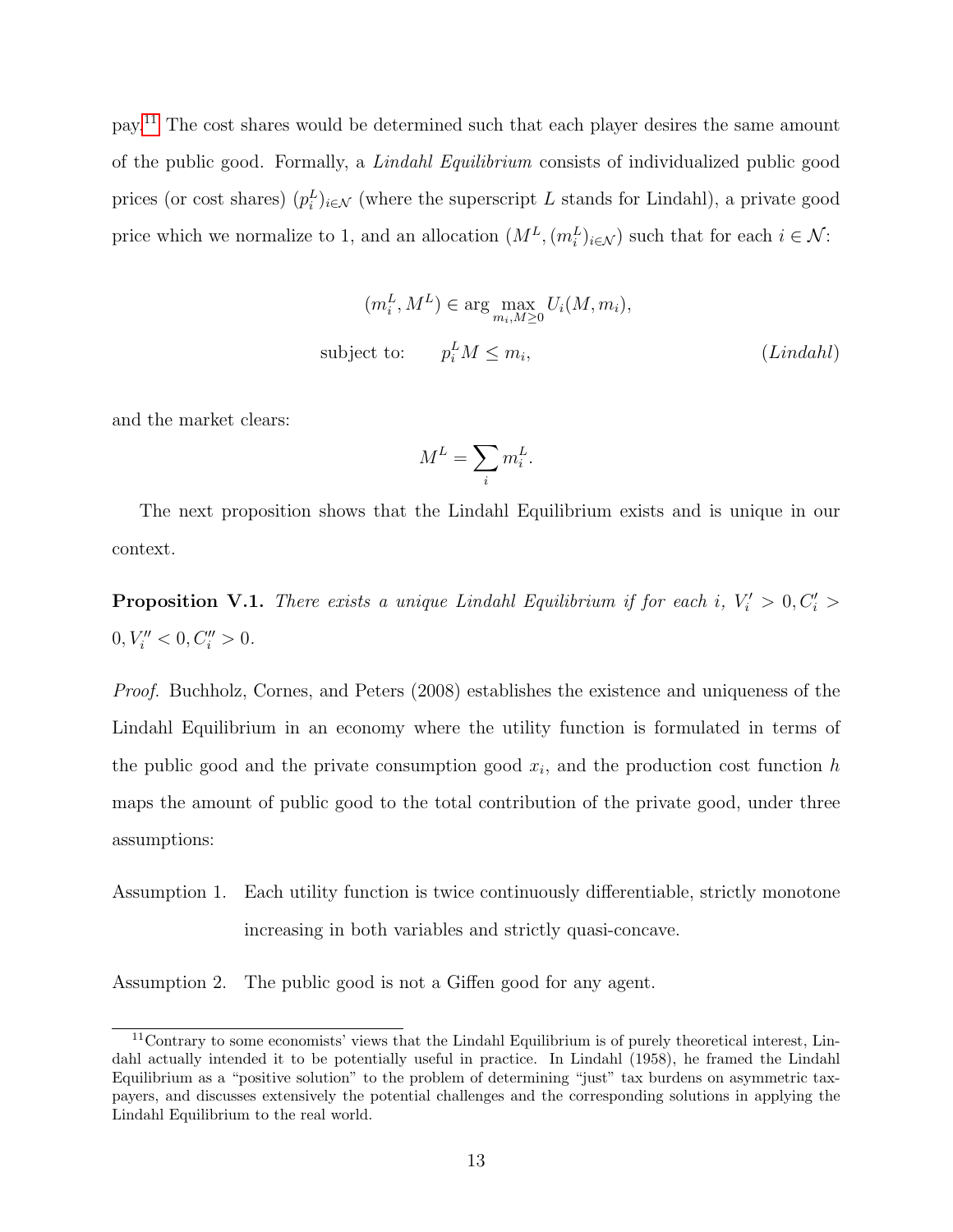Assumption 3. The cost function is twice continuously differentiable,  $h(0) = 0, h' > 0$ ,

$$
h'' \geq 0.
$$

Adapted to our case,  $x_i = y_i - m_i$ , where  $y_i$  is the endowment of the private good. The utility function can thus be written as  $\bar{U}_{M,x_i} = V_i(M) - C_i(y_i - x_i)$ , which satisfies Assumption  $1<sup>12</sup>$  $1<sup>12</sup>$  $1<sup>12</sup>$  The production cost function is  $h(M) = M$ , which satisfies Assumption 3. Buchholz, Cornes, and Peters (2008) shows that Assumption 2 is satisfied if the utility functions are strictly quasi-concave, and

$$
\frac{\partial^2 \bar{U}_i(M, x_i)}{\partial x_i^2} \frac{\partial \bar{U}_i}{\partial M} / \frac{\partial \bar{U}_i}{\partial x_i} - \frac{\partial^2 \bar{U}_i(M, x_i)}{\partial x_i \partial M} \le 0,
$$

 $\frac{C_i'}{V_i'} < 0.$ both of which are true in our case, the latter being  $-C''_i$  $\Box$ 

Despite its achievement of Pareto optimality in the NCA problem,<sup>[13](#page-17-1)</sup> the Lindahl Equilibrium suffers a grave defect: it does not recognize the incentive to ride cheaply. Thus, in our numerical example, the Lindahl Equilibrium has the nations contributing 1.414 and 0.354 respectively, which gives them net payoffs of 0.279 and 0.070 respectively. Here, however, the little nation has a simple threat to make to the big nation: 'I will not participate in the Lindahl Equilibrium. You can do so, or if you choose we can revert to the Nash Equilibrium.' The threat is learning credible, since the little nation is better off at the Alliance/Nash Equilibrium than at the Lindahl Equilibrium. In many asymmetric situations, of course, no nation will be worse off at the Lindahl Equilibrium than at the Nash Equilibrium. Nevertheless, the fact that the Lindahl Equilibrium simply ignores the fact that little nations do relatively much better at the Nash than at the Lindahl Equilibrium is critical. To get agreement, any solution must recognize this bargaining advantage of little nations, for the Nash Equilibrium is the fallback solution if an agreement is not reached. This implies that little nations are likely to balk at the Lindahl Equilibrium. For some parameter values, as we

<span id="page-17-0"></span><sup>&</sup>lt;sup>12</sup>Indeed, each utility function is strictly concave because the Hessian, a diagonal matrix with negative diagonal entries, is negative definite.

<span id="page-17-1"></span> $^{13}$ More precisely, a Lindahl Equilibrium allocation is Pareto optimal if the preferences are locally nonsatiated (Bergstrom, not dated).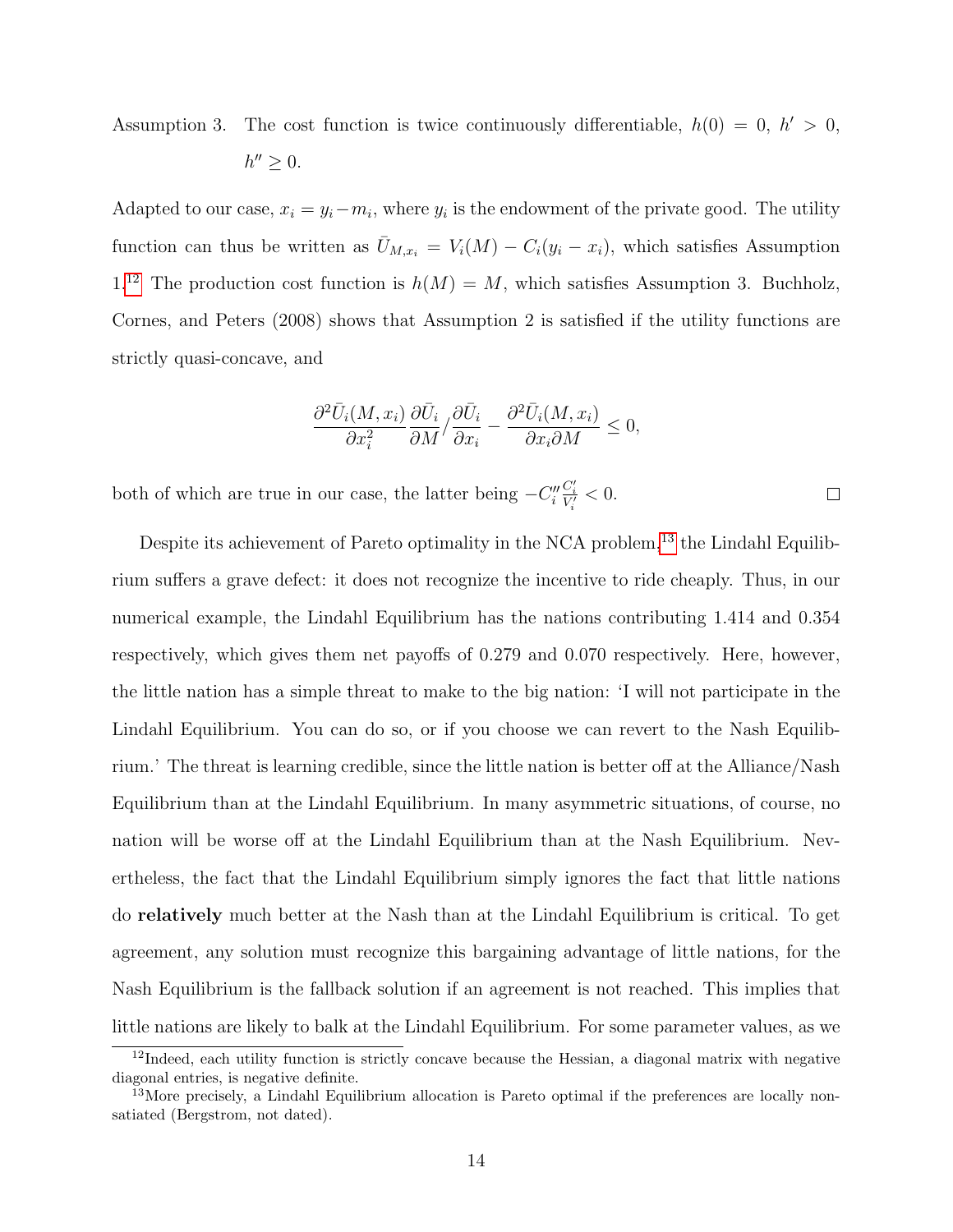just showed, there will be a player who is strictly worse off at the Lindahl Equilibrium, who would simply hold out for the Alliance/Nash Equilibrium. It is this player who would be in a favored bargaining position just because it was much smaller; it could be otherwise identical to the other players in terms of per capita income, exposure to threats due to insufficient provision of the public good, and costs of provision.<sup>[14](#page-18-0)</sup>

Let us now briefly digress from solving the NCA problem to propose another way of thinking about the Lindahl Equilibrium. Each player is in a position where he or she would like the other players to contribute more. He or she would be willing to contribute more at the margin if the other players were also willing to do so. We define the *Supply-Demand* Arrangement, or SDA, as one that starts by asking each player to define his supply curve as a function of the per-unit contributions from others. The Supply-Demand Arrangement just solves for the equilibrium where supply equals demand for each player.

Formally, a *Supply-Demand Arrangement* consists of individualized prices for the public good **provided by others**,  $(p_{-i}^{SD})_{i \in \mathcal{N}}$  (e.g.,  $p_{-1}^{SD}$  is the price that Player 1 pays for a unit that other players provide in total; the superscript SD stands for Supply-Demand), a private good price which we normalize to 1, and an allocation  $(m_i^{SD})_{i \in \mathcal{N}}$ , such that for each  $i \in \mathcal{N}$ :

$$
(m_i^{SD}, M_{-i}^{SD}) \in \arg\max_{m_i, M_{-i}} U_i(m_i + M_{-i}, m_i),
$$
  
subject to: 
$$
p_{-i}^{SD} M_{-i} \le m_i,
$$
 (SD)

and the market clears:

$$
M_{-i}^{SD} = \sum_{j \neq i} m_j^{SD}, \text{ for each } i.
$$

Interestingly, and ultimately not surprisingly, the SDA has the nations contributing 1.414

<span id="page-18-0"></span> $14$ In Subsection VII.II, we show empirically in the climate change mitigation context that controlling for a large set of conceivable confounders, big nations in terms of GNI contribute disproportionally more than little nations; the little nation that cheap rides could even be richer on a per capita basis, more vulnerable, or face higher provision costs. Indeed, in many cases, the intuitive measure of size such as the GNI swamps the confounding variables in terms of their effects on the MRS. For example, in Griffin and Xiong (1997)'s finding on the small producer bias, Qatar, the little nation, cheap rides on Saudi Arabia, the big nation, even though Qatar has a higher per capital GDP.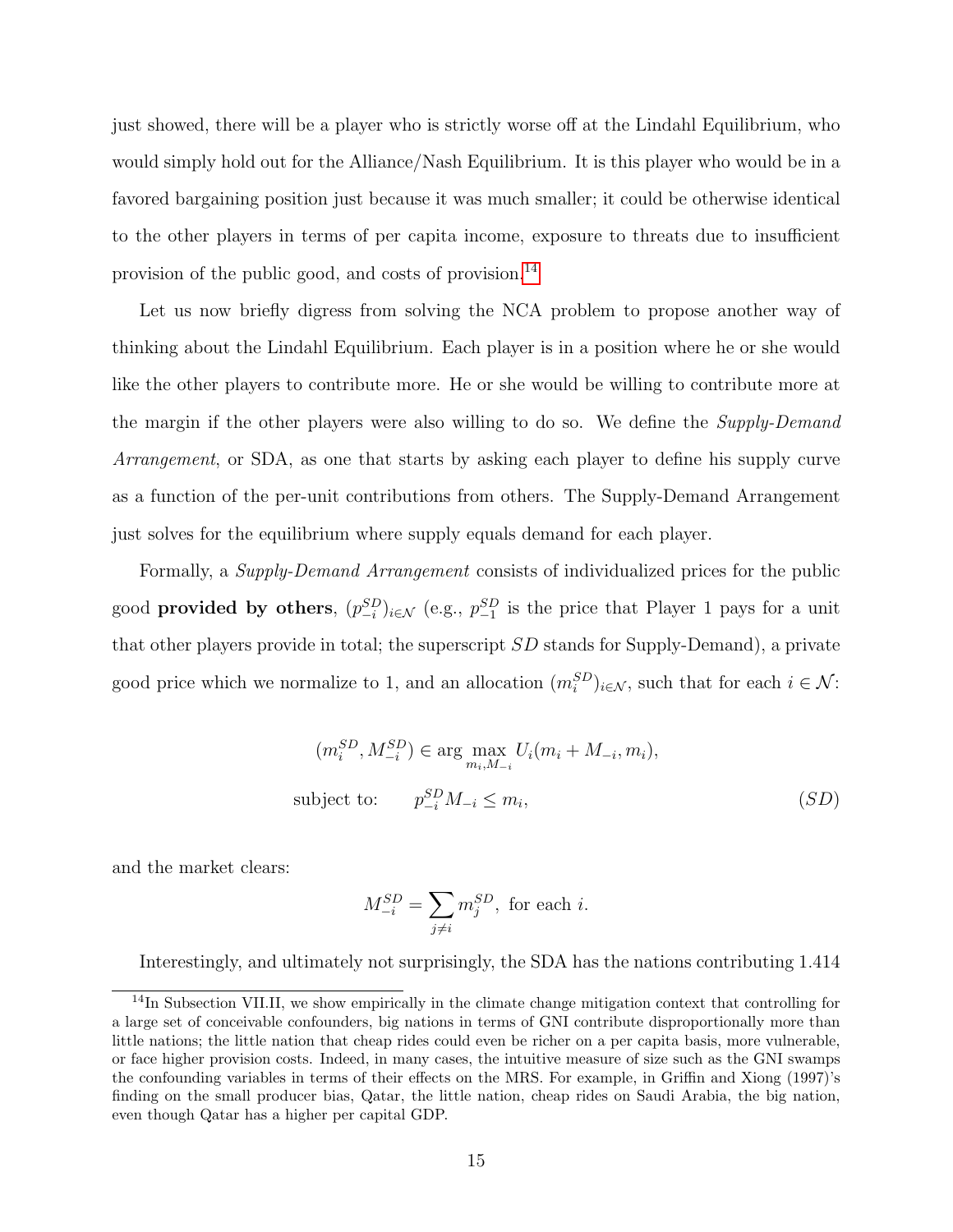and 0.354 respectively. This is precisely the outcome with the Lindahl Equilibrium. Indeed, this will always be the case; the two solutions are identical.

<span id="page-19-0"></span>Proposition V.2. A Supply-Demand Arrangement allocation is identical to a Lindahl Equilibrium allocation.

*Proof.* Given a supply-demand arrangement  $((p_i^{SD})_{i \in \mathcal{N}}, (m_i^{SD})_{i \in \mathcal{N}})$ , for each i, let

$$
M = m_i^{SD} + M_{-i}^{SD}, \qquad p_i = \frac{p_{-i}^{SD}}{1 + p_{-i}^{SD}}.
$$

Then for each *i*,  $(m_i^{SD}, M)$  solves *i*'s Problem (*Lindahl*) with price  $p_i$ . The other direction can be similarly established.

 $\Box$ 

The Supply-Demand Arrangement, being identical to the Lindahl Equilibrium, suffers from the same defect as the Lindahl Equilibrium: it neglects the incentive of players to ride cheaply. In solving any real-world NCA problem, as we have argued above, we must cater to the incentive of little nations to ride cheaply.

We now propose a mechanism that achieves our initial goal of solving the NCA problem despite cheap riding.

#### VI. EFFICIENT PROVISION DESPITE CHEAP RIDING

There are, of course, an infinite number of Pareto optimal outcomes. Our approach is to employ a method that takes account of differential incentives to ride cheaply, and at the same time is intuitively appealing, to get to some Pareto optimal outcomes. Our proposed mechanism, which we call a Cheap-Riding Efficient Equilibrium (CREE), starts by establishing the Alliance/Nash Equilibrium as a base point. The question then is how to proceed from there in an intuitively appealing manner that leaves no player worse off (so that players will not have the incentive to fall back to the Alliance/Nash Equilibrium),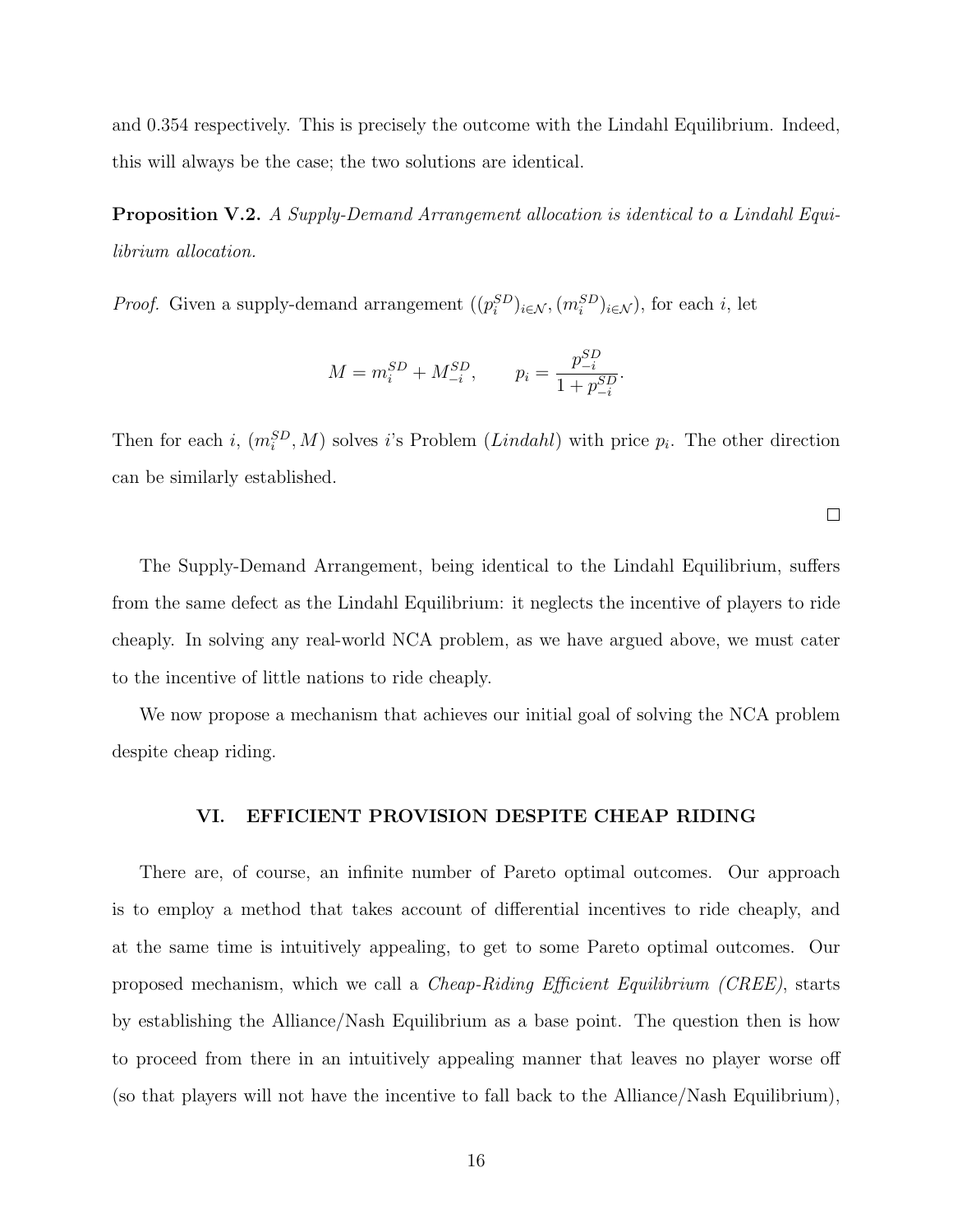while achieving efficiency. Here too, there are an infinite number of possibilities. The basic question is how the players should share the surplus above the Alliance/Nash Equilibrium on the path to the Pareto frontier.

We propose two approaches to sharing the surplus over the Alliance/Nash Equilibrium. A CREE with the first approach, called CREE-Nash Bargaining, maximizes the product of each player's surplus over the Nash Equilibrium. Bargaining is often used in coming up with provision plans of many NCA goods, and the Nash Bargaining Solution is an axiomatically justified and the most widely applied bargaining solution. A CREE with our second approach, called CREE-Lindahl, uses the thinking of Lindahl Equilibrium, or the Supply-Demand Arrangement (which in effect are identical by Proposition [V.2\)](#page-19-0), to define the further path from the Alliance/Nash Equilibrium to the Pareto frontier. We believe that the prominence of the Lindahl Equilibrium in the public goods context, combined with its coincidence with the natural Supply-Demand Arrangement, gives CREE-Lindahl a particularly strong claim as a focal point.[15](#page-20-0)

#### VI.I CREE-Nash Bargaining

The Nash Bargaining Solution provides an intuitively appealing way to proceed from the Alliance/Nash Equilibrium to the Pareto frontier while respecting cheap riding incentives. Proposed in Nash (1950), this formulation enjoys strong axiomatic support. Loosely speaking, a Nash Bargaining Solution is a vector of payoffs that maximizes the product across all players of the gains over some pre-determined payoff vector. In our context, the pre-determined payoff is the Nash Equilibrium payoff.

<span id="page-20-0"></span><sup>&</sup>lt;sup>15</sup>CREE is not a Nash Equilibrium. Some might thus worry that nations will have incentive to unilaterally deviate after they have, in an individually rational way, entered the CREE agreement. Our primary goal in this paper, however, is to propose a mechanism that simultaneously achieves Pareto improvement and unanimous participation. We hope that in practice, dynamic incentives such as reputation concerns encourage nations to adhere to the CREE arrangement after they are part of it.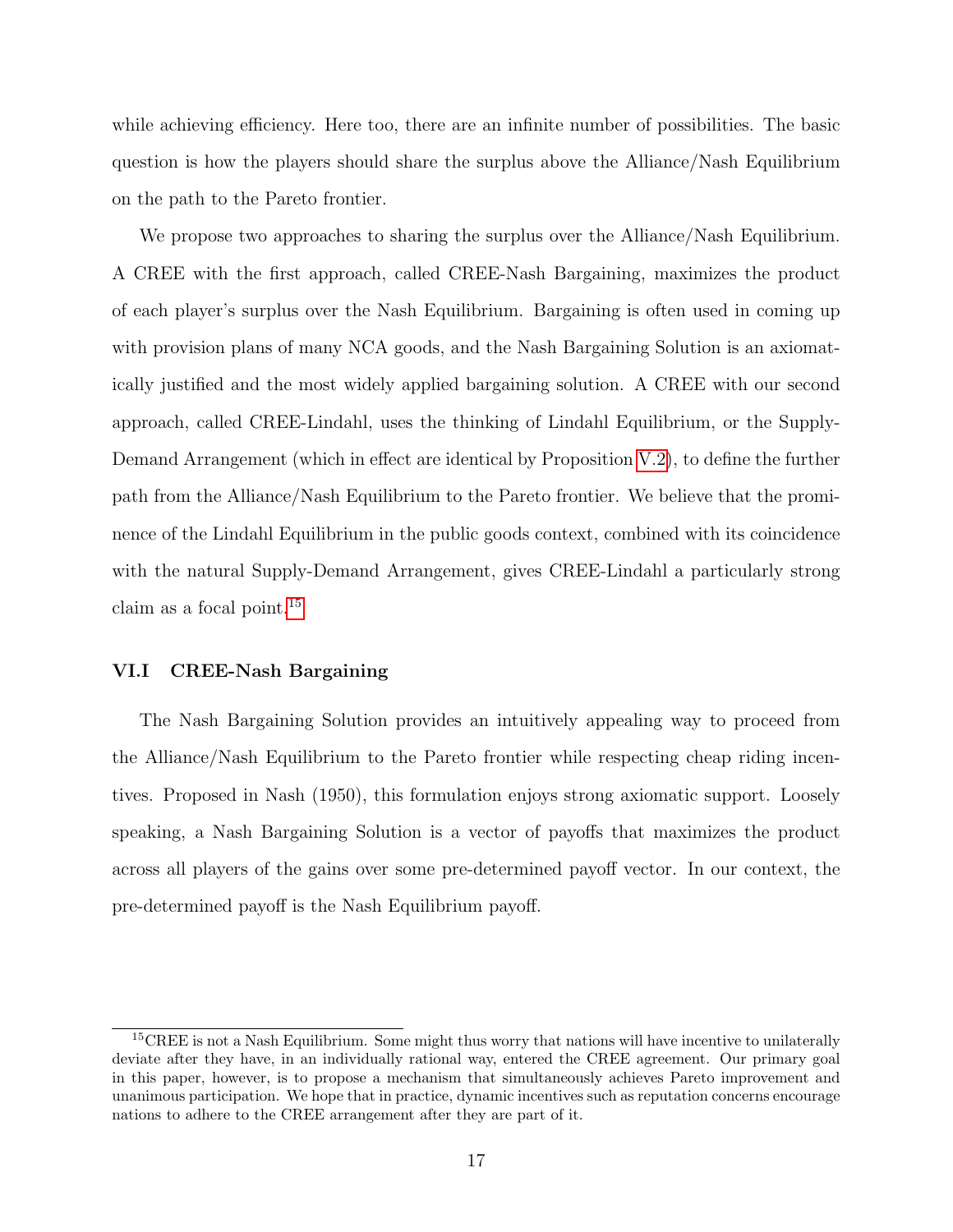Formally, a CREE-Nash Bargaining is an allocation  $(m_i^{CRE} + m_i^N)_{i \in \mathcal{N}}$  such that:

$$
(m_i^{CRE})_{i \in \mathcal{N}} \in \arg \max_{(m_i)_{i \in \mathcal{N}}} \Pi_i[U_i(\sum_i m_i + M^N, m_i + m_i^N) - U_i(M^N, m_i^N)],
$$
  
subject to: 
$$
U_i(\sum_i m_i + M^N, m_i + m_i^N) \ge U_i(M^N, m_i^N), \qquad \forall i \in \mathcal{N},
$$

where  $(m_i^N)_{i \in \mathcal{N}}$  is a Nash Equilibrium allocation and  $M^N = \sum_{i \in \mathcal{N}} m_i^N$ .

It is obvious that the CREE-Nash Bargaining is unique, Pareto optimal, and individually rational, under the conditions in Proposition [V.1.](#page-16-1)

In our numerical example, the (unique) CREE-Nash Bargaining has the nations contribute (0.251, 0.123) in addition to Nash contributions, resulting in the total contributions (1.623, 0.209), and net payoffs (−0.213, 0.431), respectively.

#### VI.II CREE-Lindahl

In a CREE-Lindahl, the cost sharing scheme is such that each player will want the same additional amount of the public good on top of the Alliance/Nash amount. Formally, A CREE-Lindahl is a tuple consisting of individualized public good prices (or cost share)  $(p_i^{CRE})_{i \in \mathcal{N}}$  (where the superscript *CRE* stands for Cheap-Riding Efficient, a private good price which we normalize to 1, and an allocation  $(M^{CRE} + M^N, (m_i^{CRE} + m_i^N)_{i \in \mathcal{N}})$  such that for each  $i \in \mathcal{N}$ :

$$
(m_i^{CRE}, M^{CRE}) \in \arg\max_{m_i, M \ge 0} U_i(M + M^N, m_i + m_i^N),
$$
  
subject to: 
$$
p_i^{CRE} M \le m_i,
$$
 (CRE)

and the market clears:

$$
M^{CRE} = \sum_{i} m_i^{CRE},
$$

where  $(m_i^N)_{i \in \mathcal{N}}$  is a Nash Equilibrium allocation and  $M^N = \sum_{i \in \mathcal{N}} m_i^N$ .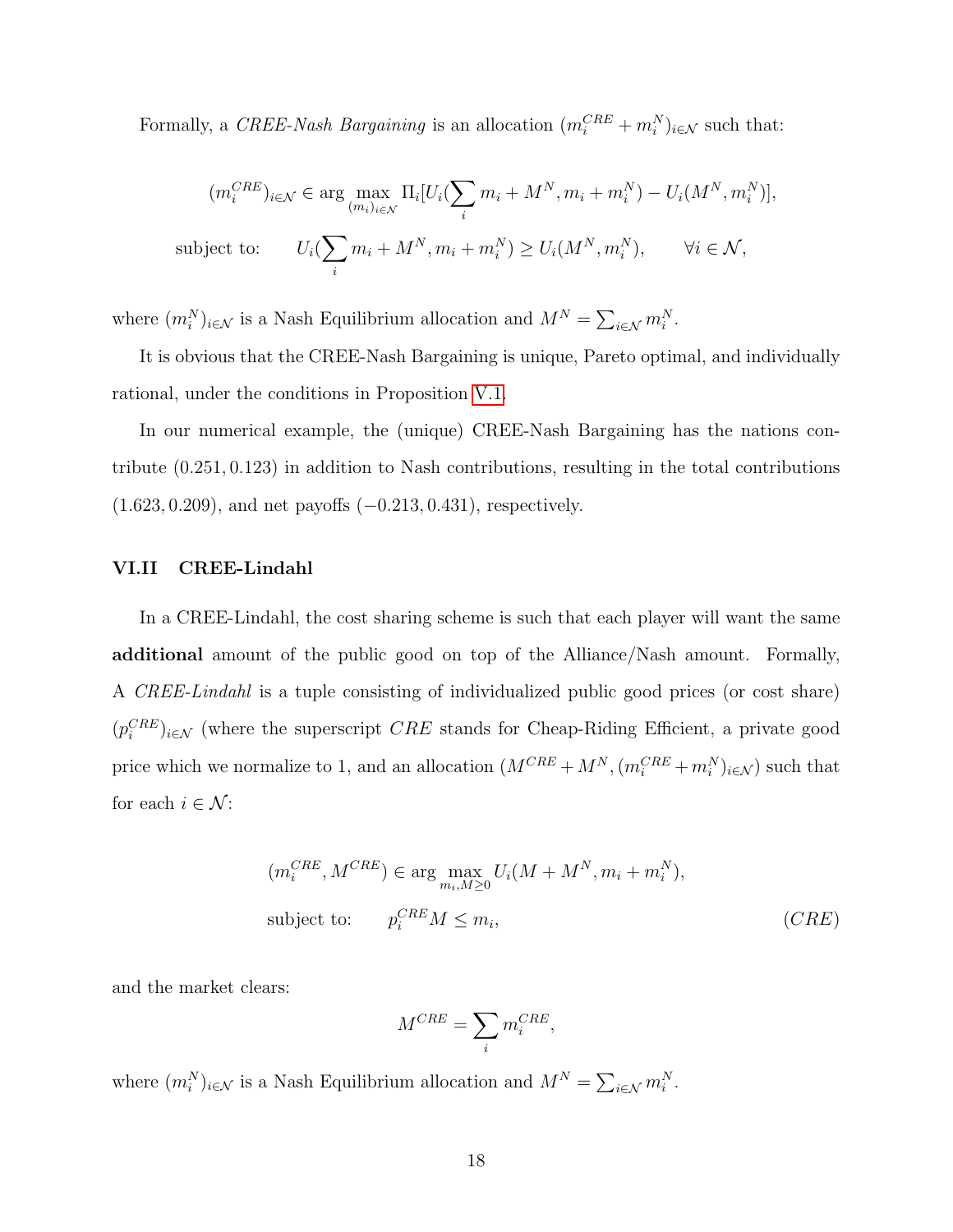The following proposition establishes the existence and uniqueness of the Cheap-Riding Efficient Equilibrium.

<span id="page-22-0"></span>**Proposition VI.1.** There exists a unique CREE-Lindahl if for each i,  $V_i' > 0, C_i' > 0, V_i'' <$  $0, C_i'' > 0.$ 

Proof. First, by Proposition [IV.1,](#page-12-1) there exists a unique Nash Equilibrium. Take the total contribution from that Nash Equilibrium. as  $M^N$  and individual contributions  $m_i^N$ . Then, we can re-write the utility functions as  $\bar{U}_i(\cdot,\cdot) = U_i(\cdot + M^N, \cdot + m_i^N)$ , so that Problem (CRE) is in effect the same as Problem (Lindahl) with utility functions  $\bar{U}_i(\cdot,\cdot)$ . By Proposition [V.1,](#page-16-1) there exists a unique Lindahl Equilibrium. Therefore, there exists a unique CREE- $\Box$ Lindahl.

In our numerical example, the (unique) CREE-Lindahl has the nations contribute (0.252, 0.123) in addition to Nash contributions, resulting in the total contributions  $(1.624, 0.209)$ , and net payoffs  $(-0.215, 0.432)$ , respectively. This outcome is Pareto optimal. The next proposition shows that it generally achieves Pareto optimality.

**Proposition VI.2.** Under the conditions in Proposition [VI.1,](#page-22-0) the CREE-Lindahl allocation is Pareto optimal.

Proof. Bergstrom (not dated) establishes Pareto optimality of the Lindahl Equilibrium.<sup>[16](#page-22-1)</sup> We adapt that proof here. Suppose by way of contradiction that there is a CREE-Lindahl where the allocation  $(M^{CRE} + M^N, (m_i^{CRE} + m_i^N)_{i \in \mathcal{N}})$  is not Pareto optimal. Then there is an alternative allocation  $(\tilde{M}^{CRE} + M^N, (\tilde{m}_i^{CRE} + m_i^N)_{i \in \mathcal{N}})$  such that Player *i* does strictly better and the other players do weakly better. Because the utility functions are strictly monotone, they represent locally non-satiated preferences. Hence, Player i's constraint must be violated and the other players' constraints weakly violated at the alternative allocation, that is  $p_i^{CRE}\tilde{M} > \tilde{m}_i$ , and  $p_j^{CRE}\tilde{M} \ge \tilde{m}_j$  for  $j \ne i$ . Adding them up gives  $\tilde{M} > \sum_{i \in \mathcal{N}} \tilde{m}_i$ , a contradiction.  $\Box$ 

<span id="page-22-1"></span> $16$ He requires local-non-satiation for the public good, as is guaranteed in our context.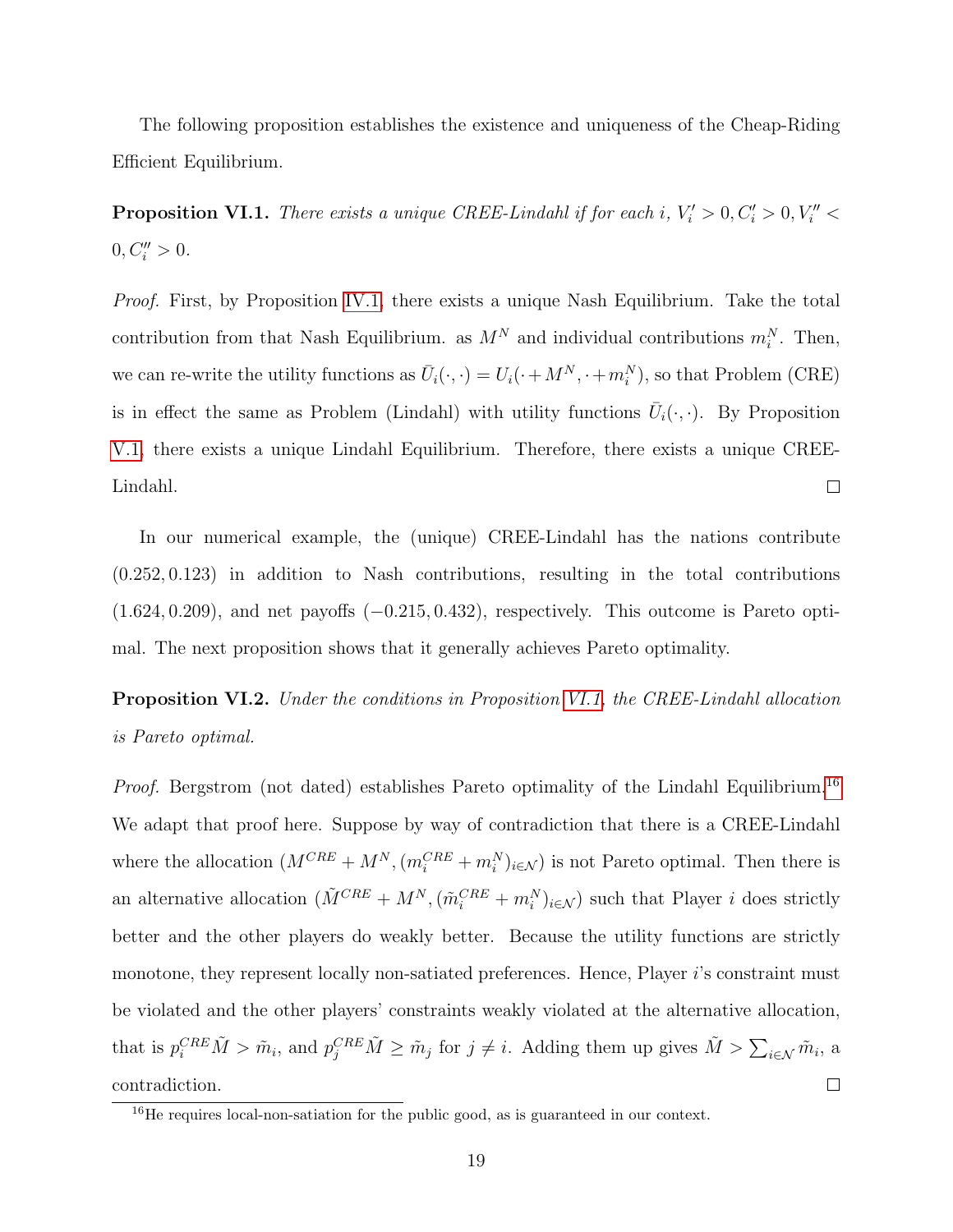We show in the next proposition that the CREE-Lindahl takes care of the cheap riding incentives, in the sense that each player prefers the CREE-Lindahl allocation to the Alliance/Nash Equilibrium allocation, and often strictly so. Intuitively, when asked how much of the public good above the Alliance/Nash outcome is desired at a given cost-sharing rule, any individual player can always choose to desire nothing (and thus to contribute nothing) on top of the Alliance/Nash outcome. Hence, they cannot be worse off at CREE-Lindahl than at the Alliance/Nash Equilibrium. Furthermore, for a player who would contribute a positive amount at the Alliance/Nash Equilibrium and partially contribute in CREE-Lindahl, he or she would strictly prefer to participate in CREE-Lindahl. Indeed, since such a player would already have equated marginal benefit with marginal cost in Alliance/Nash Equilibrium, contributing a little bit more as specified in CREE-Lindahl would only be marginally more expensive, but would bring non-marginal benefit due to the non-marginal increase in the 'bang' in terms of the level of the public good.

Proposition VI.3. Under the conditions in Proposition [VI.1,](#page-22-0) each player prefers the CREE-Lindahl allocation to the Nash Equilibrium allocation, and strictly so for any player i with  $m_i^N > 0$  and  $m_i^{CRE} < M^{CRE}$ .

Proof. That each player (weakly) prefers the CREE-Lindahl allocation is obvious by noting that for each player *i*, the Nash bundle  $(M^N, m_i^N)$  corresponds to setting  $M = 0, m_i = 0$ in the individual maximization problem in Problem (CRE), which trivially satisfies the constraints therein. In other words,  $M = 0, m_i = 0$  is a candidate solution to the individual maximization problem, and therefore the value of the objective function at that candidate solution, or the utility at the Nash Equilibrium, is no greater than the optimized value at  $M = M^{CRE}, m_i = m_i^{CRE}.$ 

Now we show that player *i* strictly prefers the CREE-Lindahl allocation whenever  $m_i^N$  > 0 and  $m_i^{CRE} < M^{CRE}$ , by establishing the impossibility of  $(0,0)$  as the solution to the individual maximization problem in Problem (CRE). First, note that  $m_i^N > 0$  means that the individual maximization problem in Problem (Nash) has an interior solution, which implies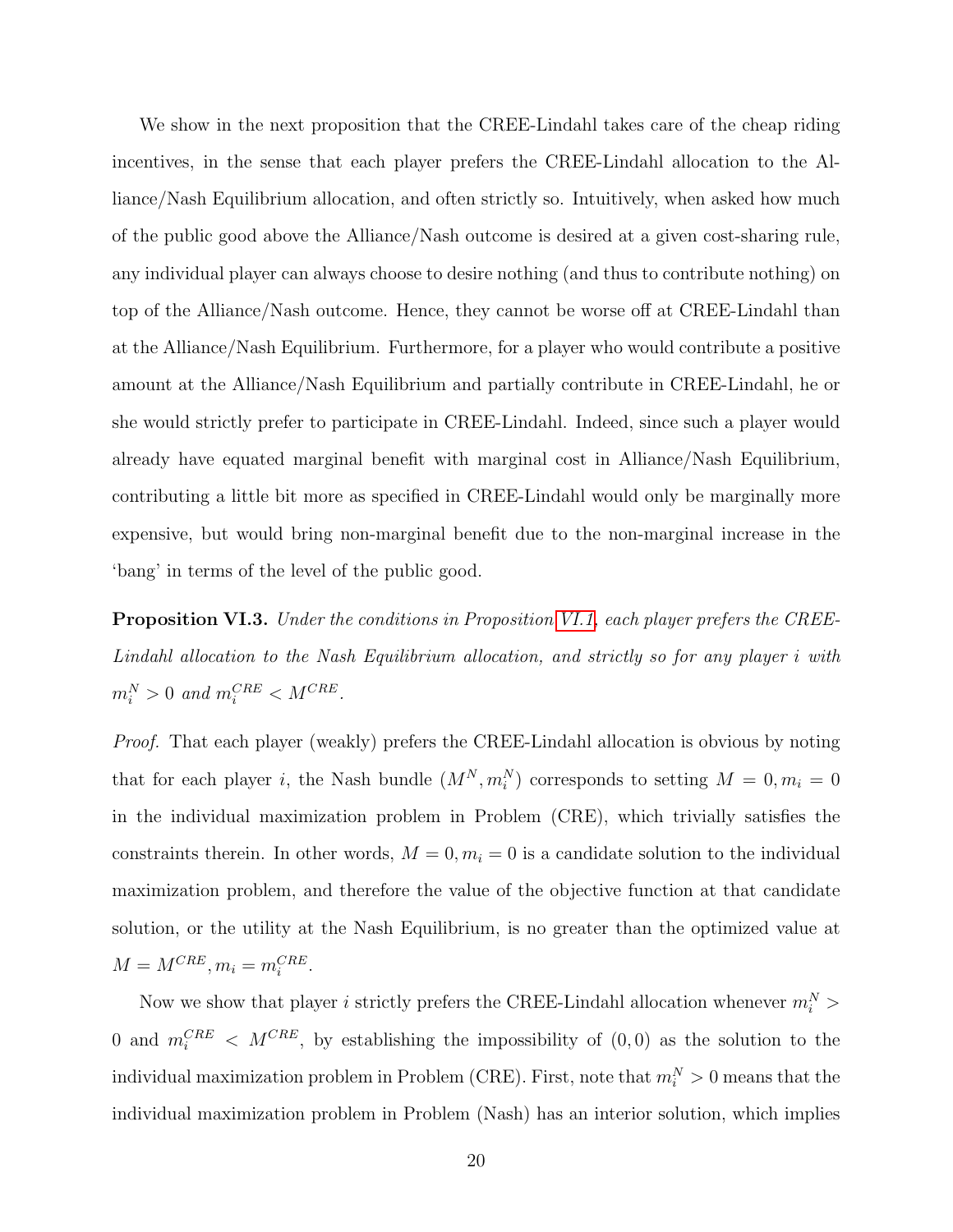that the first order condition holds. That is,  $V_i'(M^N) = C_i'(m_i^N)$ . Now, in the individual maximization problem in Problem (CRE), since the individual constraint obviously binds, we substitute  $m_i/p_i^{CRE}$  for M in the objective function and effectively make the problem an unconstraint maximization problem. That problem will have a corner solution if and only if the first order derivative of the objective function with respect to  $m_i$  is no greater than zero at  $M = 0, m_i = 0$ . The first order derivative is  $1/p_i^{CR}V_i'(m_i/p_i^{CR} + M^N) - C_i'(m_i + m_i^N)$ . Evaluating that at  $M = 0, m_i = 0$  gives  $1/p_i^{CRE}V_i'(M^N) - C_i'(m_i^N) = (1/p_i^{CRE} - 1)V_i'(M^N) >$ 0, because of the Nash first order condition and the fact that  $p_i^{CRE} = m_i^{CRE}/M^{CRE} < 1$ .

Interestingly, in our numerical example, the CREE-Lindahl allocation is remarkably close to the CREE-Nash Bargaining allocation. In fact, they differ by less than 0.4%. Future work should determine what degree of closeness applies for other utility functions and other parameter values.

Table [I](#page-39-0) and Figure [II](#page-43-0) summarize our results. To recap, the Alliance/Nash Equilibrium reflects the incentive to ride cheaply, but it is not Pareto optimal. The Lindahl Equilibrium, which is identical to the Supply-Demand Arrangement, achieve one of the Pareto optimal allocations, but it does not reflect the cheap-riding incentive; thus, little players are likely to balk at this solution. Indeed, for some parameter values, there will be a player who is strictly worse off at the Lindahl Equilibrium and the Supply-Demand Arrangement. Such a player would simply hold out for the Alliance/Nash Equilibrium. The CREE-Nash Bargaining and the CREE-Lindahl, however, both achieve Pareto optimality and both respect the cheapriding incentive, while enjoying intuitive appeal.

#### VII. APPLICATION TO INTERNATIONAL CLIMATE AGREEMENTS

#### VII.I Nordhaus Climate Club Proposal

We have proposed a mechanism, CREE, that 1) respects the cheap riding incentive (that is, no player is worse off than at the Alliance/Nash Equilibrium); 2) achieves efficiency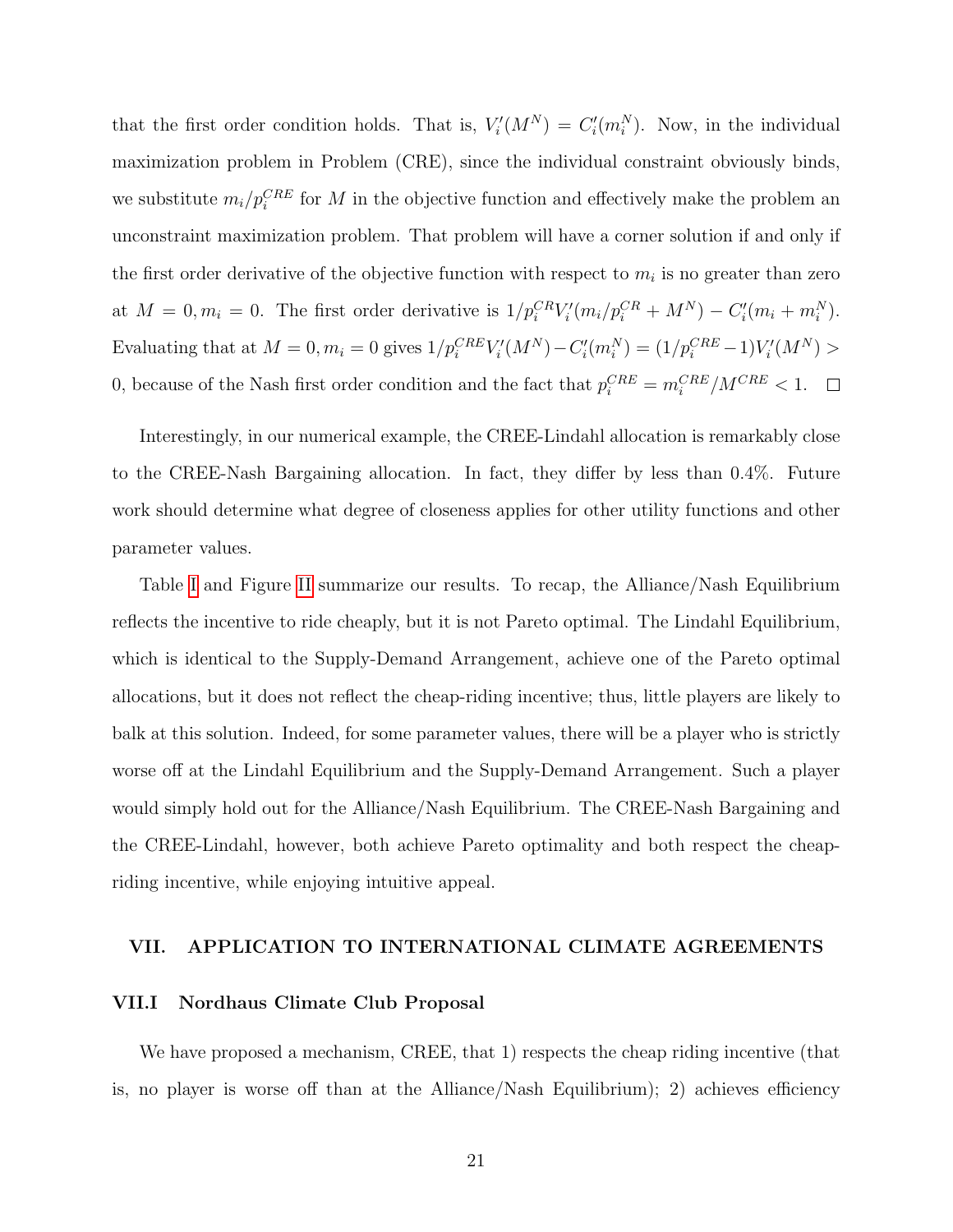(that is, no player can be made better off without making some player worse off); and 3) is intuitively appealing. In this section we evaluate the Nordhaus (2015) Climate Club proposal, an alternative solution to the climate agreement stalemate, along these dimensions. We will show that the key element of the proposal, a universal carbon price (UCP) arrangement, generally satisfies 2) and 3) in addition to being cost-effective, but most importantly, fails 1).

In his seminal work on Climate Clubs, Nordhaus (2015) proposes an illustration of how the Climate Club would work where all members of the Club would agree to impose a minimum domestic carbon tax of \$25/ton. Carbon taxes, along with tradable permits, are the economist's preferred regulatory tool for environmental externalities. A UCP arrangement, assuming that all or virtually all major emitters join the club, would achieve efficiency (in the Pareto sense) if the tax rate exactly reflects the social marginal cost of carbon emissions.<sup>[17](#page-25-0)</sup> But even if the tax rate is not set at the social marginal cost of carbon emissions, a UCP arrangement would still be cost effective, because the marginal cost of abatement would be equalized across nations.

However, like the Lindahl Equilibrium, the UCP does not respect the cheap riding incentive; little nations are likely to find it individually irrational to participate in the UCP scheme. The likely result would either be that many nations would simply not join the Club, or that to get them to join the UCP would have to be set far below what is desirable. Nordhaus (2015) deals with the non-joiners' strategy by having members impose tariffs on the cheap-riding non-joiners. Whether such an arrangement could work in practice, given concerns about retaliation from the non-joiners, violation of existing trade agreements and other constraints, has been carefully considered by Nordhaus and hotly debated by others. Addressing that debate would take us well beyond the concerns of this paper. But it is appropriate for us to point out that a UCP would simply ignore the bargaining power that little beneficiaries have when it comes to the provision of a public good.

<span id="page-25-0"></span><sup>&</sup>lt;sup>17</sup>Indeed, setting the tax at the social marginal cost of carbon emissions maximizes the sum of payoffs across all nations, which corresponds to a Pareto optimal outcome with the utility weights all being 1.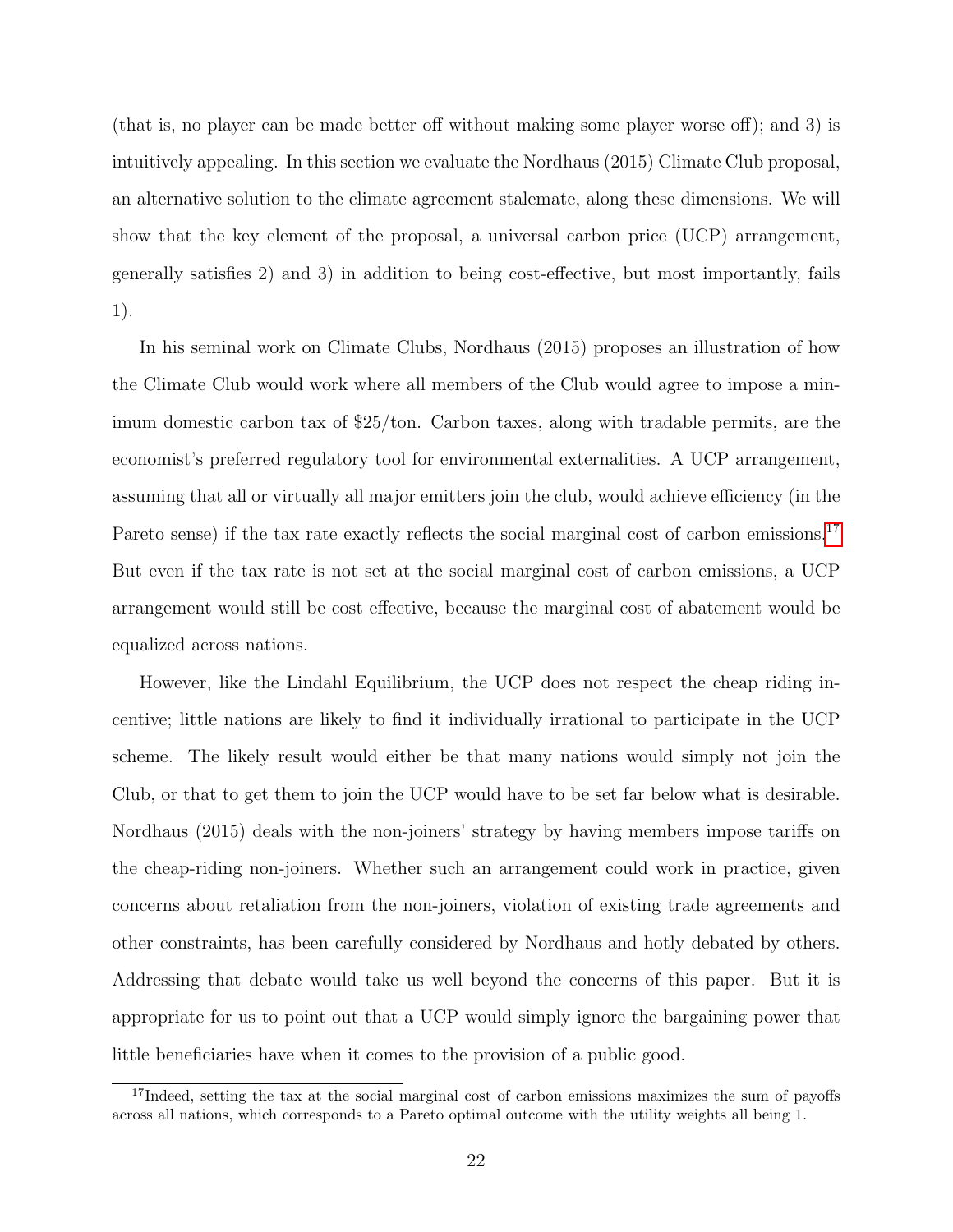Thus, major beneficiary nations, like the United States and China, which have by far the largest GNIs of any nations, would find a uniform carbon tax strongly in their interest. However, nations with much smaller GNIs or populations, or lower per capita incomes, or nations much less affected by climate change, are nations that benefit much less at the margin. Little nations would correctly point out that the strategic situation tilts in their favor. They could feel entitled to impose a much lower carbon tax than the United States and China, the type of result to be expected in an Alliance/Nash Equilibrium.

Is it possible to amend the UCP to respect the cheap-riding incentive while not compromising efficiency, intuitive appeal, and cost-effectiveness? Some may propose having the smaller nations have a lower tax on carbon as a means to have a better chance of getting a significant tax, but that sacrifices efficiency and cost-effectiveness.<sup>[18](#page-26-0)</sup> An alternative solution would be to have everyone pay the same tax, thus achieving efficiency, but to have the big nations remit some of their own tax revenues to little nations. However, we doubt that this remedy would be politically feasible; nations, or more accurately the citizens of nations, do not like to transfer major financial resources to directly benefit other countries.[19](#page-26-1) Yet another approach, in similar spirit, would have big nations remit some of their tax revenue to some international or global fund, which would then be deployed to benefit all. But this too might be politically unattractive.

#### VII.II Testing the Alliance Equilibrium Model

We test the Alliance Equilibrium model (Olson and Zeckhauser, 1966) presented in Section IV utilizing the emissions-reduction pledges made by individual nations for the Paris Climate Change Conference as the measure of the nation's contributions. In particular, we focus on the important implication of the Alliance Equilibrium model that big nations pledge disproportionately more relative to the size of their economies than little nations.

<span id="page-26-1"></span><span id="page-26-0"></span><sup>18</sup>Nordhaus (2015) allows individual nations to impose a higher tax.

<sup>&</sup>lt;sup>19</sup>That being said, the Paris Agreement's Article 6 has provisions for "internationally transferred mitigation outcomes", or ITMOs, which provide parties with the mechanism to trade emission reduction credits for funds.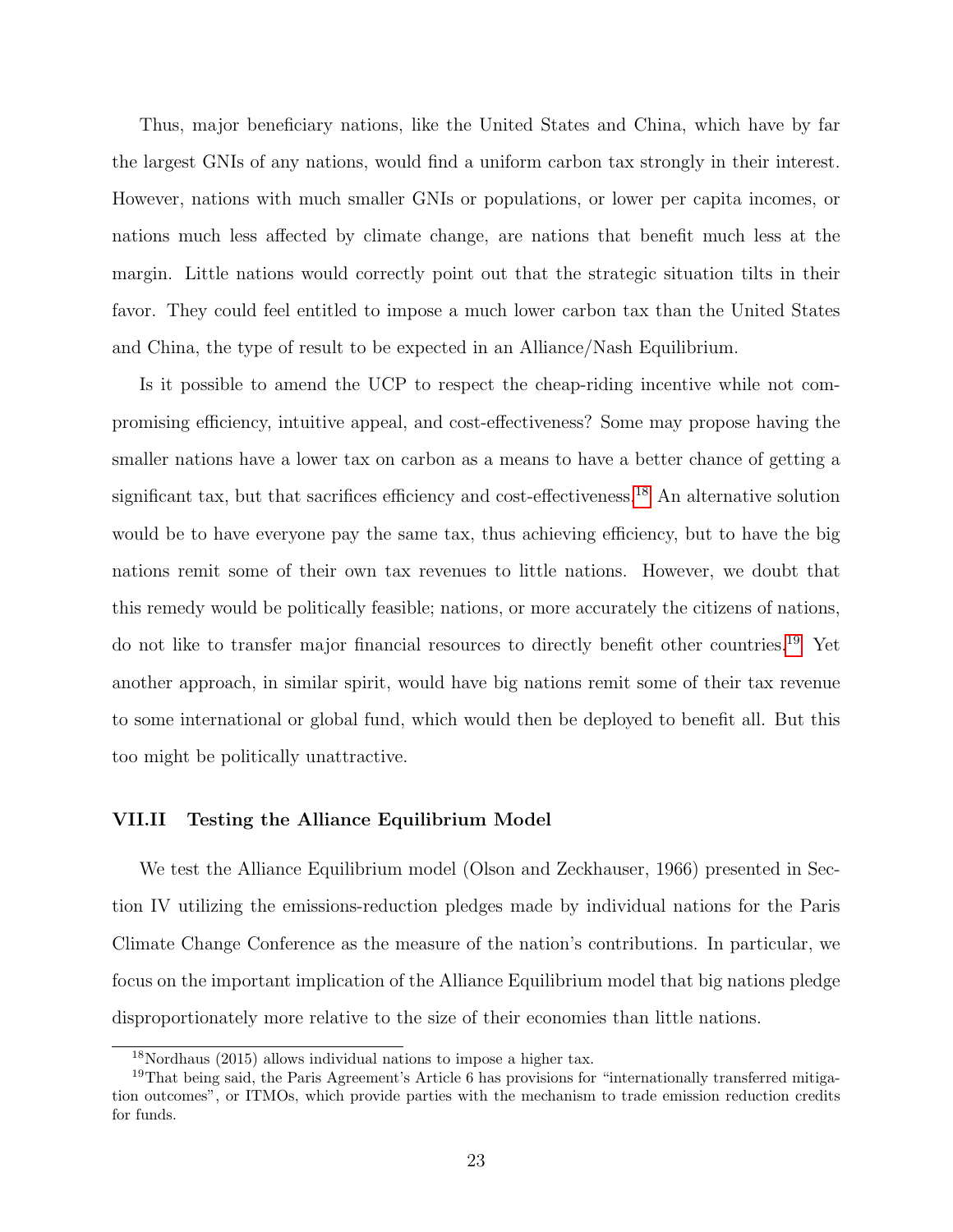Olson and Zeckhauser (1966) tested, among other things, whether big nations contributed disproportionally more to defense than little nations in the North Atlantic Treaty Organization (NATO). They collected data on the GNP and the defense budget as a percentage of GNP for each member in NATO in 1964. They then calculated the Spearman rank correlation coefficient and the Kendall partial rank correlation coefficient for those two variables. They found them to be statistically significant. This indicates that big nations contributed disproportionally more than little nations. For example, the United States devoted 9% of its GNP to defense, whereas Luxembourg, the smallest nation, contributed only 1.7%.

Would GNP be the proper size measure in the climate change mitigation context? Some might argue that while GNP seems an obvious measure of size that matters in the defense context, it should matter much less in the context of climate change mitigation. The Maldives, a minuscule nation relative to the United States is often cited in this context. Its very existence would be at risk given sea level rise. Thus it should contribute a lot in proportion to its GNP to the mitigation cause.

We believe, by contrast, that there are clear parallels between the defense and the climate change mitigation contexts. The aggregate wealth at stake is still the dominant measure of size for either problem. If the counterargument is based on vulnerability (as with the Maldives argument) in the climate change mitigation context, then in the NATO context Germany and France should have contributed much more relative to the United States. After all, they were much more vulnerable to aggression by the Soviet Union. The big nation in NATO was the disproportionate contributor despite having an ocean of protection.<sup>[20](#page-27-0)</sup> If an alternative counterargument is based on per capita income, then Luxembourg, having a very high per capita income, contributed vastly less than the United States. Moreover, with NATO, there was an established organization that had some ability to get little cheap riders to contribute more. Maybe Germany, France, and Luxembourg would have contributed

<span id="page-27-0"></span><sup>&</sup>lt;sup>20</sup>That being said, vulnerable nations might have incentive to appear to contribute a lot for role-modeling purposes. They might say: "Look, if we do not contribute much, others will ask if we are really crying wolf, if we really care."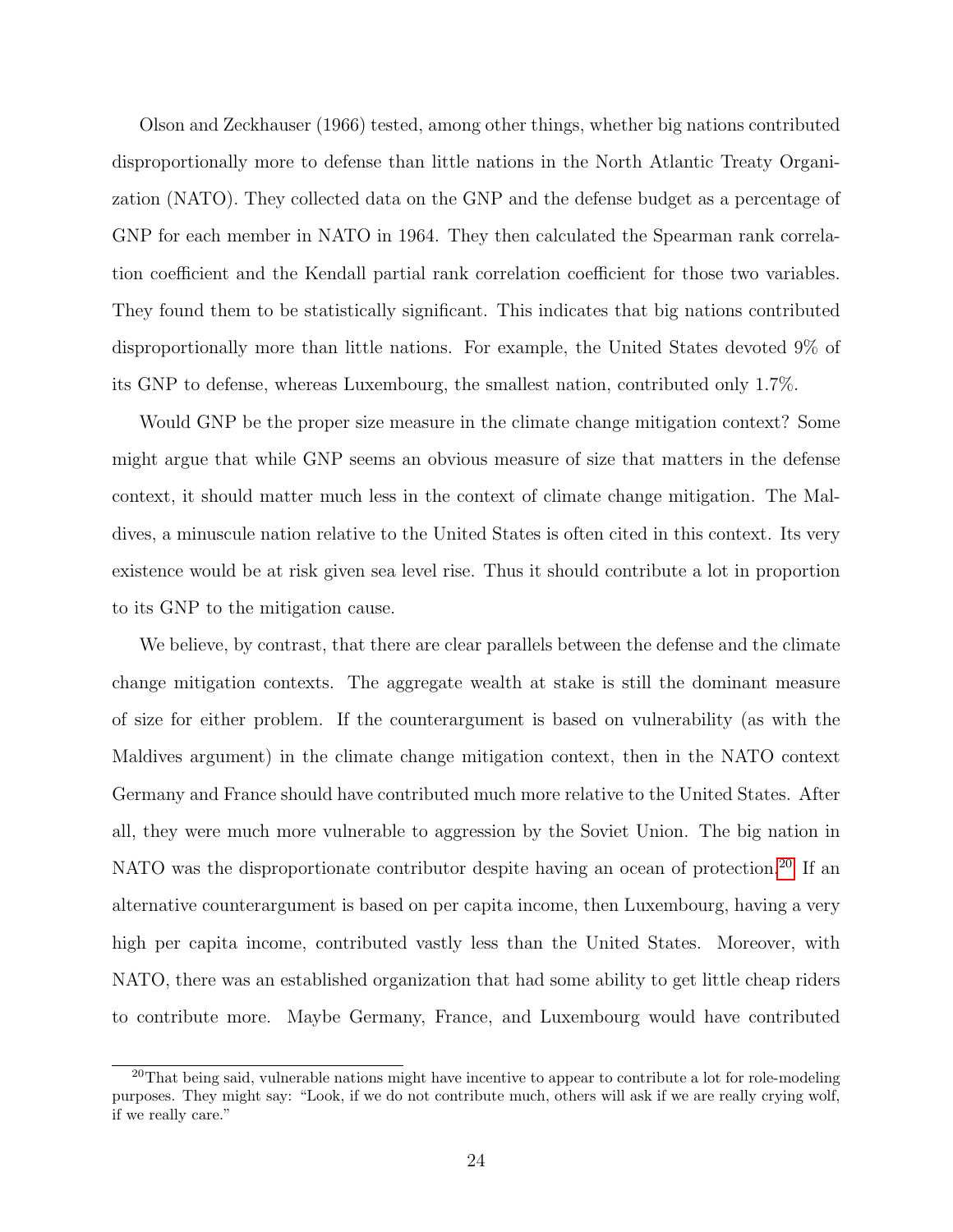relatively even less had this overarching organization not existed.

Despite our beliefs, our empirical analysis also controls for the confounders in the climate change mitigation context when calculating the rank correlation across nations between the amount of reduction per unit of Gross National Income (GNI) and GNI. In particular, we attend to vulnerability using three measures: 1) vulnerability measures including the percentages of urban and rural population living in coastal areas where elevation is below 10 meters (CIESIN/Columbia University, 2013), historical annual average temperature, and the percentage of population subject to drought, flood, and extreme temperature events; 2) per capita GNI; 3) pollution measures, including energy use from fossil fuels,  $N\Omega_x$  emission, and PM 2.5 concentration. These data, except for the first vulnerability measure, are all from the World Bank (2015). We also include 4) environmental concern measures including the percentage of World Values Survey (2016) subjects who respond positively to environmentrelated questions on active membership in environmental organizations, importance of looking after the environment, protection of environment over economic growth, participation in environmental demonstration for the past two years, and confidence in environmental organizations.

Our context differs from Olson and Zeckhauser (1966) in one important respect: the contributions made by individual nations in the climate change mitigation context are harder to measure than defense expenditures. Although individual nations submitted mitigation pledges, which were later attached to the Paris Agreement, additional work is required to convert the pledges to the absolute amount of reduction entailed, which is the measure of contribution in our model. Of 158 pledges submitted as of December 6,  $2015<sup>21</sup> 23%$  $2015<sup>21</sup> 23%$  $2015<sup>21</sup> 23%$  are percentage reductions from historical emissions levels, 44% are percentage reduction from future Business-As-Usual (BAU) emission forecasts, a couple involve reductions on a per capita or per dollar of GDP basis, and the rest do not include any specific numbers in their

<span id="page-28-0"></span> $^{21}$ We downloaded the pledges from the submission portal at  $http://www4.unfcc.c.int/submissions/$ [indc/Submission%20Pages/submissions.aspx](http://www4.unfccc.int/submissions/indc/Submission%20Pages/submissions.aspx).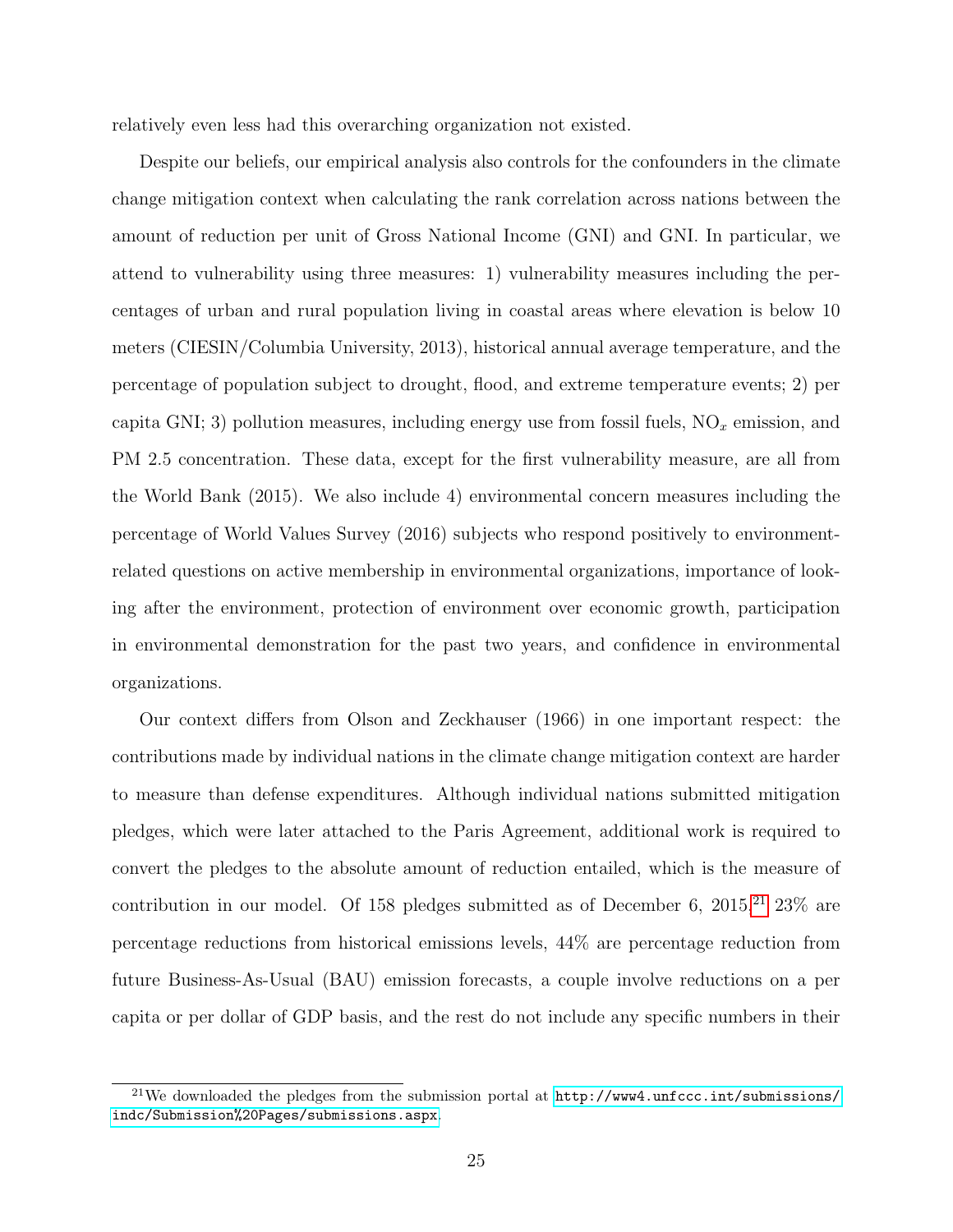submitted pledge.<sup>[22](#page-29-0)</sup> Moreover, dozens of nations did not submit any pledge.

To convert these pledges to an absolute amount of reduction, we need to estimate the BAU emissions. For the three big emitters, there are existing analyses that take care of the fine details of the emission determinants. These three are China,  $2<sup>3</sup>$  the United States,  $2<sup>4</sup>$  and EU-28.[25](#page-29-3) For them, we take their BAU emission forecasts from those reports. For the rest, we use nation-wise autoregression models to forecast their BAU emissions in 2030, drawing upon Aldy, Chen, and Pizer  $(2016).^{26}$  $(2016).^{26}$  $(2016).^{26}$  Specifically, we regress the current log per capita carbon emission on the previous-year log per capita carbon emission, log population density, log per capita GDP, and a linear time trend, using data up to 2012, the last year for which the carbon emissions data are available from the CAIT Climate Data Explorer (2015). We employ the estimated coefficients to forecast each nation's 2030 carbon emission by relying on the population and GDP forecasts by the U.S. Department of Agriculture (2015), and by iteratively using the prior year's carbon emission forecasts. We then calculate the absolute amount of reduction from the 2030 BAU emissions for the pledges. $27$ 

To nations that submitted pledges without a reduction goal, we assign a more negative normalized reduction (and hence less likely to bind) than that of the most non-binding pledge

<span id="page-29-0"></span><sup>22</sup>We focus on unconditional reductions, as opposed to conditional reductions, to be consistent with our Alliance/Nash Equilibrium formulation.

<span id="page-29-1"></span><sup>23</sup>Energy Research Institute (2009) of China predicts that the BAU emissions will be around 12,500 million tons in 2030. For readers concerned about strategic over-reporting by the Chinese government, that forecast is within the range of 8,000-18,000 million tons of energy-related BAU emissions generated by 12 engineering or general-equilibrium modeling platforms reviewed in Grubb et al. (2015). It is also below what our autoregression model would have predicted.

<span id="page-29-2"></span><sup>&</sup>lt;sup>24</sup>The U.S. Department of State (2015) synthesizes multiple data sources and predicts the BAU carbon emissions to be 5,705 million tons in 2025.

<span id="page-29-3"></span> $^{25}$ European Environment Agency (2015) predicts that EU-28's BAU GHG emissions in 2030 will be 27% lower than the 1990 level. We assume a proportional reduction in the BAU carbon emissions in our analysis.

<span id="page-29-4"></span> $^{26}$ We choose nation-wise autoregression models because we find that they achieve a much smaller mean squared forecasting error of the aggregate carbon emissions on the last five years of available data, than other major carbon forecasting models, including Holtz-Eakin and Seldes (1995), Schmalensee, Stoker, and Judson (1998), and Auffhammer and Steinhauser (2012).

<span id="page-29-5"></span><sup>&</sup>lt;sup>27</sup>We use carbon emissions despite the fact that many pledges are in terms of GHG emissions. The reason is that the historical data on individual nations' GHG emissions are very limited. We hence trade off the match with the pledges for the accuracy of forecasts, and assume that the reduction in carbon emissions will be proportional to that in GHG emissions. The carbon emissions that we use do not include land use, land-use change, and forestry activities emissions, which is consistent with the practice of most pledges. Calculations available from the authors.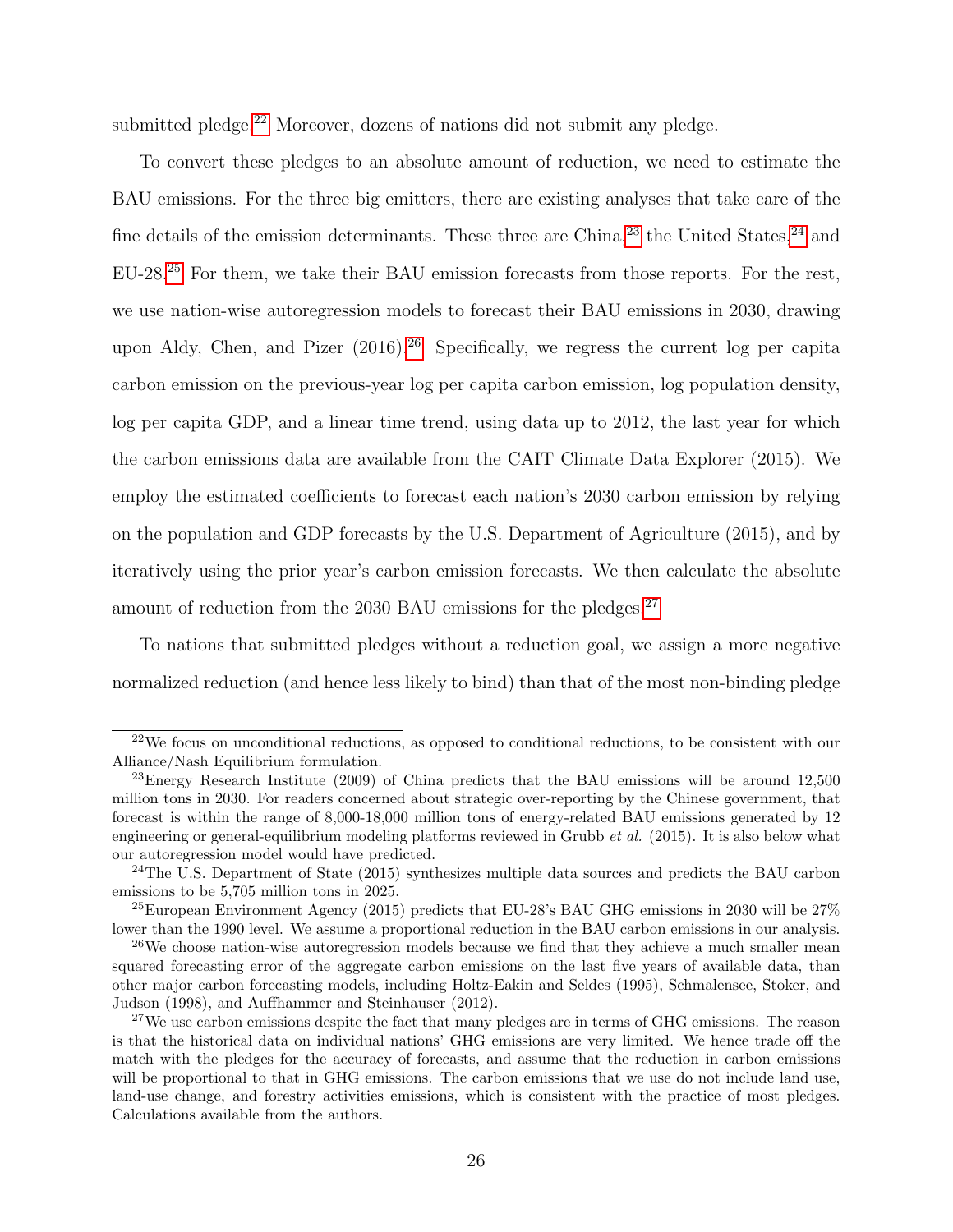we have estimated; we treat those nations as less generous than those which state explicit reduction goals in their INDCs. For those who did not submit a pledge at all, we assign an even more negative normalized reduction; we treat them as the least willing to abate.

We report the Pearson rank correlation test results in Table [II.](#page-40-0) The rank correlation coefficient between the reduction per dollar of GNI and GNI is positive and highly significant. This means that nations with larger GNI's pledge disproportionally more reduction relative to their GNI. This is consistent with our hypothesis that GNI is a dominant measure of nation size in the climate change mitigation context. Per capita GNI produces a positive rank order correlation, although it is not significant. This is due in part to the fact that nations with smaller per capita incomes are little developing nations with small GNIs. The vulnerability measures, as we expected, are not valid measures of nation size in terms of producing big contributions. Indeed, they point in the other direction. We believe once again that the negative rank order correlation comes about because most highly vulnerable nations have small GNIs.

To investigate whether GNI and per capita GNI remain valid measures of nation size after controlling for the aforementioned potentially confounding factors, we conduct the Kendall partial rank correlation test. Table [III](#page-41-0) shows that GNI persists as a robust measure of size in the climate change mitigation context after controlling for per capita wealth, vulnerability, pollution and citizens' environmental concern, while per capita GNI has no relationship. This is the prime implication of the Alliance Model that we conjectured above.

#### VIII. CONCLUSIONS

This analysis starts by observing that for many important public goods, including those provided by nonprofit organizations and collections of nations, there is no central authority to both provide the good and levy the exactions to pay for it. While negotiating to efficiency is conceivable when players are symmetrically situated, achieving an efficient level of provision with players whose circumstances differ substantially encounters the challenge of differential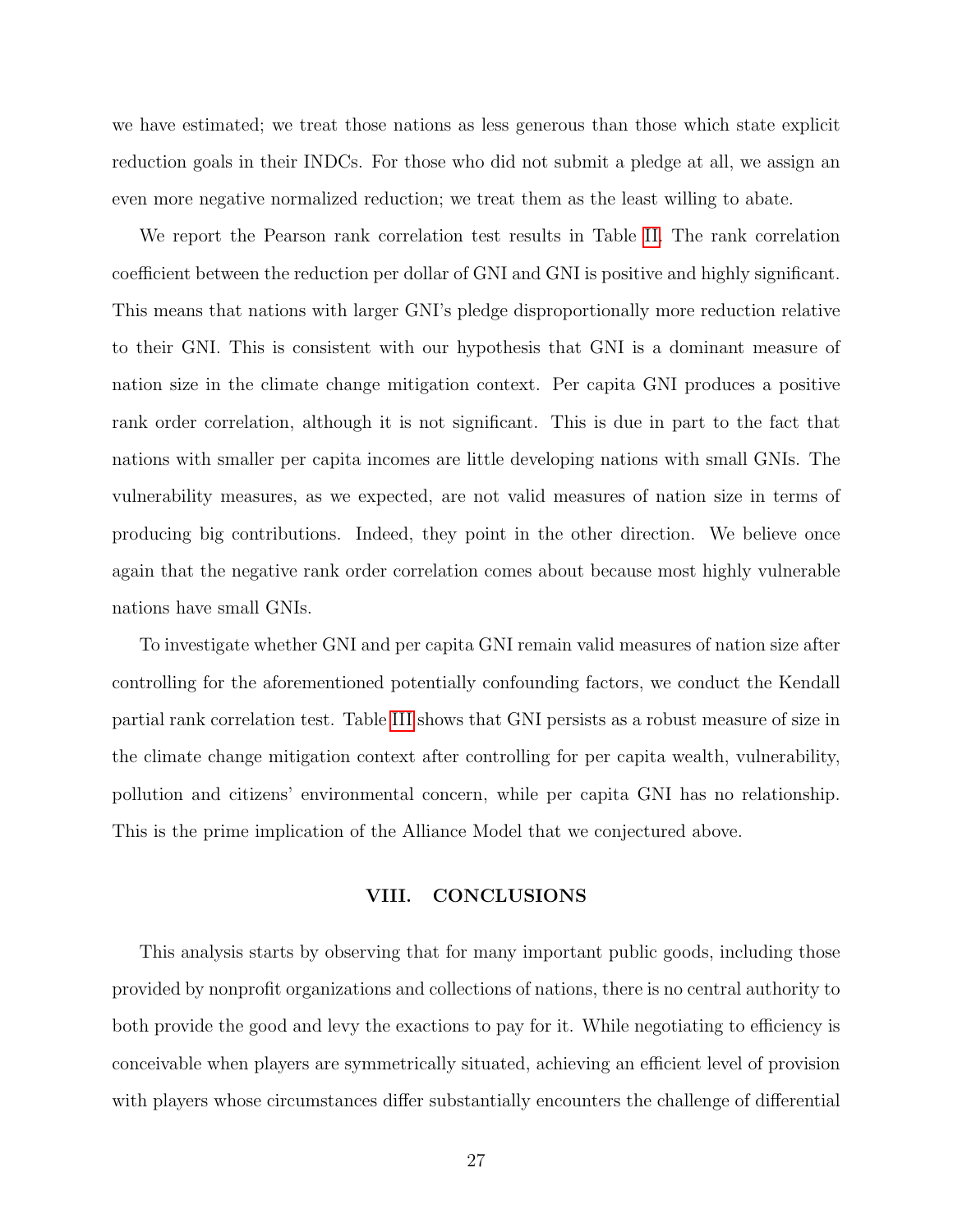incentives to ride cheaply.

We propose the *Cheap-Riding Efficient Equilibrium*, which recognizes the incentives of players, particularly little players, to ride cheaply. It starts with the Alliance/Nash Equilibrium, and then employs the principles of either the Lindahl Equilibrium or the Nash Bargaining Solution to progress to the Pareto frontier.

The mechanism respects the cheap-riding incentive, yet still achieves Pareto optimality. To be sure, there are other ways to advance beyond the Alliance/Nash Equilibrium. Our proposal, we believe, capitalizes on a well known, and axiomatically justified, bargaining solution (for CREE-Nash Bargaining), or has important advantages as a focal point (for CREE-Lindahl).

We then apply our theory to the climate change mitigation context. We discuss the Climate Club approach proposed in Nordhaus (2015), and point out that it ignores the bargaining power that little nations have when it comes to the provision of a public good. We then empirically test the Alliance/Nash Equilibrium model against against the emissions reduction pledges made by individual nations for the Paris Climate Change Conference held in December, 2016. The results show that GNI is a robust and valid measure of nation size in the climate mitigation context, as in the NATO context studied by Olson and Zeckhauser (1966): big nations in terms of GNI contribute disproportionally more to the public good than do little nations.

As citizens of the two nations that lead the world in size-of-economy and GHG emissions, we recognize that our work here (inadvertently) reveals the weak bargaining positions of our homelands. It seems inevitable that they will have to bear a disproportionate share of the burden if there is to be an effective agreement to arrest climate change through significant reductions in GHG emissions. That said, it is far better for China and the United States if the nations of the world can reach a forceful agreement that respects bargaining strength, than to have them suffer, along with virtually all nations, from the inevitable inadequacies of any agreement that might result should big players insist on proportional burden sharing.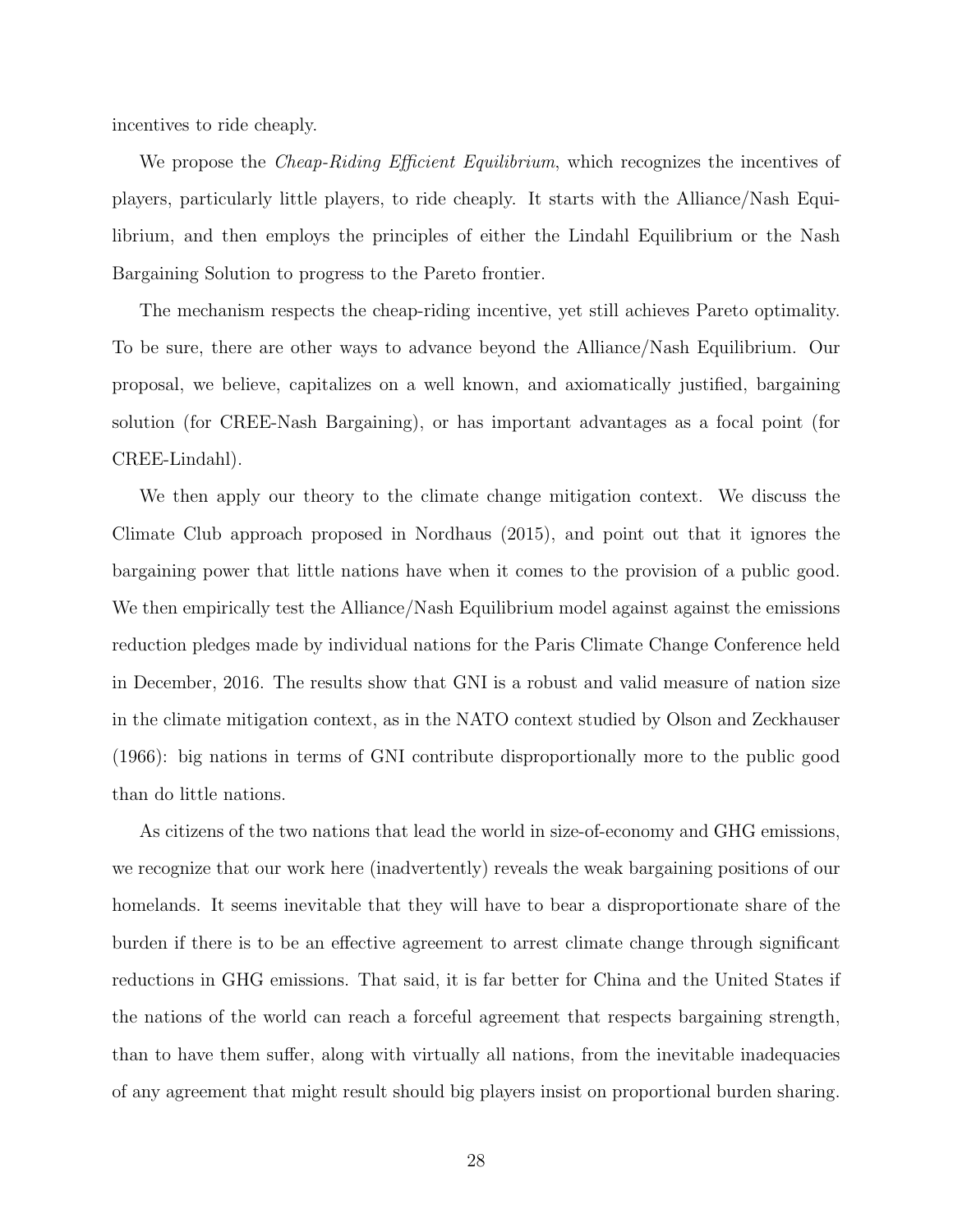Fortunately, the leaders of our homelands seem to have grasped this when, as early as in November 2014 and then again months before the Paris Conference, they issued two US-China Joint Announcements on Climate Change outlining their ambitions and commitments.

HARVARD UNIVERSITY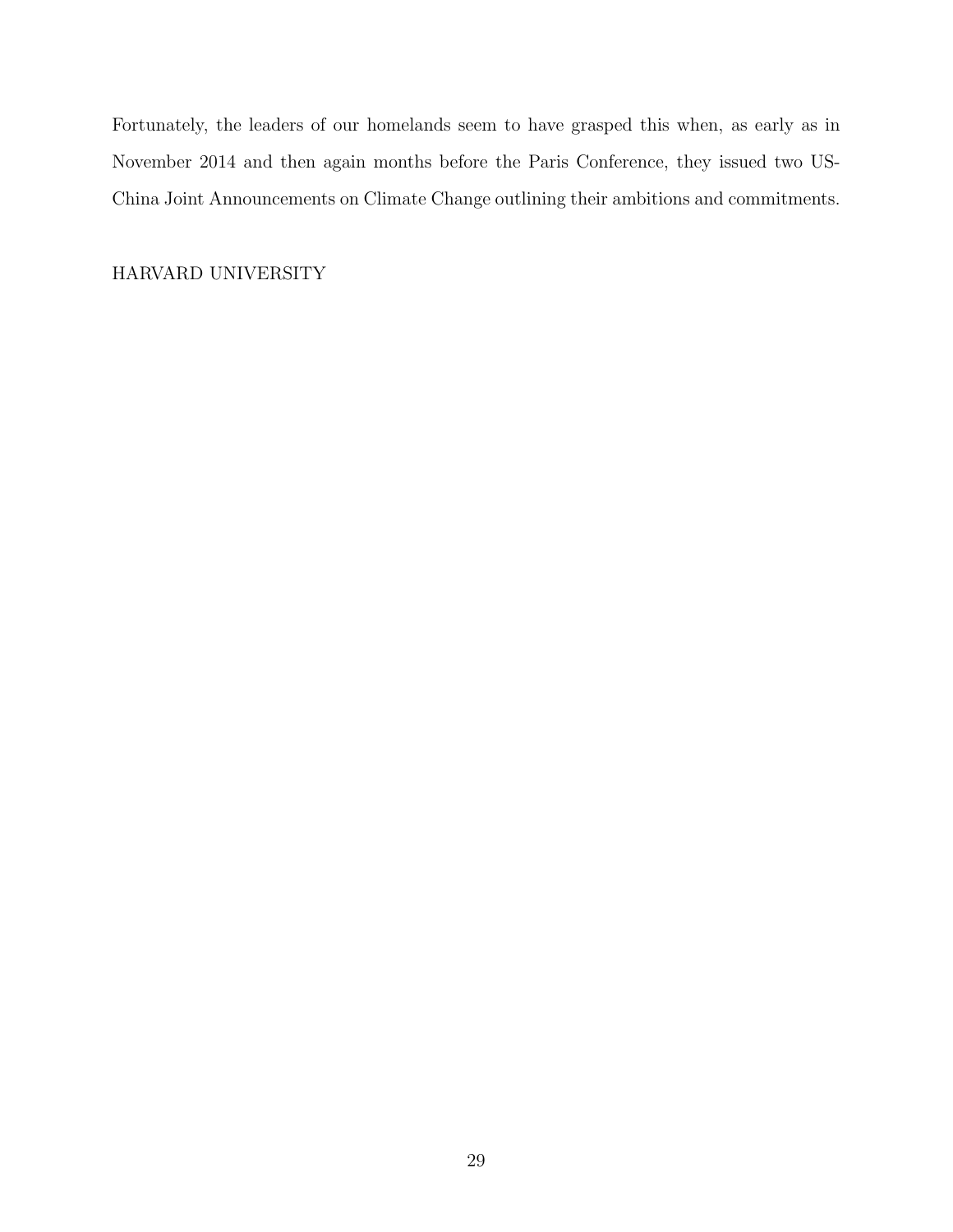#### A. Appendix: Imperfect Substitutability

Most of our analysis carries over obviously to cases where individuals' contributions may not be perfectly substitutable but still count positively towards the public good:  $M =$  $M(m_1, m_2, \ldots, m_n)$  where  $\frac{\partial M}{\partial m_i} > 0$  for all i. While direct GHG reduction from anywhere on the Earth is perfectly substitutable, since the atmosphere mixes, other efforts that could could lead to GHG reductions may not be. For example, 1 unit of research time spent by a technologically advanced company is likely more productive than the same amount of time by a company that is behind the research frontier.

Our analysis above will be readily carried over to the imperfect substitutability cases where we can establish the uniqueness of Nash Equilibrium for those cases. Below we provide a sufficient condition.

**Proposition A.1.** Suppose  $M = M(m_1, m_2, \ldots, m_n)$ . There is a unique Nash Equilibrium if:

- 1. for each i,  $V_i' > 0$ ,  $V_i'' \leq 0$ ,  $C_i' > 0$ ,  $C_i'' > 0$ ; and
- 2.  $M = h_1(m_1) + h_2(m_2) + \ldots h_n(m_n)$  where each  $h'_i \geq 0$ , at least one i has  $h'_i > 0$ , and each  $h''_i < C''_i/V'.$

*Proof.* We apply Theorem 1 in Folmer and Mouche (2004). Let  $f^{i}(m_1, m_2, \ldots, m_n)$  =  $V_i(M(m_1, m_2, \ldots, m_n)) - C_i(m_i)),$  and  $\varphi^i(m_1, m_2, \ldots, m_n) = M(m_1, m_2, \ldots, m_n)$  for all i. By Definition 1 in Folmer and Mouche (2004), the triple  $(\varphi, y^i, y^i)$  is a marginal reduction of  $f^i$ , where  $y^i(m_i, M) = \frac{\partial f^i}{\partial m_i} = V'_i(M)h'_i(m_i) - C'_i(m_i)$ .

We now verify conditions 1, 2' and 3 in Theorem 1 of Folmer and Mouche (2004). First, since  $\Phi=(\varphi^1,\varphi^2,\ldots,\varphi^n)=(M,M,\ldots,M),$  it is ordered. Second,  $y^i(m_i,M)$  is decreasing in the second variable (because  $V''_i(M)h'_i(m_i) \leq 0$ ) and strictly decreasing in the first (because  $V_i'(M)h_i''(m_i) - C_i''(m_i) < 0$ . Third,  $\Phi$  is strictly increasing in  $(m_1, m_2, \ldots, m_n)$ . Hence, there is at most one Nash Equilibrium. The existence part of Proposition [IV.1](#page-12-1) shows that an Nash Equilibrium exists.  $\Box$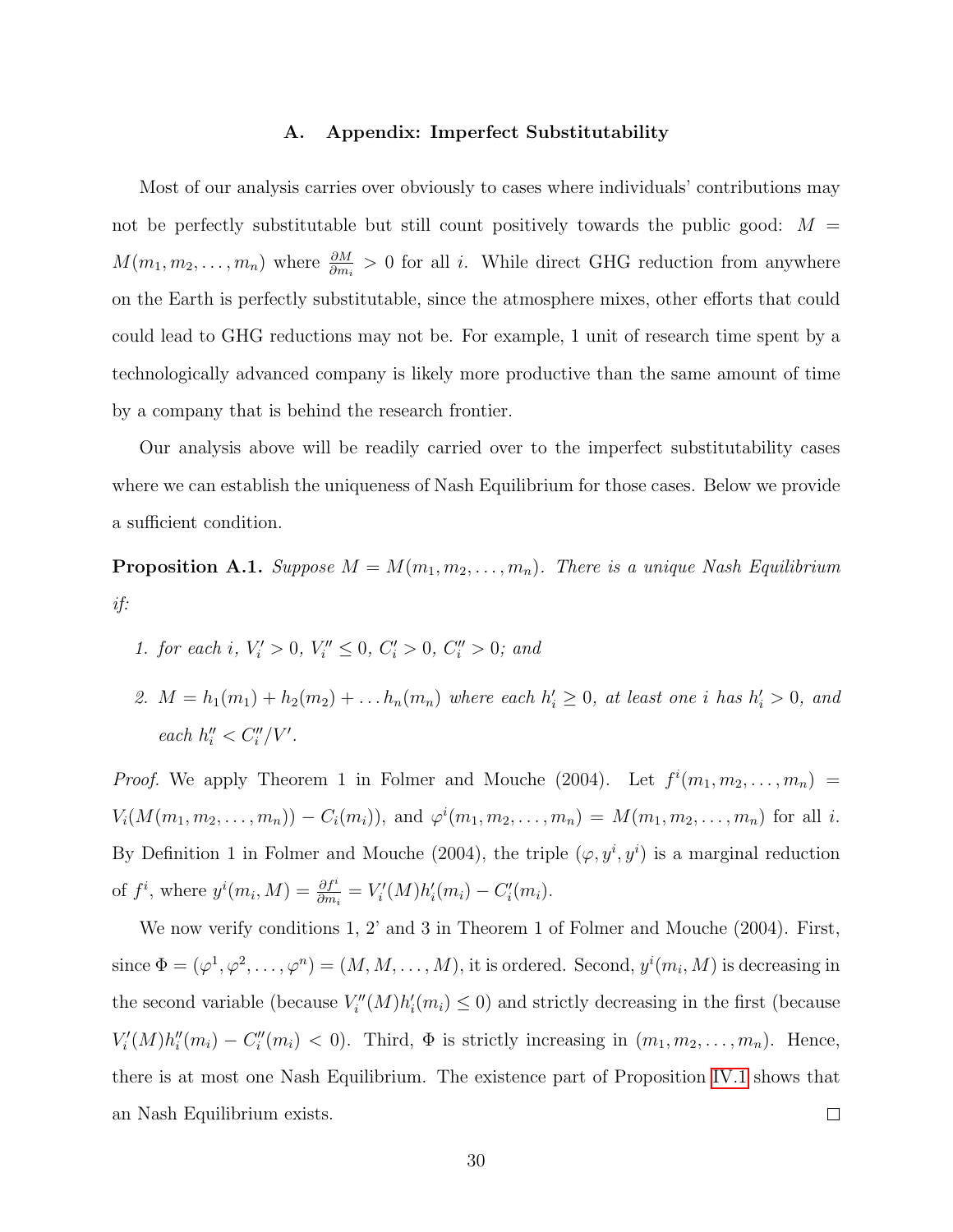#### References

Abul Naga, Ramses H., and Philip Jones, "Better to Give Than to Receive? Altruistic Provision of a Global Public Good," Economics Letters, 115 (2012), 480-483.

Aldy, Joe E., Cuicui Chen, and William A. Pizer, "Evaluating the Paris Agreement Mitigation Pledges with Statistical Forecasting Models," Harvard Kennedy School Working Paper, 2016.

Arce M., Daniel G., and Todd Sandler, "Transnational Public Goods: Strategies and Institutions," European Journal of Political Economy, 17 (2001), 493-516.

Auffhammer, Maximillian, and Ralf Steinhauser, "Forecasting the Path of U.S.  $CO<sub>2</sub>$  Emissions Using State-Level Information," The Review of Economics and Statistics, 94 (2012), 172-185.

Barrett, Scott, "The Problem of Global Environmental Protection," Oxford Review of Economic Policy, 6 (1990), 68-79.

Barrett, Scott, "A Theory of Full International Cooperation," Journal of Theoretical Politics, 11 (1999), 519-541.

Bergstrom, Theodore, Theory of Public Goods and Externalities Lecture Notes ([http://](http://www.econ.ucsb.edu/~tedb/PubFin/pfweb.pdf) [www.econ.ucsb.edu/~tedb/PubFin/pfweb.pdf](http://www.econ.ucsb.edu/~tedb/PubFin/pfweb.pdf)).

Boadway, Robin, and Masayoshi Hayashi, "Country Size and the Voluntary Provision of International Public Goods," European Journal of Political Economy, 15 (1999), 619-638.

Boadway, Robin, Zhen Song, and Jean Franois Tremblay, "The Efficiency of Voluntary Pollution Abatement When Countries Can Commit," European Journal of Political Economy, 27 (2011), 352-368.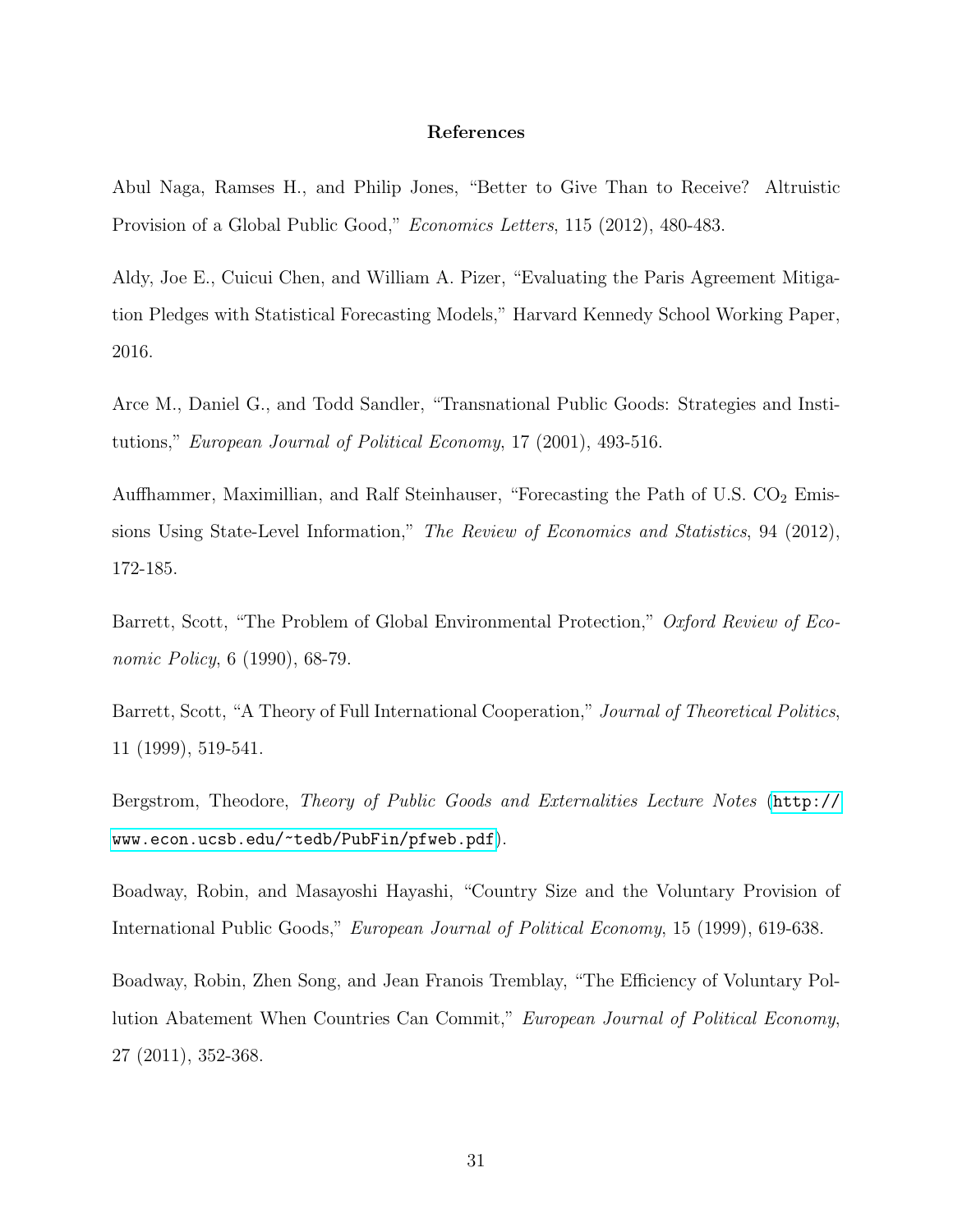Booth, Alison L, "The Free Rider Problem and a Social Custom Model of Trade Union Membership," Quarterly Journal of Economics, 100 (1985), 253-261.

Buchholz, Wolfgang, Richard Cornes, and Wolfgang Peters, "Existence, Uniqueness and Some Comparative Statics for Ratio and Lindahl Equilibria," Journal of Economics, 95 (2008), 167-177.

Buchholz, Wolfgang, Richard Cornes, and Dirk Rubbelke, "Potentially Harmful International Cooperation on Global Public Good Provision," Economica, 81 (2014), 205-223.

CAIT Climate Data Explorer (Washington, DC: World Resources Institute, [http://cait.](http://cait.wri.org) [wri.org](http://cait.wri.org), 2015).

Callander, Steven, and Bard Harstad, "Experimentation in Federal Systems," Quarterly Journal of Economics, 130 (2015), 951-1002.

Center for International Earth Science Information Network (CIESIN)/Columbia University, "Low Elevation Coastal Zone: Urban-Rural Population and Land Area Estimates", Version 2 (Palisades, NY: NASA Socioeconomic Data and Applications Center (SEDAC), [http://sedac.ciesin.columbia.edu/data/set/](http://sedac.ciesin.columbia.edu/data/set/lecz-urban-rural-population-land- area-estimates-v2) [lecz-urban-rural-population-land-area-estimates-v2](http://sedac.ciesin.columbia.edu/data/set/lecz-urban-rural-population-land- area-estimates-v2), 2013).

Cornes, Richard, and Todd Sandler, "The Theory of Public Goods: Non-Nash Behaviour," Journal of Public Economics, 23 (1984), 367-379.

Energy Research Institute, "2050 China Energy and CO2 Emissions Report (CEACER)" (Beijing: Science Press, 2009).

European Environment Agency, "Trends and Projections in Europe 2015: Tracking Progress towards Europe's Climate and Energy Targets," EEA Report No 4/2015, 2015.

Falkinger, Josef, Franz Hackl, and Gerald J. Bruckner, "A Fair Mechanism for Efficient Reduction of Global CO<sub>2</sub>-emissions," *Public Finance Analysis*, 53 (1996): 308-331.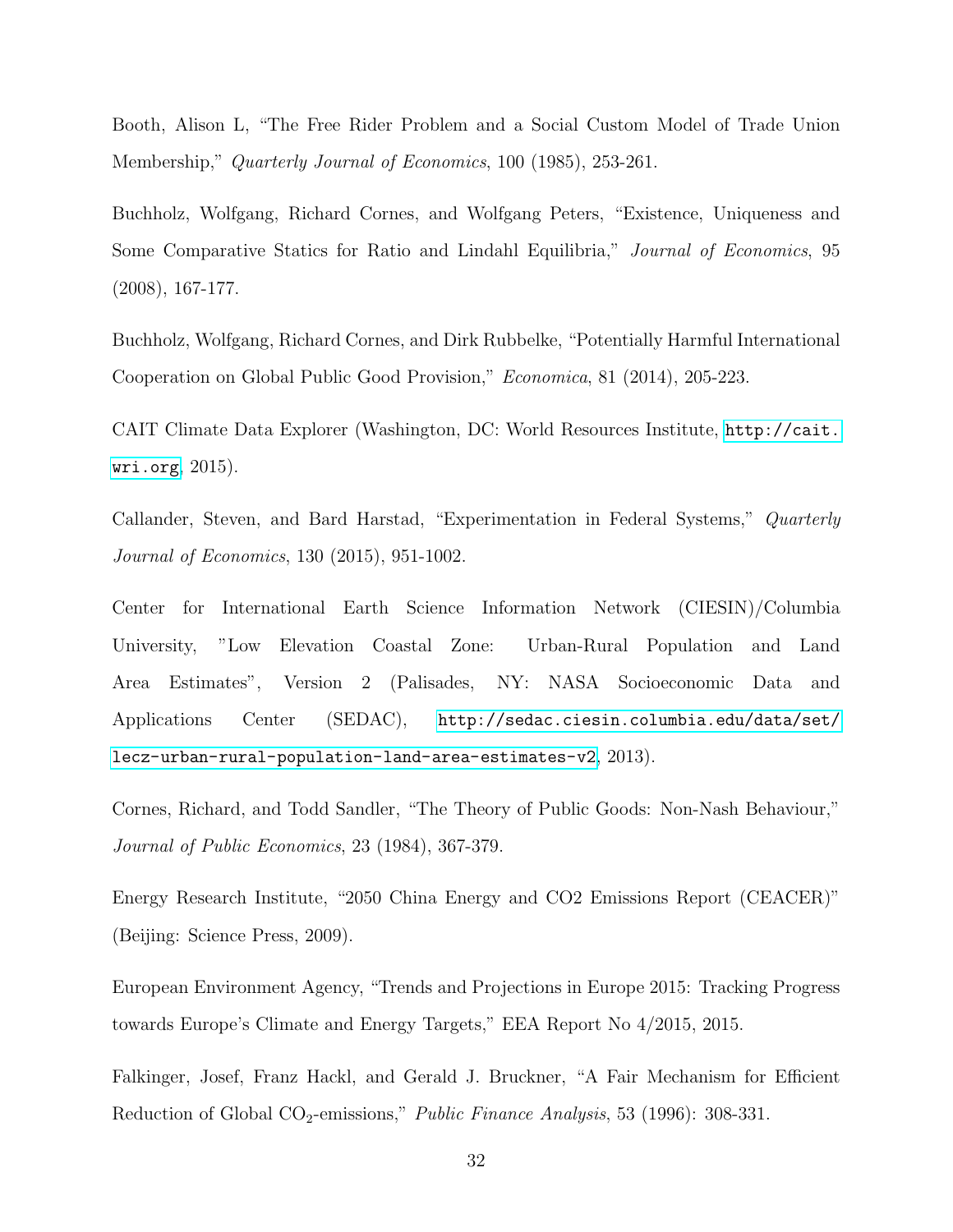Folmer, Henk, and Pierre von Mouche, "On a Less Known Nash Equilibrium Uniqueness Result," Journal of Mathematical Sociology, 28 (2004), 67-80.

Gerber, Anke, and Philipp C. Wichardt, "Providing Public Goods in the Absence of Strong Institutions," Journal of Public Economics, 93 (2009), 429-439.

Griffin, James M, and Weiwen Xiong, "The Incentive to Cheat: An Empirical Analysis of OPEC," Journal of Law and Economics, 40 (1997), 289-316.

Grubb, Michael, Fu Sha, Thomas Spencer, Nick Hughes, Zhongxiang Zhang, and Paolo Agnolucci, "A Review of Chinese CO2 Emission Projections to 2030: The role of Economic Structure and Policy," Climate Policy, 15 (2015), 7-39.

Heitzig, Jobst, Kai Lessmann, and Yong Zou, "Self-Enforcing Strategies to Deter Free-Riding in the Climate Change Mitigation Game and Other Repeated Public Good Games," Proceedings of the National Academy of Sciences, 108 (2011), 15739-15744.

Holtz-Eakin, Douglas, and Thomas M. Selden, "Stoking the Fires?  $CO<sub>2</sub>$  Emissions and Economic Growth," Journal of Public Economics, 57 (1995), 85-101.

Hohne, Niklas, Kornelis Blok, Louise Jeffery, and Marcia Rocha, "Paris Agreement: Near-Term Actions Do Not Match Long Term Purpose, But State Is Set to Ramp up Climate Action," (Climate Action Tracker Statement, [http://climateactiontracker.org/assets/](http://climateactiontracker.org/assets/publications/briefing_papers/CAT_COP21_Paris_Agreement_statement.pdf) [publications/briefing\\_papers/CAT\\_COP21\\_Paris\\_Agreement\\_statement.pdf](http://climateactiontracker.org/assets/publications/briefing_papers/CAT_COP21_Paris_Agreement_statement.pdf), 2015).

Isaac, R. Mark, and James M. Walker, "Group Size Effects in Public Good Provision: The Voluntary Contributions Mechanism," Quarterly Journal of Economics, 103 (1988), 179-199.

Kolstad, Charles D, "Systematic Uncertainty in Self-Enforcing International Environmental Agreements," Journal of Environmental Economics and Management, 53 (2007), 68-79.

Lindahl, Erik, "Just Taxation: A Positive Solution," in Classics in the Theory of Public Finance, Richard Musgrave, and Alan T. Peacock, ed. (Macmillan, London, 1958).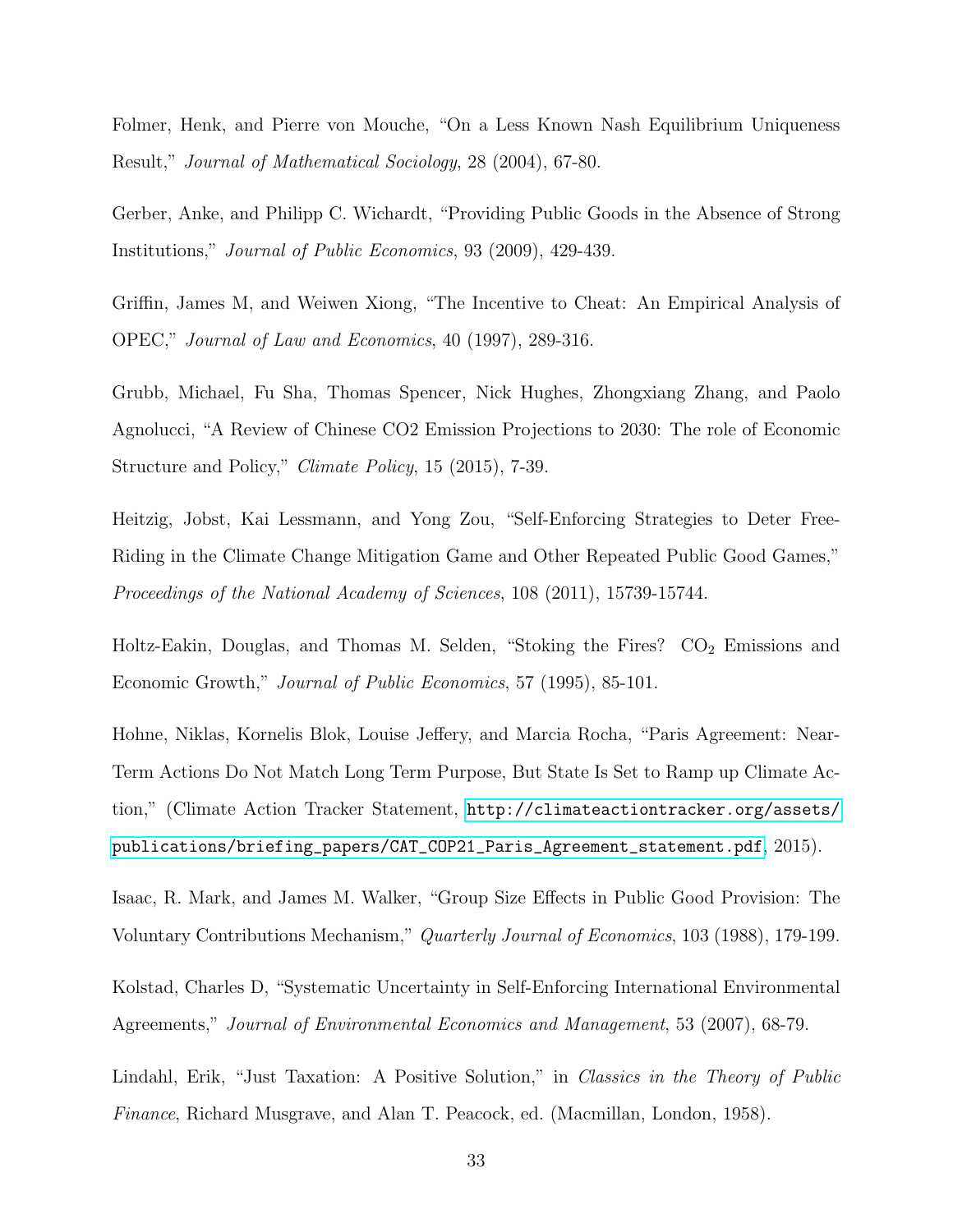McLean, Elena V., and Randall W. Stone, "The Kyoto Protocol: Two-Level Bargaining and European Integration," International Studies Quarterly, 56 (2012), 99-113.

Nash, John F, "The Bargaining Problem," Econometrica, 18 (1950): 155-162.

Naylor, Robin, "Strikes, Free Riders, and Social Customs," Quarterly Journal of Economics, 104 (1989): 771-785.

Nordhaus, William, "Climate Clubs: Overcoming Free-Riding in International Climate Policy," The American Economic Review, 105 (2015), 1339-1370.

Olson, Mansur, The Logic of Collective Action: Public Goods and the Theory of Groups (Schocken Books, New York, 1965).

Olson, Mansur, and Richard Zeckhauser, "An Economic Theory of Alliances," Review of Economics and Statistics, 48 (1966), 266-279.

Schelling, Thomas, *The Strategy of Conflict* (Harvard University Press, Cambridge, 1960).

Schmalensee, Richard, Thomas M. Stoker, and Ruth A. Judson, "World Carbon Dioxide Emissions: 1950-2050," The Review of Economics and Statistics, 80 (1998), 15-27.

Schneider, Friedrich, and Werner W. Pommerehne, "Free Riding and Collective Action: An Experiment in Public Microeconomics," Quarterly Journal of Economics, 96 (1981), 689-704.

Sugden, Robert, "Consistent Conjectures and Voluntary Contributions to Public Goods: Why the Conventional Theory Does Not Work," Journal of Public Economics, 27 (1985), 117-124.

United States Department of Agriculture, The International Macroeconomic Data Set ([http:](http://www.ers.usda.gov/data-products/international-macroeconomic-data-set.aspx) [//www.ers.usda.gov/data-products/international-macroeconomic-data-set.aspx](http://www.ers.usda.gov/data-products/international-macroeconomic-data-set.aspx), 2015).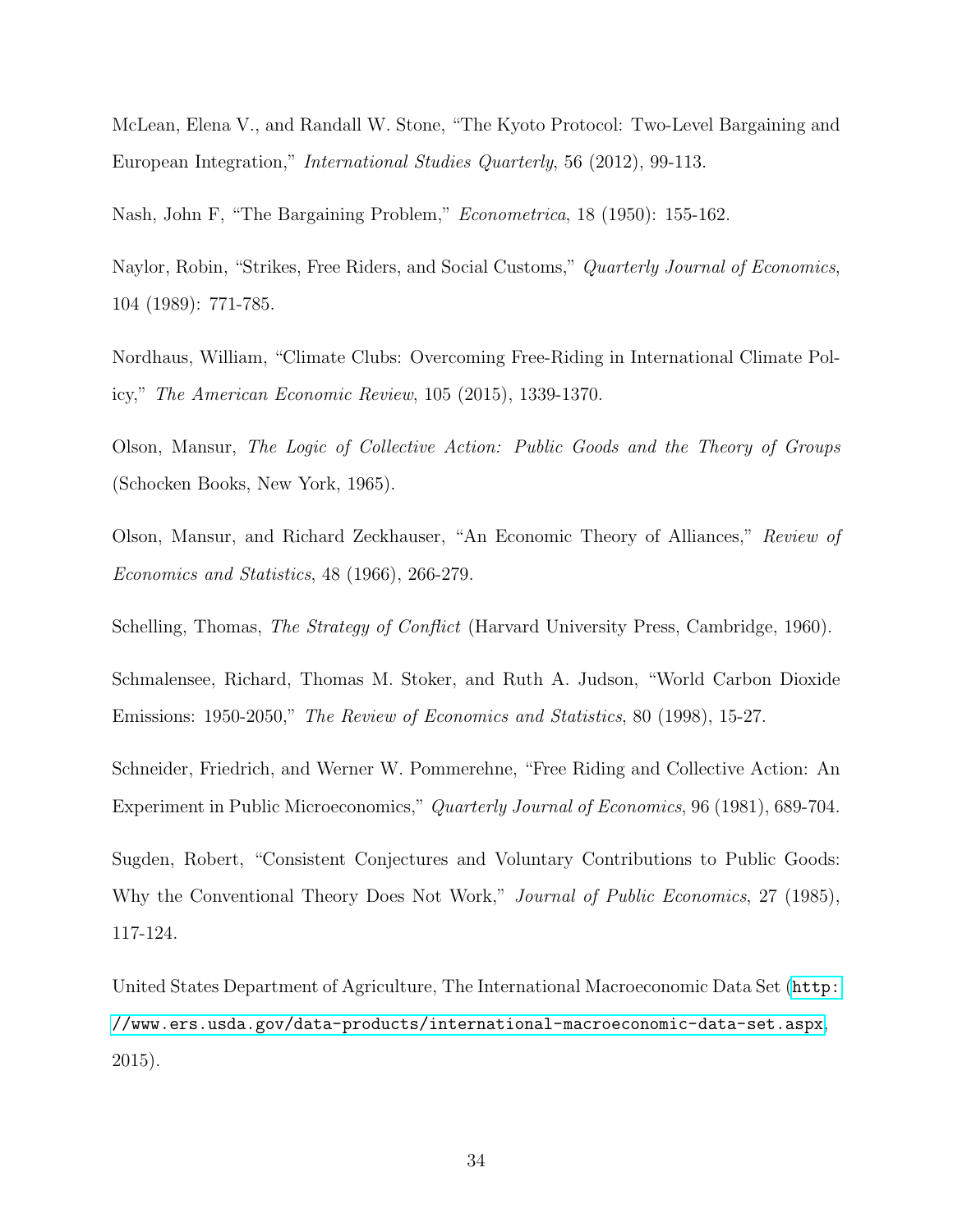United States Department of State, "The United States Climate Action Report 2014" (Washington, D.C., <http://www.state.gov/documents/organization/219038.pdf>, 2015).

World Bank. World Development Indicators ([http://databank.worldbank.org/data/](http://databank.worldbank.org/data/reports.aspx?source=world-development-indicators) [reports.aspx?source=world-development-indicators](http://databank.worldbank.org/data/reports.aspx?source=world-development-indicators), 2016).

World Values Survey Association. World Values Survey Wave 6 (2010-2014), Official Aggregate v.20150418. (Aggregate File Producer: Asep/JDS, Madrid Spain, 2016).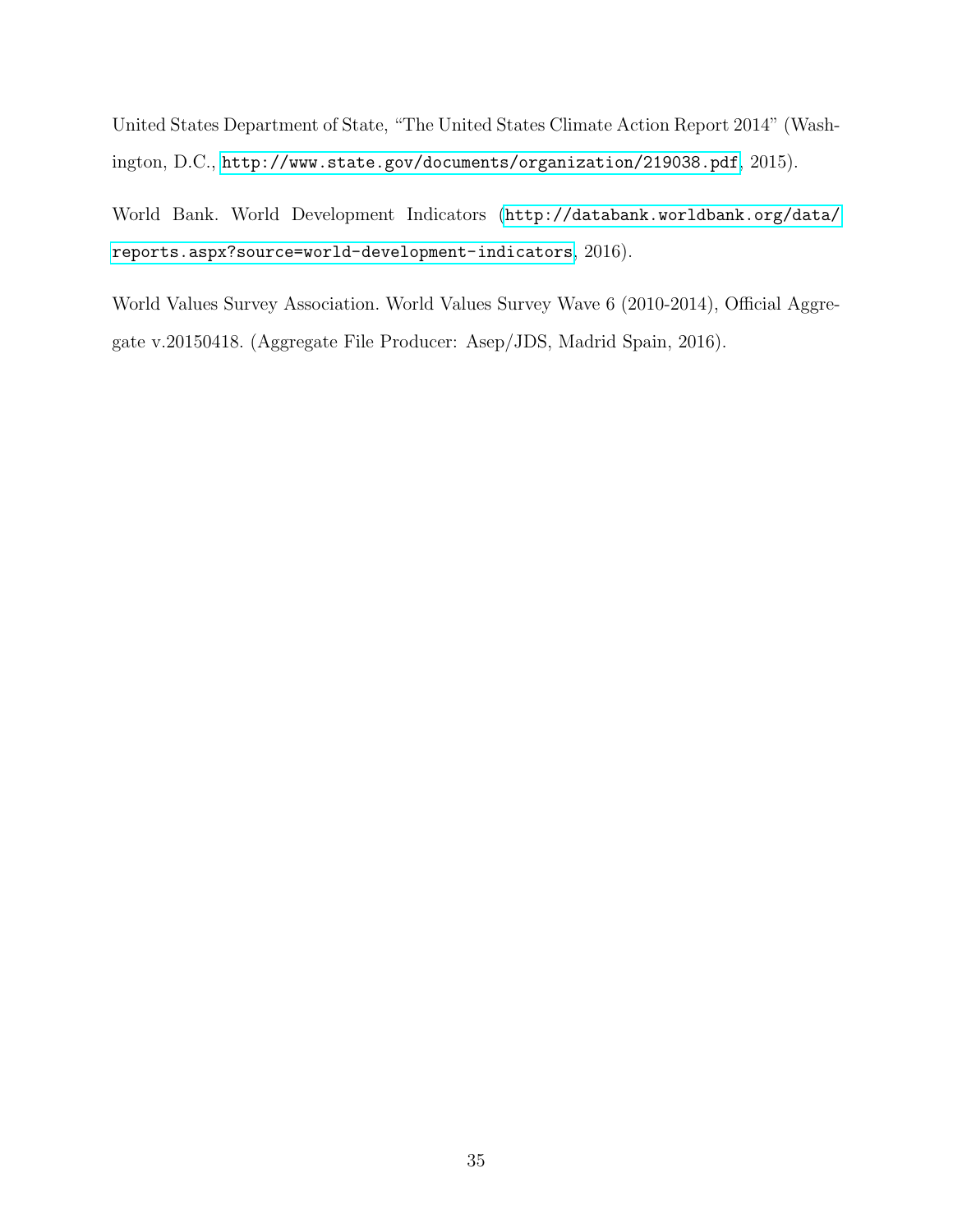<span id="page-39-0"></span>

|                           | Big's        | Little's     | Total        | Big's    | Little's |
|---------------------------|--------------|--------------|--------------|----------|----------|
|                           | contribution | contribution | contribution | payoff   | payoff   |
| Alliance/Nash Equilibrium | 1.372        | 0.086        | 1.458        | $-0.375$ | 0.347    |
| Lindahl Equilibrium/SDA   | 1.414        | 0.354        | 1.768        | 0.279    | 0.070    |
| CREE-Nash Bargaining      | 1.623        | 0.209        | 1.832        | $-0.213$ | 0.431    |
| CREE-Lindahl              | 1.624        | 0.209        | 1.833        | $-0.215$ | 0.432    |

Table I Allocations at Various Solutions in Our Example

*Notes.* The big nation is four times as large as the little nation; the utility functions are  $U_1 =$  $4\log(M) - m_1^2$  and  $U_2 = \log(M) - 4m_2^2$ , respectively.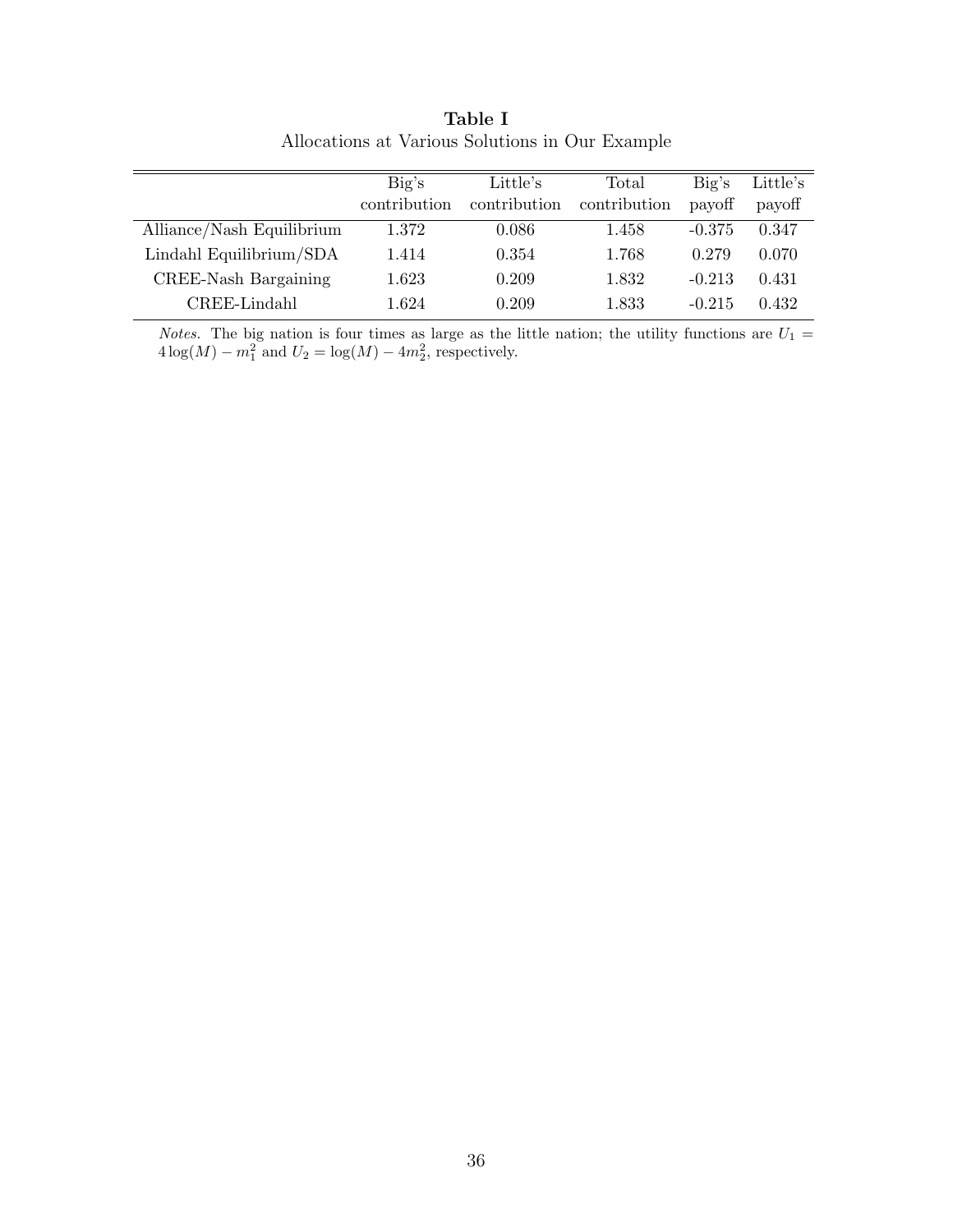<span id="page-40-0"></span>

| Correlation between the variable<br>and reduction/variable | Coefficient p-value |       | $\#$ of obs |
|------------------------------------------------------------|---------------------|-------|-------------|
| GNI                                                        | 0.2298              | 0.017 | 107         |
| Per capita GNI                                             | 0.1112              | 0.254 | 107         |
| % vulnerable rural population                              | $-0.3023$           | 0.001 | 131         |
| % vulnerable urban population                              | $-0.1435$           | 0.103 | 130         |
| % population exposed to disaster                           | $-0.1759$           | 0.045 | 130         |
| Annual temperature                                         | $-0.1454$           | 0.091 | 136         |

Table II Pearson Rank Correlation Test Results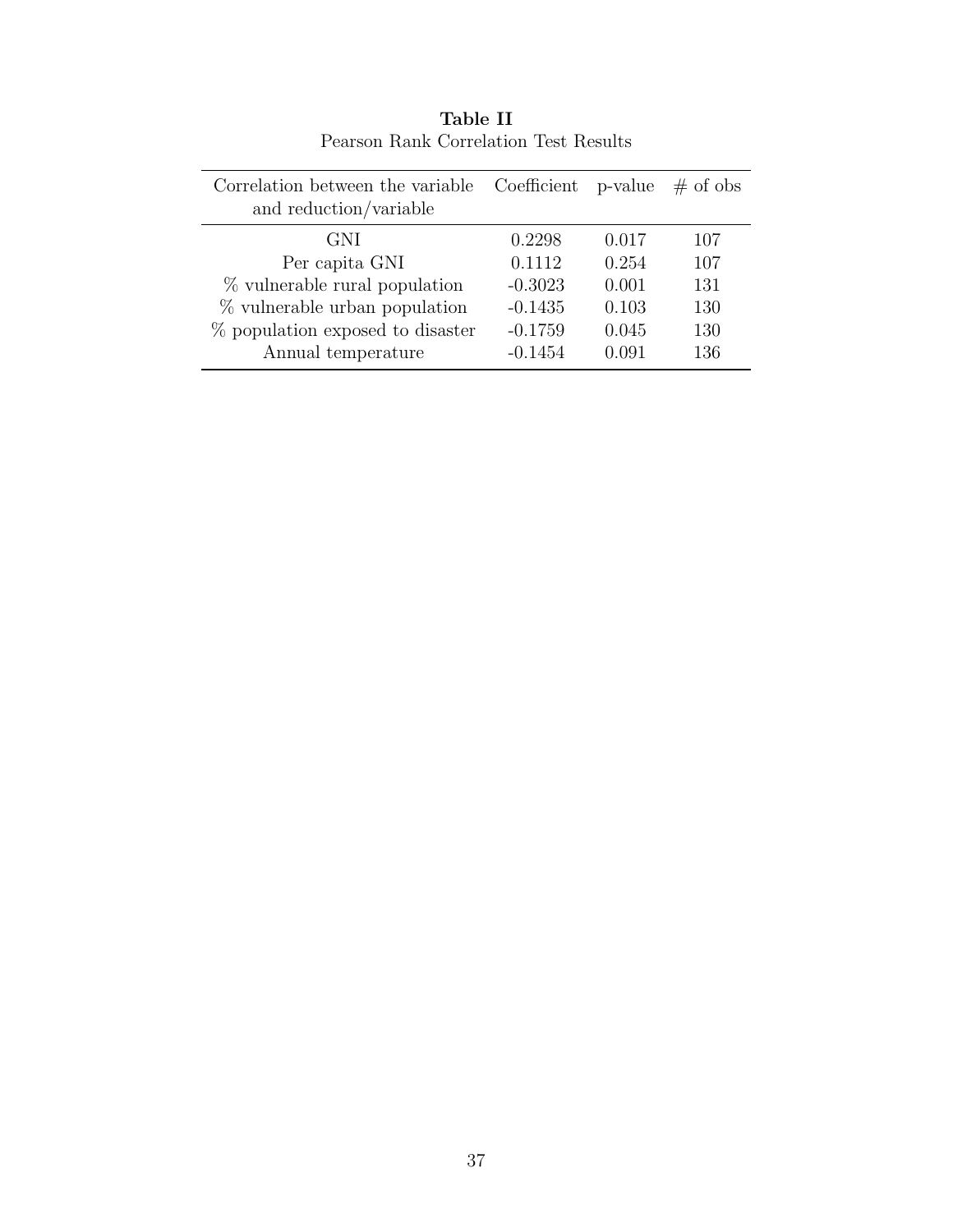<span id="page-41-0"></span>

| Partial correlation between the variable GNI<br>and reduction/variable |                 | GNI               | Per capita Per capita<br><b>GNI</b> | <b>GNI</b>         |
|------------------------------------------------------------------------|-----------------|-------------------|-------------------------------------|--------------------|
| Coefficient<br>p-value                                                 | 0.0910<br>0.118 | - 0.1856<br>0.014 | $-0.0085$<br>0.891                  | $-0.0031$<br>0.978 |
| Environmental concern variables                                        |                 |                   | N                                   |                    |
| All other controls                                                     |                 |                   |                                     |                    |
| $\#$ of obs                                                            | 66              | 30                | 66                                  | 30                 |

Table III Kendall Partial Rank Correlation Test Results

Notes. "All other controls" include (among others) per capita GNI if the outcome variable normalizer is GNI, and vice versa.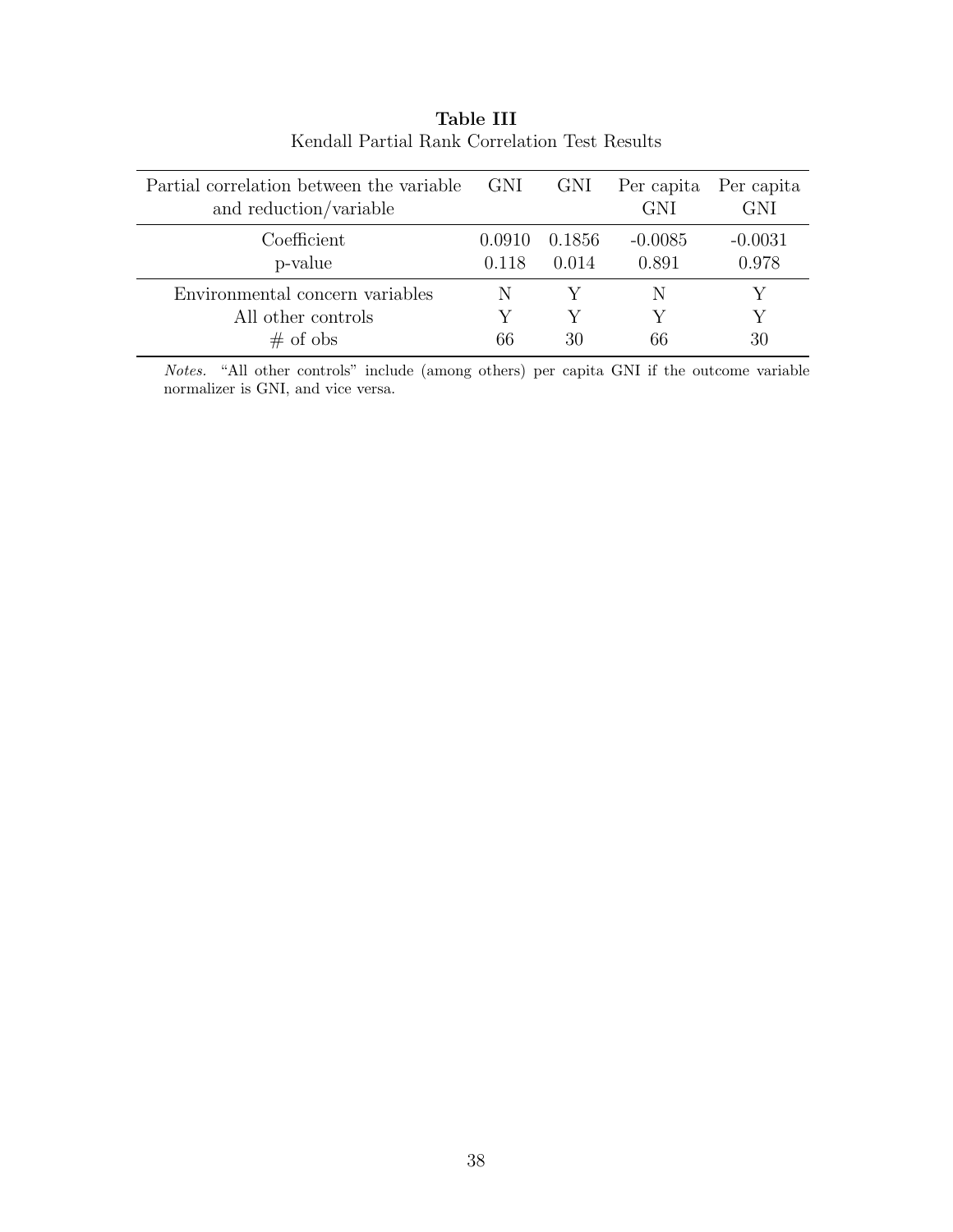<span id="page-42-0"></span>

Figure I Optimal Private Contribution When  $V_i' > C_i'(0)$  (Upper) or Otherwise (Lower)